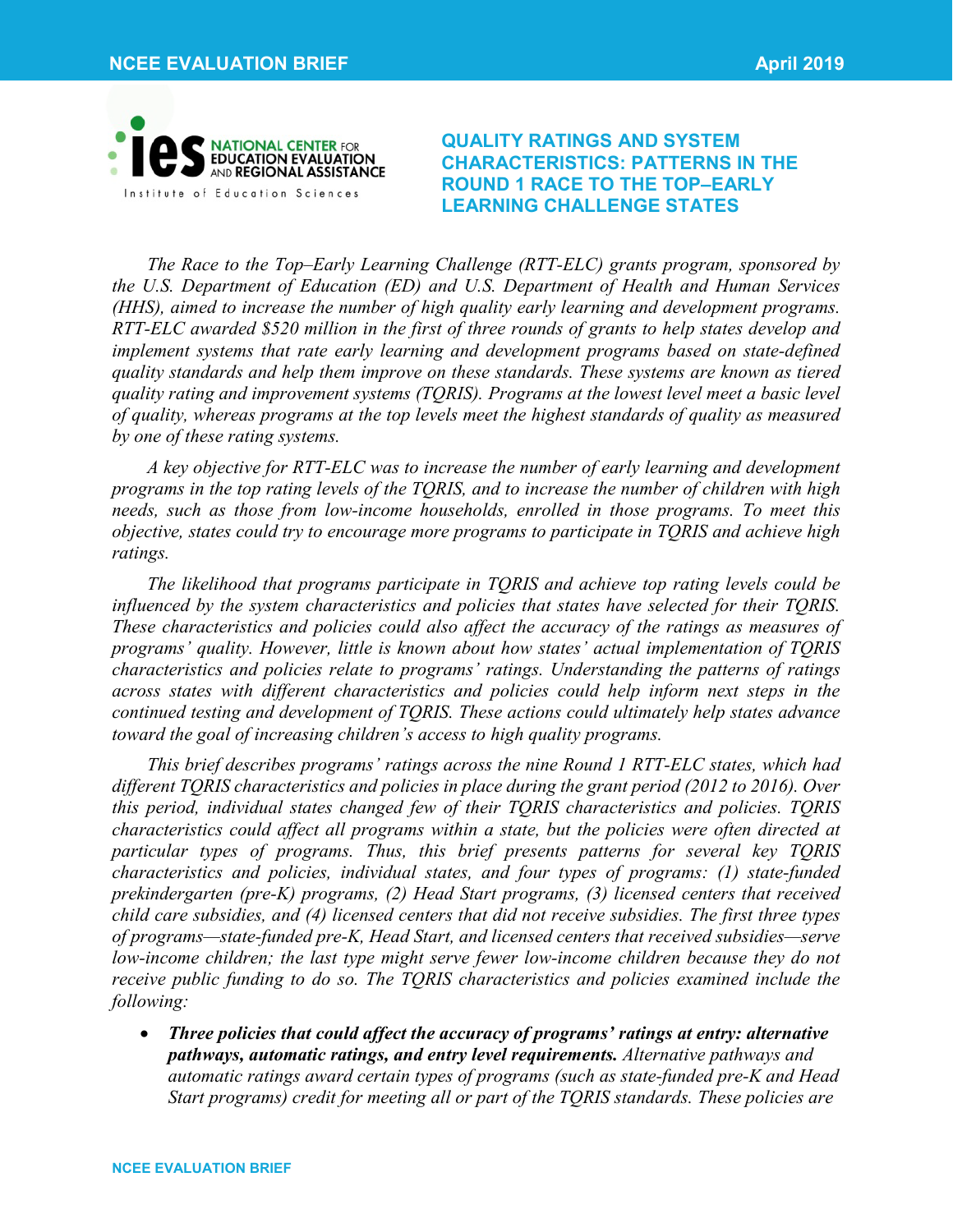*based on the theory that these programs would likely qualify for high ratings because they meet external quality standards (such as those required to receive state pre-K and Head Start funds). Conversely, requirements that certain types of programs (such as licensed centers) enter at the lowest rating level could result in programs receiving lower ratings than they otherwise would have qualified for. Similar patterns of ratings for programs in states with and without these rating level policies might imply that the policies do not markedly reduce the accuracy of the ratings.* 

• *Two characteristics and one policy that could affect programs' attainment of top rating levels: the length of time TQRIS had been implemented, the rating structure that determines programs' ratings, and financial incentives that increase as programs reach higher ratings. Longer-running TQRIS might have more programs at top rating levels because programs had additional time to improve. Rating structures that require programs to meet all standards of a given rating (building block) may hold programs at lower rating levels than structures (points or hybrid) that give programs the flexibility to earn a rating by accumulating enough points across different components of the standards. A financial incentive policy (tiered subsidy reimbursement rates) that increases programs' child care subsidies when they reach higher rating levels may encourage programs that serve children who receive these subsidies to achieve higher ratings.* 

*Based on administrative and interview data from the nine states, programs' ratings at entry and attainment of top rating levels varied substantially across states, potentially because of the characteristics and policies examined, as well as other differences across states. Key findings include the following:* 

- *State-funded pre-K and Head Start programs generally had high ratings at entry. These programs did not consistently enter at higher ratings in states that offered alternative pathways or automatic ratings than in states that did not.*
- *Licensed centers that did and did not receive subsidies generally had low ratings at entry. Only licensed centers that did not receive subsidies were more likely to enter at the lowest rating level in states that required them to do so than in states that did not.*
- *States that had implemented statewide TQRIS for 10 years or more by 2016 had higher percentages of programs at the top two rating levels than those with fewer years of implementation.*
- *Substantially lower percentages of programs achieved the top two rating levels in states with building block rating structures than in states with hybrid or points rating structures.*
- *Tiered reimbursement rates were associated with higher percentages of licensed centers that received subsidies achieving top rating levels by 2016, but states with tiered reimbursement rates had higher ratings for all types of programs, even those that did not receive this financial incentive.*

*These findings suggest several issues that could be investigated by future research. For example, future research could examine how each of these policies and characteristics affects programs' quality, using consistent measures of the quality of the child care environment or children's development across different states and types of programs.*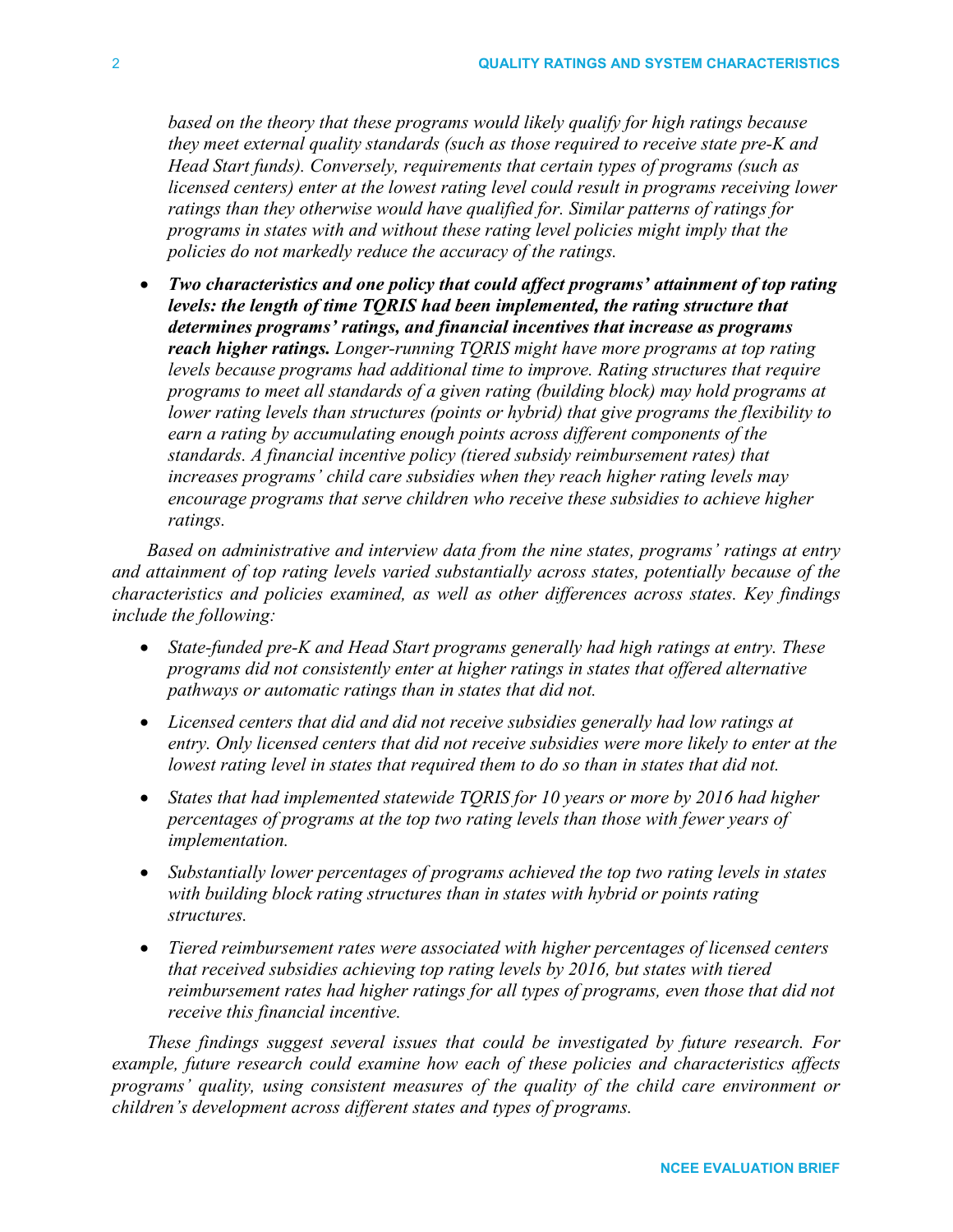Providing young children from birth to age 5 with high quality early learning and development experiences, particularly in formal center-based and preschool settings, yields significant benefits—especially for children from low-income and disadvantaged households (Dearing et al. 2009; Weiland and Yoshikawa 2013). These benefits can include short-term improvements in social skills, behavior, and language skills, as well as long-term effects, such as pursuing more years of education and earning higher income (Campbell et al. 2002; Heckman 2011; Duncan and Manuson 2013). To improve the quality of early learning and development that children experience, states created TQRIS that establish quality standards, encourage programs to participate, and rate programs on the standards (Zellman et al. 2011). These systems also provide incentives for programs to earn higher ratings on these standards and publicize the ratings of individual programs to help parents choose higher quality programs for their children.

Developing and implementing TQRIS was a key aspect of the RTT-ELC program. Through TQRIS, RTT-ELC sought to strengthen the quality of early learning and development programs by promoting progress on five objectives (Box 1), including increasing access to high quality programs, particularly for children from low-income and disadvantaged households (U.S. Government Printing Office 2011). The Departments of Education (ED) and Health and Human Services awarded RTT-ELC grants through three rounds of competition. Round 1 grants, which this brief focuses on, were awarded in December 2011 to nine states—California, Delaware, Maryland, Massachusetts, Minnesota, North Carolina, Ohio, Rhode Island, and Washington. Of the Round 1 states, five had statewide TQRIS by 2011, the year in which RTT-ELC grants were awarded. By 2015, eight of the states had statewide TQRIS, and the ninth state— California—had locally administered TQRIS but statewide adoption was underway.

### Box 1. RTT-ELC's five TQRIS objectives

- 1. Developing and adopting a common, statewide TQRIS
- 2. Promoting participation in the TQRIS
- 3. Rating and monitoring early learning and development programs
- 4. Promoting access to high quality programs for children with high needs by:
	- Increasing the number of programs in the top levels of the TQRIS, and
	- Increasing the number and percentage of children with high needs who are enrolled in programs that are in the top levels
- 5. Validating the effectiveness of the **TQRIS**

The Institute of Education Sciences (IES) at ED initiated a study to learn about TQRIS in the nine states that received RTT-ELC Round 1 grants and to inform ongoing TQRIS development. The study focused on center-based early learning and development programs that served preschool-age children (these programs might have also served infants, toddlers, and school-age children). The study generated a series of reports and briefs.

The first report examined progress on the first three TQRIS objectives (outlined in Box 1) by describing the development, structure, and characteristics of TQRIS in the Round 1 states. It found that these states made progress developing statewide TQRIS (Kirby et al. 2017). However, they varied substantially in the ways they promoted participation in TQRIS, defined quality standards, verified and monitored that programs met the standards, and calculated ratings. Future work from this study plans to examine states' progress on the fourth and fifth TQRIS objectives, describing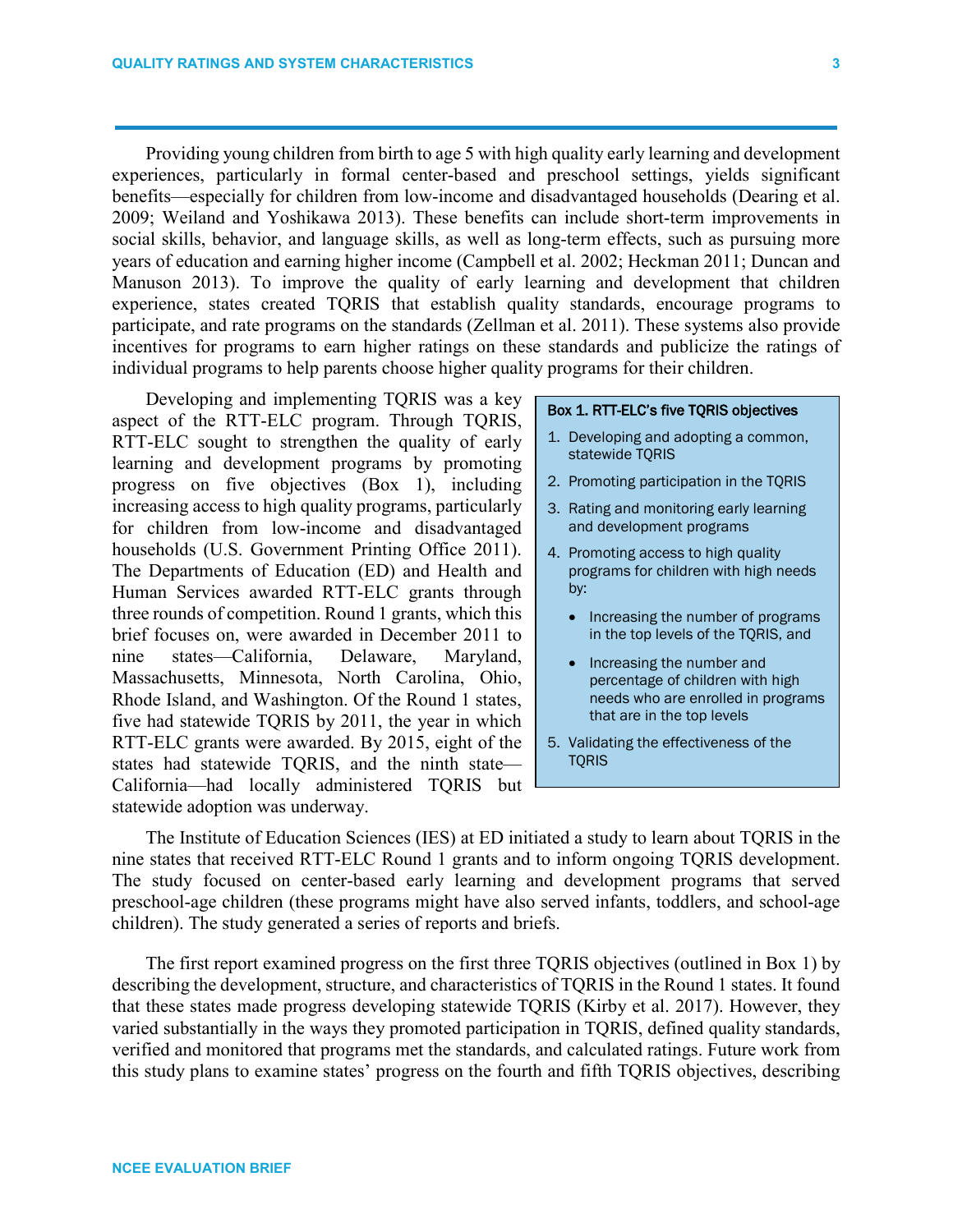(1) TQRIS participation and ratings across the Round 1 RTT-ELC states, specifically for types of programs that serve low-income children, and (2) findings from states' TQRIS validation studies.

This brief contributes to the larger study by assessing part of the fourth objective—promoting access to high quality programs by increasing the number of programs at top levels of the TQRIS. It describes patterns of ratings across the nine Round 1 RTT-ELC states, which had different TQRIS characteristics and policies in place during the grant period (2012 to 2016). These characteristics and policies could influence the level at which programs enter the TQRIS and whether they attain the highest rating levels. Therefore, it is useful to understand how states with different TQRIS characteristics and policies compare in their programs' attainment of the top rating levels.

This brief also contributes to the larger body of research on TQRIS in two key ways. First, it uses data on ratings from a large sample of programs across nine states. Thus, it can compare ratings for the same program types across states, as well as for different program types within states. Second, the brief describes programs' ratings under realistic implementation of the TQRIS characteristics and policies. This differs from simulation studies, which can describe how programs' ratings might theoretically change under different characteristics or policies (such as a different rating structure) but do not examine actual ratings (Isner et al. 2012; Faria et al. 2015). Thus, this brief complements those studies by providing evidence about aspects of implementation that could result in different ratings than might be theorized.

# **Research Questions**

To understand patterns in state-defined TQRIS ratings across RTT-ELC states with different TQRIS characteristics and policies, we examined two research questions:

- 1. What were the patterns in rating levels at TQRIS entry across states with different rating level policies?
- 2. What were the patterns in programs' attainment of the top two rating levels by 2016 across states with different TQRIS characteristics and policies?

For both of these research questions, we examined how TQRIS ratings varied across states. In addition, for the TQRIS policies, we presented patterns across states for each type of program that they targeted. To provide context for each of the research questions, we also present patterns of ratings at TQRIS entry and by 2016 for all states.

The answers to these research questions help shed light on how states' TQRIS characteristics and policies might relate to their progress in increasing the number of programs at top rating levels. First, if the same program types enter at different rating levels in states with rating level policies and states without them, this might raise questions about whether the policies artificially push programs toward particular ratings. Such a finding could also suggest that these policies might reduce the accuracy of ratings as measures of the programs' quality. Second, differences between programs' attainment of the top two rating levels across states with different TQRIS characteristics and policies could suggest that these characteristics and policies might contribute, in part, to these differences. Other differences across states could also be responsible for the findings, but the patterns could help identify topics for discussion and future investigation.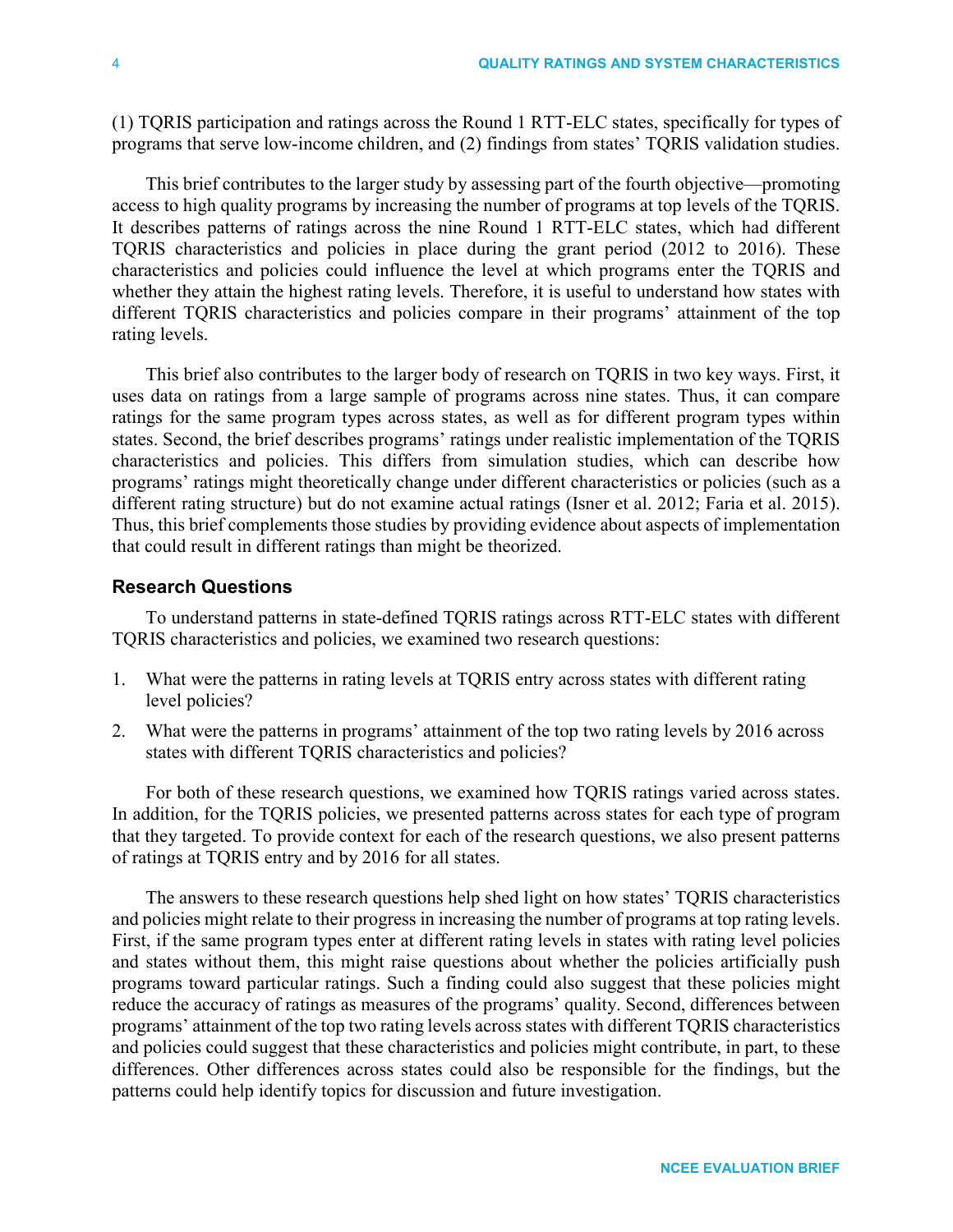In Boxes 2 and 3, we describe the data sources, methods, and samples we used to answer these questions.

### Box 2. Data sources

Telephone interviews with TORIS administrators in the nine states provided information about TORIS characteristics from 2012 through 2016. We conducted two rounds of interviews. The first round, from October 2014 through April 2015, collected information on TQRIS characteristics from the start of the RTT-ELC grants in 2012 through the time of the interview. The second round, in December 2016 and January 2017, confirmed or updated this information.

Administrative data from the nine states provided information about TQRIS ratings from the start of the RTT-ELC grants in 2012 through June 2016. Data for 2016 are for only half the year (from January through June). Maryland did not officially launch its TQRIS until 2013, so its data span 2013 to 2016. Data from California are from the 16 counties in which the state implemented its TQRIS beginning in 2012. California provided data for these counties for 2014 to 2016. All other states have statewide TQRIS systems and we collected data for each of those states as a whole. In Ohio, data from before and after October 2013 (when the state moved from a system with three rating levels to one with five levels) were not comparable. For these reasons, we only used data from Ohio and California from 2014 to 2016.

We combined the TQRIS data with other administrative data, including data on licensing and child care subsidies, and state-funded pre-K and Head Start program lists and data, to build a longitudinal picture of early learning and development programs over the study period. All states provided data on state-funded pre-K, Head Start, and licensed programs that did and did not participate in TQRIS. However, most states did not provide data on license-exempt programs that were not either state-funded pre-K or Head Start programs (which are often considered license-exempt when operated in public schools), particularly if they did not participate in TQRIS. Only three states allowed license-exempt programs that were not receiving state pre-K or Head Start funds to participate in TQRIS. Such programs could include those administered on Tribal lands or on military bases, or those affiliated with a religious program. These programs accounted for less than 1 percent of TQRIS participating programs in 2016 in two of the three states and less than 5 percent in the third state.

For more information about the data sources, see Appendix A.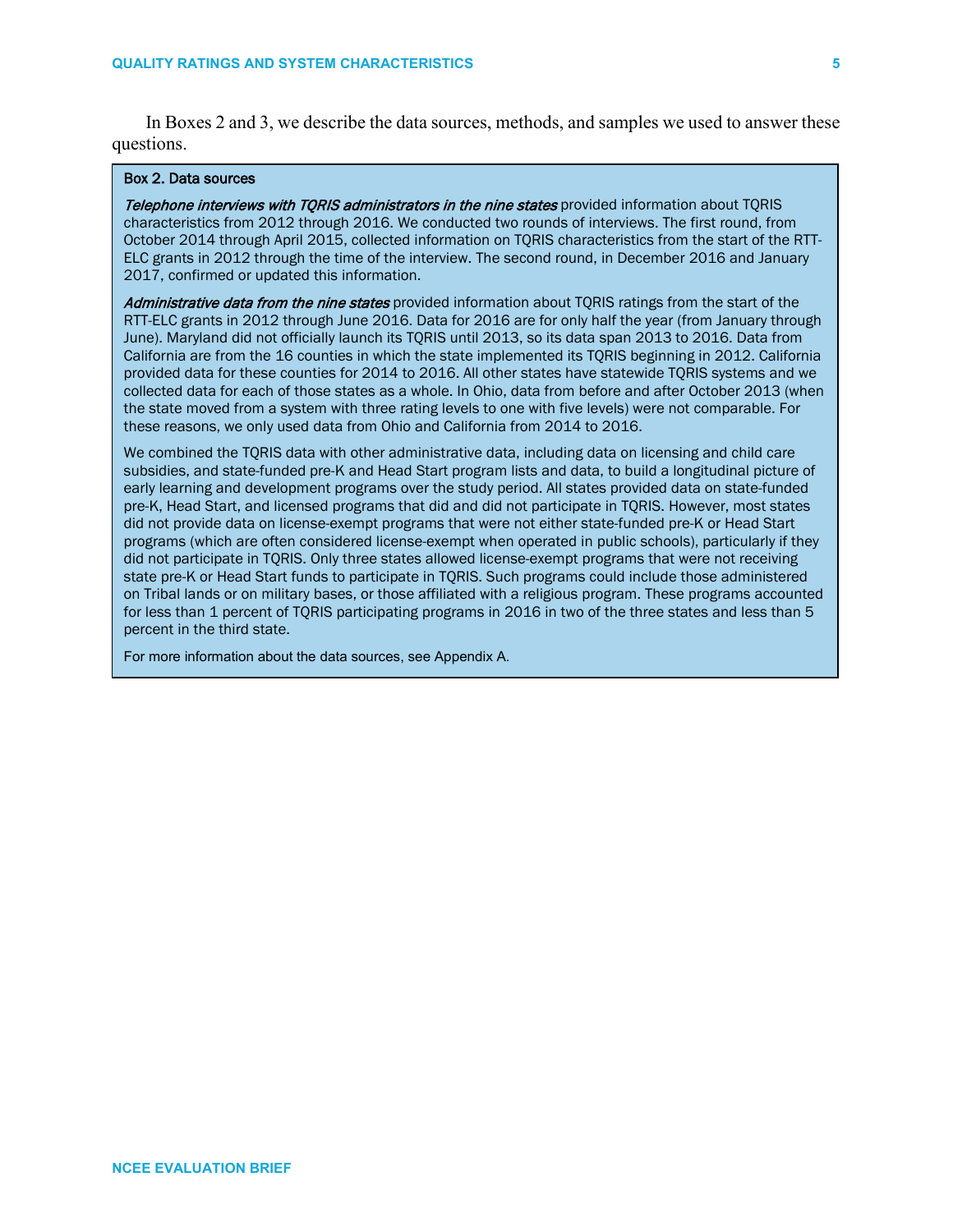#### Box 3. Methods and samples

We used descriptive analyses to describe programs' ratings overall and by key TQRIS characteristics and policies, state, and type of program. For these analyses, we used standardized rating categories to describe ratings, calculated averages across groups of states, and described programs' ratings at entry and attainment of top rating levels by 2016 (the end of the RTT-ELC grant period).

The analyses focus on four types of programs. Due to data limitations, all analyses exclude license-exempt programs that were not either state-funded pre-K or Head Start programs (which are often considered license-exempt when operated in public schools).

#### Standardized rating categories

We used five standardized rating categories that describe the position of rating levels within each state's rating structure. Seven of the nine states used a five-level rating structure and two states used four levels. Rating levels were not directly comparable across states, even among states with the same number of ratings, because states included different quality components and calculated the ratings differently (Kirby et al. 2017). The four-level rating structure only uses four of the categories: in this structure, 1 is the lowest level, 4 is the highest level, and 2 and 3 are the second lowest and second highest levels, respectively. There is no middle level in the four-level rating structure, because the exact middle of 1 and 4 is 2.5.

The standardized categories align the top two rating levels across the four- and five-level structures, following the most common and conservative definition of "top tiers" that RTT-ELC states used. In their grant reports, the majority of RTT-ELC states only included ratings in the top two levels (4 and 5 in the five-level structure and 3 and 4 in the four-level structure) in their "top tiers." These categories standardized the ratings as shown in the table below.

| <b>Standardized rating level category</b> | <b>Rating in four-level</b><br>rating system | <b>Rating in five-level</b><br>rating system |
|-------------------------------------------|----------------------------------------------|----------------------------------------------|
| Highest level                             |                                              |                                              |
| Second highest level                      |                                              |                                              |
| Middle level                              | n.a.                                         |                                              |
| Second lowest level                       |                                              |                                              |
| Lowest level                              |                                              |                                              |

n.a. = not applicable.

The analysis examined the percentage of programs that received each rating level category and the percentages in the two highest levels combined.

#### Averages across states

We present (1) averages for all states, states that had each characteristic or policy, and states that did not have this characteristic or policy, and (2) patterns for individual states. Because each state represents a separate implementation of a characteristic or policy, each state received the same weight in the averages. Supplemental analyses also calculate the median ratings for (1) programs within states and (2) all states, based on an average distribution where each state received the same weight.

For these analyses, we used the full population of programs, as opposed to a sample. Thus, any observed differences reflect actual differences, not estimates based on statistical tests.

#### Ratings at entry

To answer the first research question, we examined programs' ratings at entry. This analysis focuses on the 9,658 programs that entered TQRIS during the analysis period (2012 to 2016 for seven states and 2014 to 2016 for California and Ohio).

#### Attainment of top ratings

To answer the second research question, we examined programs' attainment of top rating levels by 2016. To understand how programs reached these two highest levels, we examined whether they received these ratings at entry or through movement to highest rating levels. For programs that reached the highest levels before the analysis period began (2012 for seven states and 2014 for California and Ohio), we did not observe how they reached these levels (at entry or through movement). This analysis included 13,357 programs. Although this analysis focuses on programs' attainment of top rating levels, Appendix B shows the full distribution of programs' ratings by 2016 for each TQRIS characteristic or policy.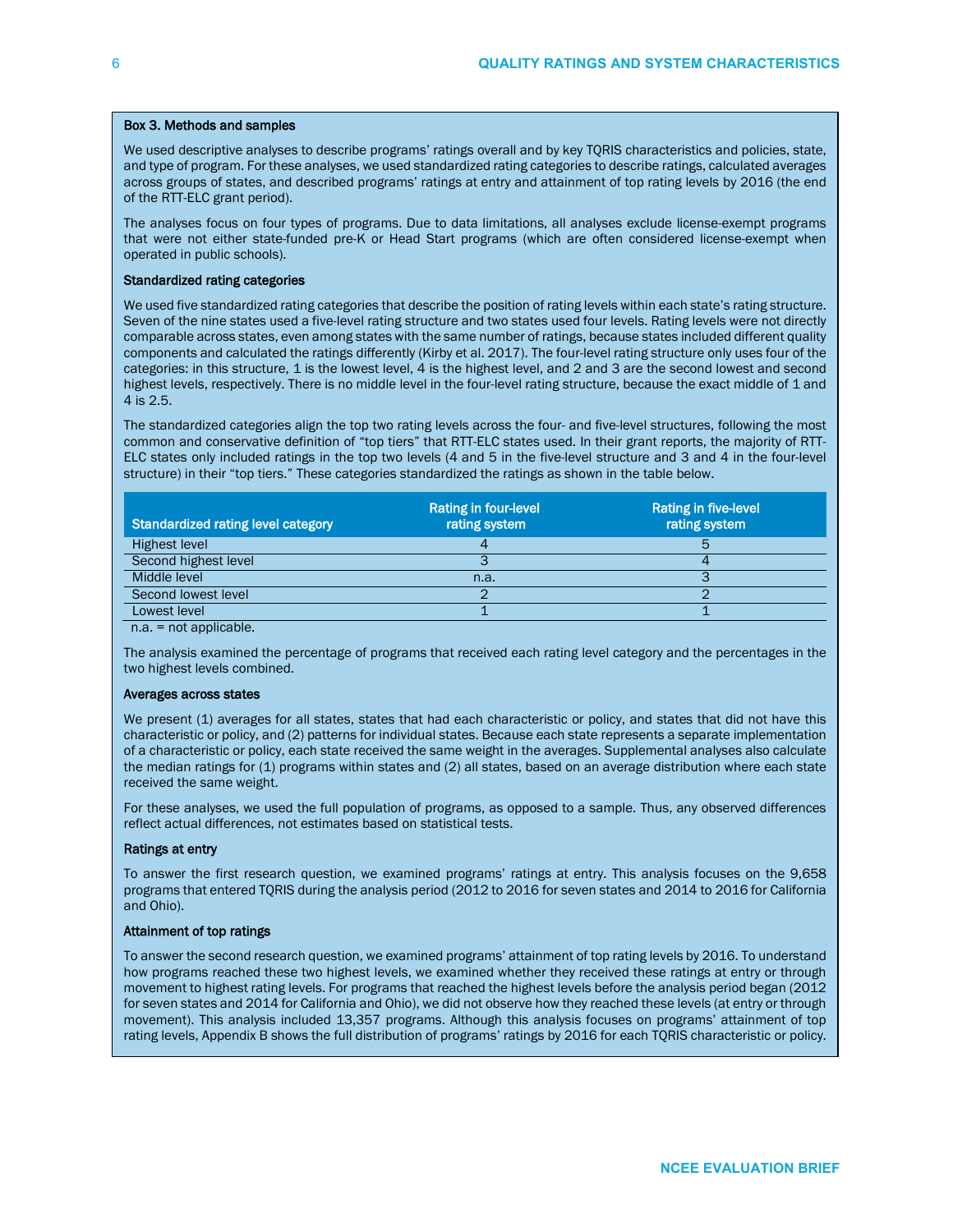# **Types of Participating Programs and TQRIS Policies**

Understanding the different types of programs that participate in TQRIS and the characteristics and policies that states can select for the systems is essential for exploring patterns of ratings. Programs serve children of various age ranges from different income groups, and they differ on other characteristics that could affect their ratings. States' TQRIS characteristics may influence how all programs enter and move through the system. TQRIS policies often target certain types of programs to encourage them (especially those that serve low-income children) to participate in the rating system and earn higher ratings. Below we describe the program types, TQRIS characteristics, and TQRIS policies for the nine states. This brief focuses on just a few characteristics and policies, but understanding a more complete picture is necessary context for interpreting the patterns in ratings.

**Program types.** The landscape of center-based early learning and development programs that serve children ages 3 to 5 is quite diverse. Programs differ in the ages of children they serve and the degree to which they serve low-income or high-needs children (Table 1). State-funded pre-K and Head Start programs specifically target preschool-age children and fully, or predominantly, serve low-income children. Licensed centers can serve children from birth through age 12; in this study, we included only those that served preschool-age children (these programs might have also served infants, toddlers, and school-age children). Licensed centers that received child care subsidies served at least some low-income children; we could not determine from the data whether licensed centers that did not receive subsidies served low-income children. Other differences among programs include the type of setting (such as within a public school or a community-based organization), the type and source of their licensing or regulation, and the types of funding or revenue they receive.

Many programs receive funding from a mix of sources, so categorizing each program as a single type might not fully capture its nature. For example, a community-based center could have Head Start classrooms for children ages 3 to 5 and state-funded pre-K classrooms for 4-year-olds. It could also receive Child Care and Development Fund subsidies to support low-income children from birth to age 12 and receive full or partial tuition directly from parents. However, to explore patterns across programs and how TQRIS characteristics might influence them, we used assignment rules to create mutually exclusive program types (see Appendix A for details about program type assignments and Table A.1 for information on their licensing status and funding sources). We categorized programs into four types to mirror those typically found in the state RTT-ELC yearly reports: (1) state-funded pre-K programs, (2) Head Start programs, (3) licensed centers that received child care subsidy funding, and (4) licensed centers that did not receive any type of public funding.

Not all Head Start and state-funded pre-K programs must hold a license from the state child care licensing entity. However, these programs must follow standards set by the Federal Office of Head Start or state department of education, respectively. These standards include components of quality that are similar to those of TQRIS standards and often set requirements that are comparable to those for the highest TQRIS rating levels. For example, state-funded pre-K programs in the nine states require the use of early learning development standards and approved curricula (Barnett et al. 2017). Therefore, Head Start and state-funded pre-K programs could likely receive high ratings, even without policies that grant them credit for all or part of the TQRIS standards.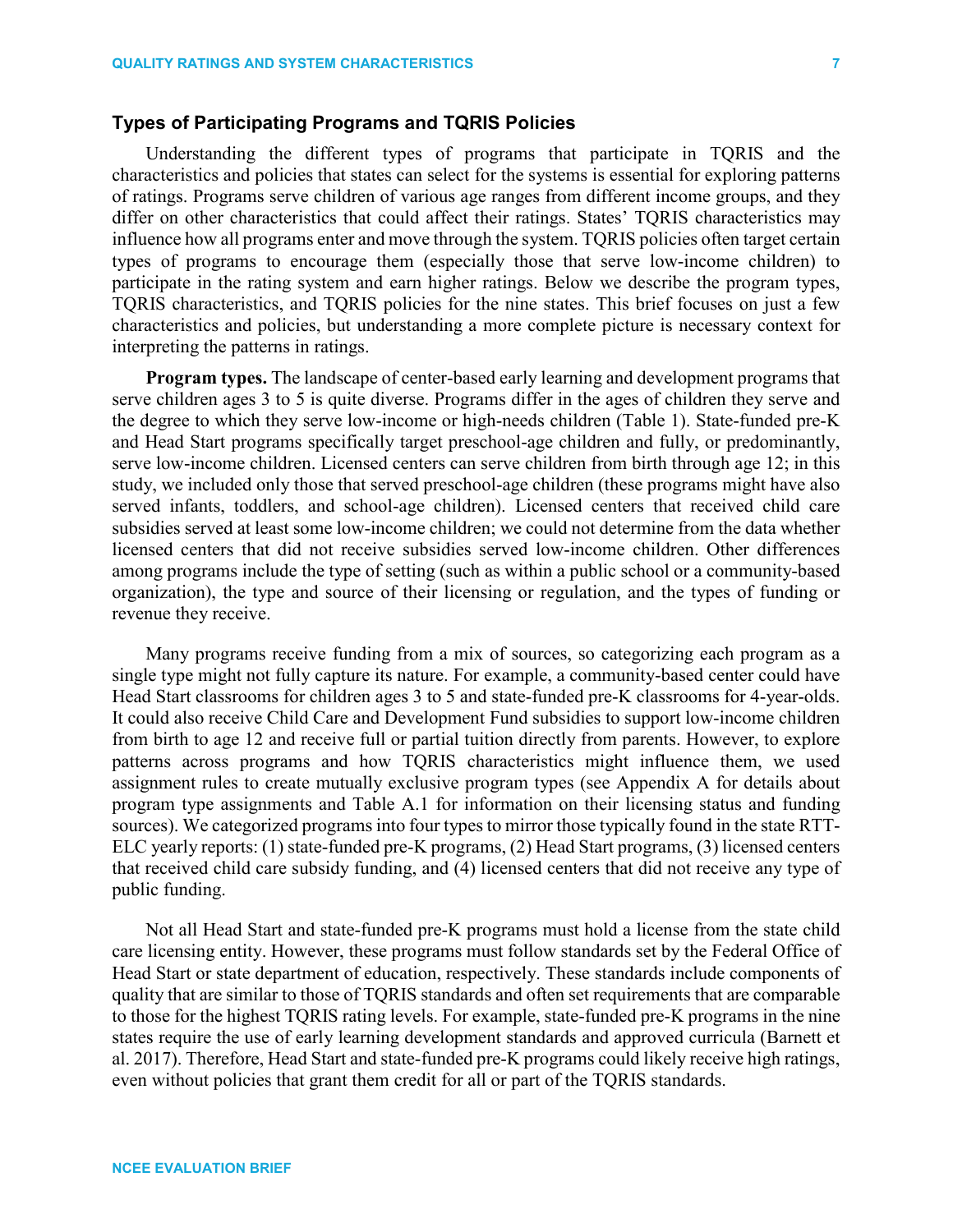| <b>Type of program</b>                        | <b>Children served</b>                                                                                                                                                       | <b>Setting</b>                                                                                                   | <b>Licensing or regulation</b>                                                                                                                                                                                                                | <b>Public funding received</b>                                                                        |
|-----------------------------------------------|------------------------------------------------------------------------------------------------------------------------------------------------------------------------------|------------------------------------------------------------------------------------------------------------------|-----------------------------------------------------------------------------------------------------------------------------------------------------------------------------------------------------------------------------------------------|-------------------------------------------------------------------------------------------------------|
| State-funded<br>pre-K                         | All states serve 4-year-<br>olds; 5 states also serve<br>3-year-olds<br>Targeted to low-income<br>children in 7 states                                                       | Community-based<br>or public school<br>settings                                                                  | Regulated by state<br>departments of education<br>using state program<br>standards<br>May be licensed in<br>community-based settings or<br>considered license-exempt<br>when delivered in public<br>school settings                           | State pre-K funds<br>May also have received<br>Federal Head Start funds and<br>child care subsidies   |
| <b>Head Start</b>                             | Targeted to low-income<br>children ages 3 to 5                                                                                                                               | Community-based<br>or public school<br>settings                                                                  | Regulated by the Federal<br>Office of Head Start using<br><b>Head Start Program</b><br>Performance Standards<br>May be licensed in<br>community-based settings or<br>considered license-exempt<br>when delivered in public<br>school settings | Federal Head Start funds.<br>May also have received state-<br>pre-K funds and child care<br>subsidies |
| Licensed<br>centers.<br>received<br>subsidies | Range from birth to<br>school-age (up to age 12) <sup>a</sup><br>Subsidies support low-<br>income children; may also<br>serve children from<br>higher-income levels          | Community-based<br>settings                                                                                      | Licensed by child care<br>licensing entity in the state                                                                                                                                                                                       | Federal Child Care and<br>Development Fund<br>State-funded child care<br>subsidies                    |
| Licensed<br>centers, no<br>subsidies          | Range from birth to<br>school-age (up to age 12) <sup>a</sup><br>May serve low-income<br>children but data<br>available on public<br>funding sources do not<br>indicate this | Community-based<br>settings<br>$\mathcal{A}$ and $\mathcal{A}$ and $\mathcal{A}$ are all $\mathcal{A}$ . The set | Licensed by child care<br>licensing entity in the state<br>$1 - 20040 + 1 - 1$<br>0.047                                                                                                                                                       | None <sup>b</sup>                                                                                     |

|  |  |  |  |  |  |  |  | Table 1. Types of early learning and development programs in the nine Round 1 RTT-ELC states |
|--|--|--|--|--|--|--|--|----------------------------------------------------------------------------------------------|
|--|--|--|--|--|--|--|--|----------------------------------------------------------------------------------------------|

*Source*: Document reviews and telephone interviews conducted from December 2016 to January 2017.

a The analyses included only licensed centers that served preschool-age children.

**b Centers did not receive the public funding examined in this analysis including child care subsidies, Head Start, or state pre-K funds.** 

RTT-ELC = Race to the Top–Early Learning Challenge.

**TQRIS characteristics and policies.** TQRIS first emerged in the late 1990s, expanded somewhat in the early 2000s, and flourished under RTT-ELC. By the end of 2017, 44 states had TQRIS (BUILD Initiative 20[1](#page-35-0)7).<sup>1</sup> TQRIS rate early learning and development programs against state-defined quality standards that include components such as licensing compliance, quality of the learning environment, and qualifications of the workforce. Based on meeting the standards, programs receive an overall rating level intended to document variations in the quality of care that children receive. In the Round 1 RTT-ELC states, the overall rating ranged from 1 to 4 in two states and 1 to 5 in seven states.

The meaning of each rating level—what it measures and how—is not the same across states. States define TQRIS standards and rating levels differently (for more information about how the nine Round 1 RTT-ELC states defined rating levels, see the first report from this study, Kirby et al. 2017). For example, the nine Round 1 RTT-ELC states use anywhere from 6 to 12 components for their highest rating level. Even when multiple states use a particular TQRIS component (such as the quality of the learning environment), each state might differ in the rating level it assigns to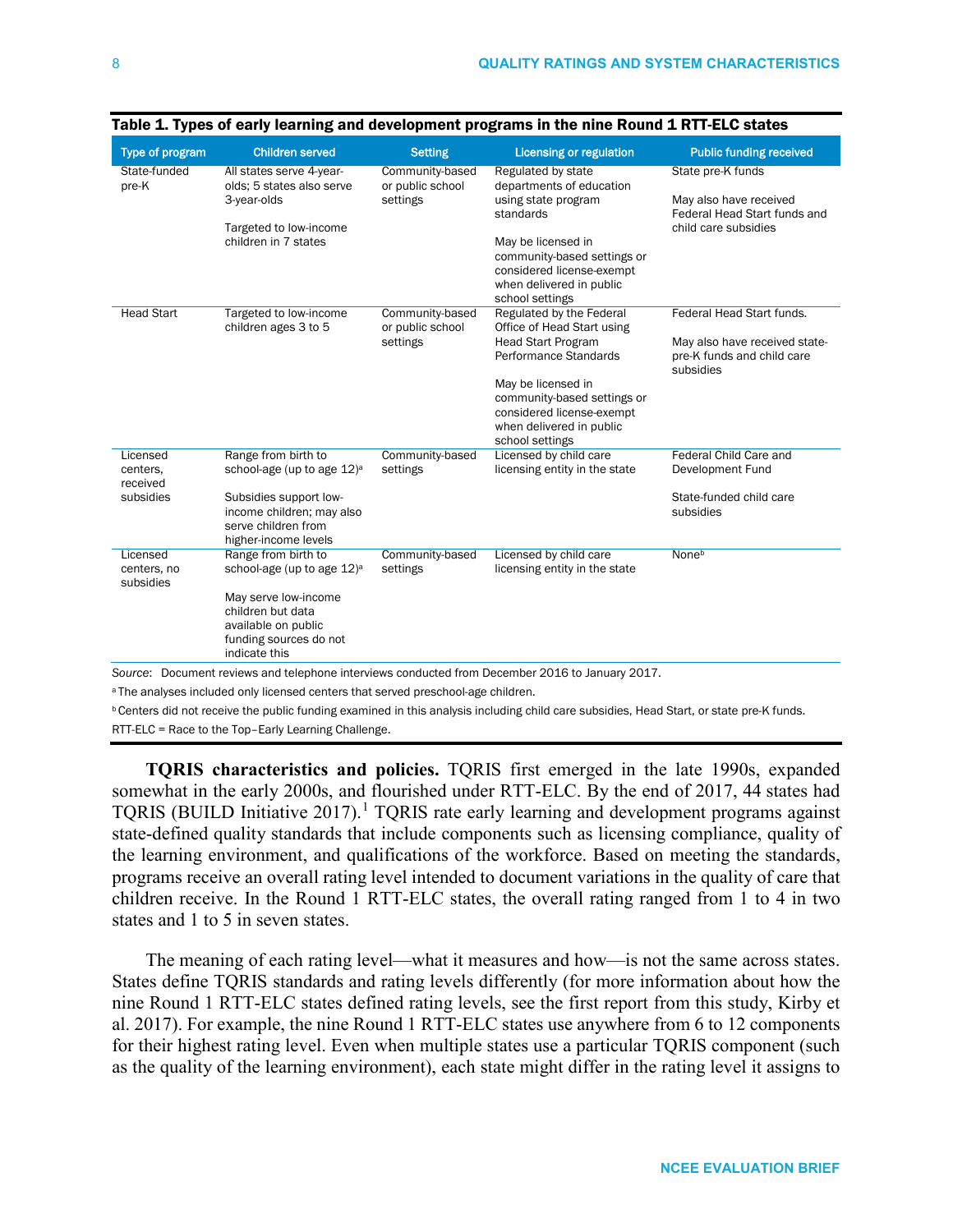programs with that component. The commonality across the states is that the higher the rating, the higher the level of quality of the program based on the state's TQRIS standards.

States also differ in the combinations of characteristics and policies that they define for their systems, which could influence programs' participation, the ratings they receive at entry, and whether they attained the top levels by 2016. The nine Round 1 RTT-ELC states varied widely in how they chose to structure their TQRIS. These nine states are not representative of all TQRIS, but they do reflect the wide variation in characteristics and policies that exists across the 44 current TQRIS (BUILD Initiative [2](#page-35-1)017).<sup>2</sup>

**TQRIS characteristics.** We focus on two characteristics of TQRIS that could influence the frequency and ease with which programs can achieve higher ratings (Table 2):

- **Length of implementation.** A state TQRIS needs about two to four years, on average, to achieve a steady state of implementation in which the policies, practices, and supports are in place and running smoothly (Metz and Bartley 2012). Mature systems might have moreestablished policies that aim to encourage and support movement through the ratings. At the beginning of the study period in 2012, four states had implemented TQRIS statewide for two years or more. North Carolina had the longest-running TQRIS, which it adopted in 1999. Other states expanded or launched TQRIS closer to the start of the RTT-ELC grants. Two of the nine states expanded TQRIS from a pilot to statewide at the start of RTT-ELC in 2012 and two others first launched TQRIS concurrently with RTT-ELC.
- **Rating structure.** TQRIS use one of three structures to determine a program's rating level: building block, points, and hybrid structures (Figure 1). Six states use points and hybrid structures, which can provide programs with flexibility in demonstrating quality because they offer multiple ways to earn a higher rating. These structures might promote more movement of programs up the rating levels than building block structures, which require programs to meet all standards of a given rating.

|                       | <b>Characteristics included in analysis</b> | Additional characteristic for context |                             |
|-----------------------|---------------------------------------------|---------------------------------------|-----------------------------|
| <b>State</b>          | Length of TQRIS implementation<br>in 2012   | Rating structure <sup>a</sup>         | Validity period for ratings |
| California            | First year                                  | Points                                | 2 years                     |
| Delaware              | 4 years                                     | Hybrid                                | 1-3 years by rating level   |
| Maryland              | Did not start until 2013                    | <b>Block</b>                          | 1 year                      |
| <b>Massachusetts</b>  | 1 year                                      | <b>Block</b>                          | 2 years                     |
| Minnesota             | First year                                  | Hybrid                                | 2 years                     |
| <b>North Carolina</b> | 13 years                                    | Points                                | 3 years                     |
| <b>Ohio</b>           | 6 years                                     | Hybrid                                | 1-3 years by rating level   |
| Rhode Island          | 3 years                                     | <b>Block</b>                          | 3 years                     |
| Washington            | First year                                  | Hybrid                                | 3 years                     |

## Table 2. TQRIS characteristics in RTT-ELC Round 1 states

*Source:* Telephone interviews conducted by Mathematica, October 2014–April 2015 and December 2016–January 2017.

a Rating structure applies to levels beyond the lowest level. All TQRIS have a block structure for the lowest level that requires programs to meet all licensing requirements and sometimes additional components.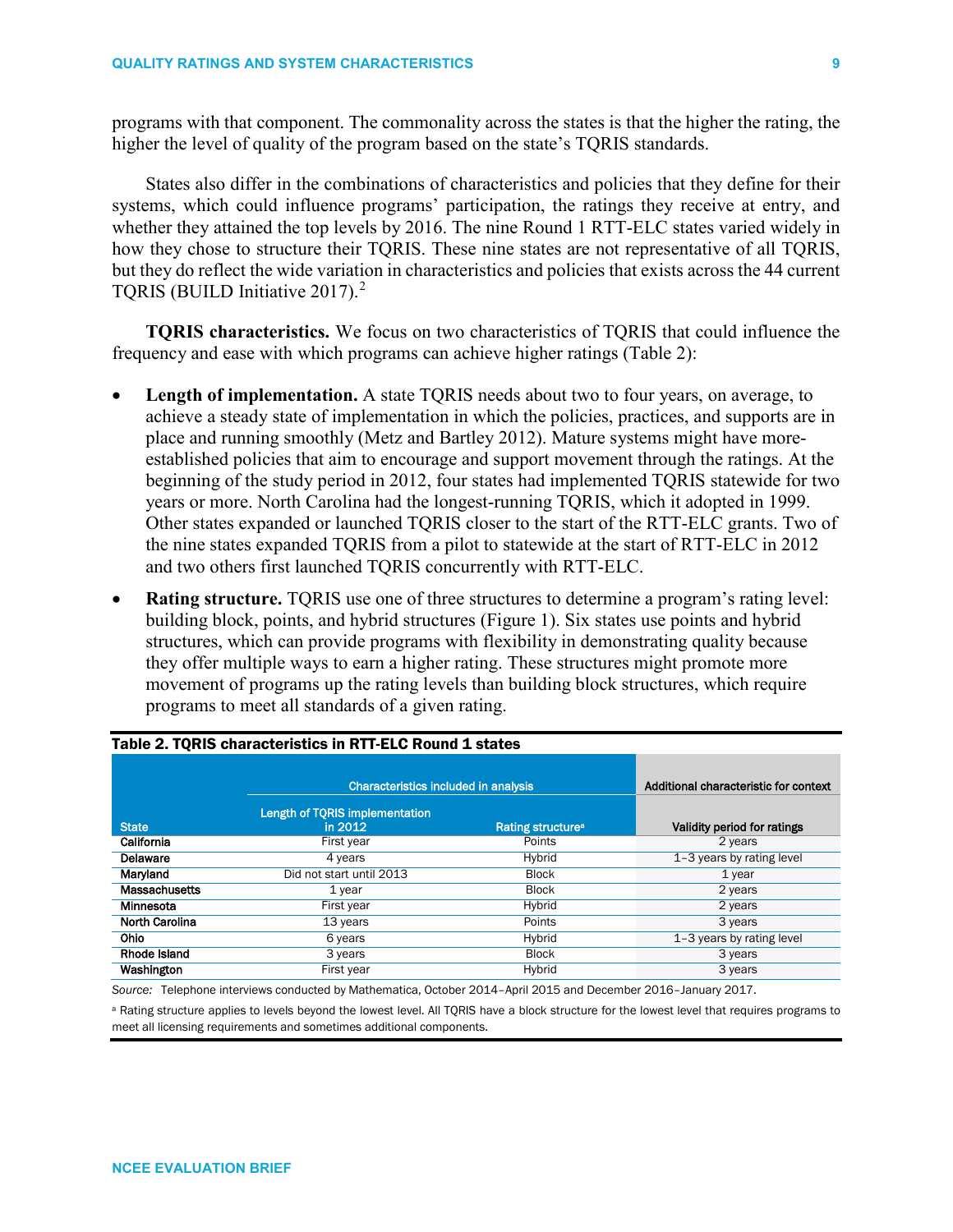

# Figure 1. Rating structures in TQRIS

To provide additional context for the findings, we discuss one other characteristic of the systems that may also affect movement: the validity period for ratings. Depending on the state (and sometimes the rating level), ratings are valid from one to three years, and then programs must reapply for a rating. States' decisions about how often programs must reapply for a rating could contribute to the frequency of changes in ratings.

**TQRIS policies.** The nine states developed policies to attempt to encourage TQRIS participation among different types of programs and support ratings improvement (Table 3). This brief focuses on four policies:

• **Alternative pathways or automatic ratings.** Six states aimed to encourage participation by awarding credit (known as offering an alternative pathway) for certain quality components (five states) or automatically awarding higher rating levels (one state) to programs that met quality standards external to the TQRIS (for example, state-funded pre-K and Head Start programs). These policies exempt eligible programs from part or all of the TQRIS rating process in an effort to decrease the burden on programs that must meet multiple sets of standards. Some states have these policies for one type of program but not others. For example, Massachusetts offers alternative pathways to Head Start programs but not statefunded pre-K programs.

These policies could result in programs entering the TQRIS at higher rating levels than they would have qualified for based on the TQRIS standards. When developing these types of policies, states often complete a crosswalk between other external quality standards and the TQRIS standards to establish comparability. However, the specific degree of equivalence between the relevant external standards and TQRIS standards is not fully known; equivalence can more readily be established for specific components used in alternative pathways than for a full set of components that automatically qualifies a program for a high rating level.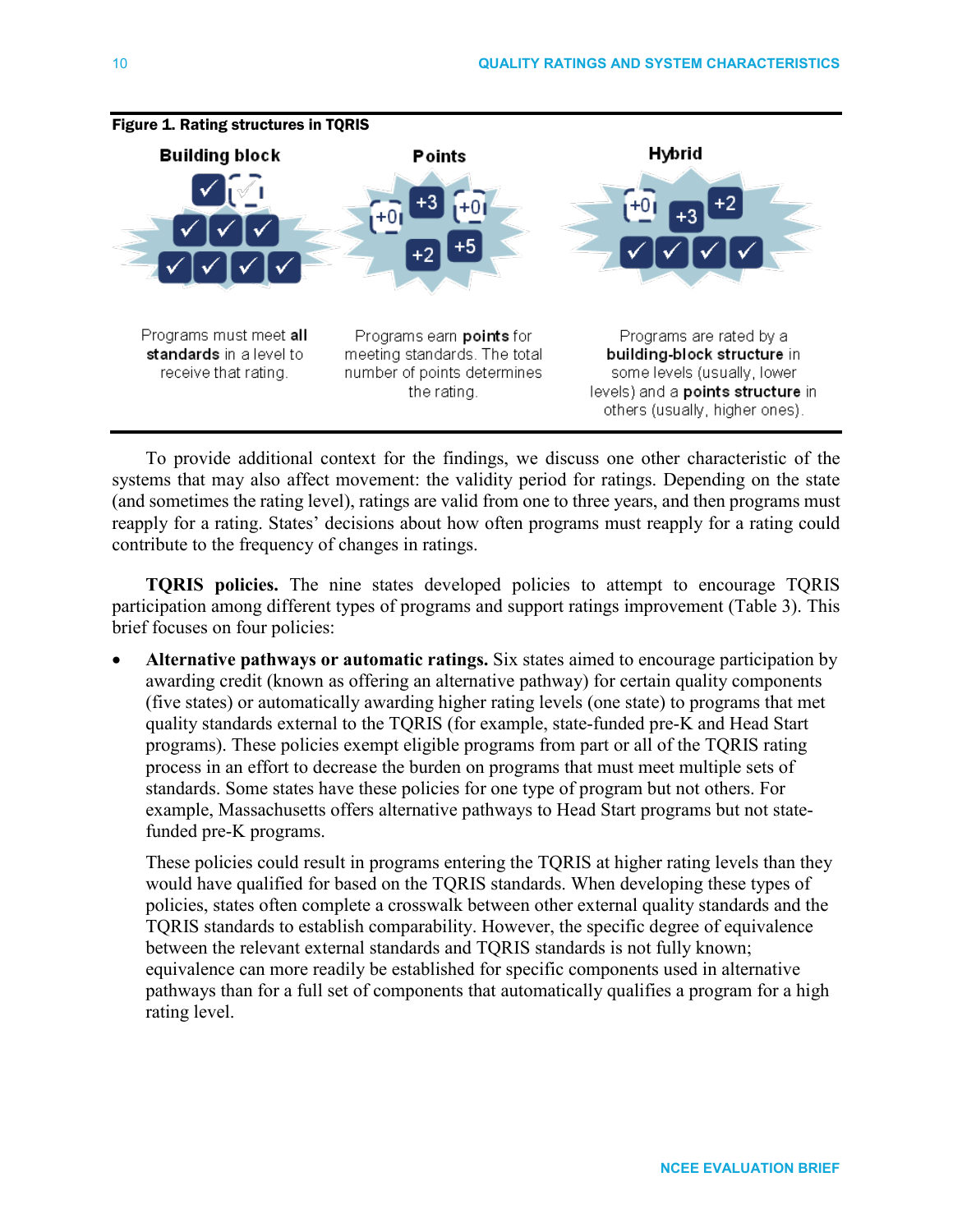|                       |                                                            | Policies included in analysis               | Additional policies for context                                                                       |                                                                                   |                                                                                                                                                                                   |                                                                       |
|-----------------------|------------------------------------------------------------|---------------------------------------------|-------------------------------------------------------------------------------------------------------|-----------------------------------------------------------------------------------|-----------------------------------------------------------------------------------------------------------------------------------------------------------------------------------|-----------------------------------------------------------------------|
| <b>State</b>          | <b>Alternative</b><br>pathways                             | <b>Automatic</b><br>rating                  | <b>Entry</b><br>requirement at<br>lowest rating<br>level                                              | <b>Tiered</b><br>reimbursement<br>payments for<br>children receiving<br>subsidies | Participation<br>requirements                                                                                                                                                     | Rating level<br>funding<br>requirement                                |
| California            | None                                                       | None                                        | None                                                                                                  | None                                                                              | None                                                                                                                                                                              | None                                                                  |
| Delaware              | None                                                       | <b>Head Start.</b><br>state-funded<br>pre-K | <b>Licensed centers</b><br>that received<br>subsidies<br><b>Licensed centers</b><br>with no subsidies | Any program<br>receiving subsidies<br>for low-income<br>children                  | State-funded pre-<br>K                                                                                                                                                            | None                                                                  |
| Maryland              | State-funded<br>pre-K (school-<br>based only) <sup>a</sup> | <b>None</b>                                 | <b>None</b>                                                                                           | Any program<br>receiving subsidies<br>for low-income<br>children                  | <b>Licensed centers</b><br>receiving<br>subsidies,<br>state-funded pre-<br>K                                                                                                      | State-funded pre-<br>Ka                                               |
| <b>Massachusetts</b>  | <b>Head Start</b>                                          | None                                        | <b>Licensed centers</b><br>that received<br>subsidies<br>Licensed centers<br>with no subsidies        | None                                                                              | Licensed centers<br>receiving<br>subsidies,<br>Head Start,<br>state-funded pre-<br>Κ                                                                                              | State-funded pre-<br>K                                                |
| Minnesota             | Head Start.<br>state-funded<br>pre-K                       | None                                        | None                                                                                                  | Any program<br>receiving subsidies<br>for low-income<br>children                  | <b>None</b>                                                                                                                                                                       | None                                                                  |
| <b>North Carolina</b> | None                                                       | None                                        | All participating<br>programs                                                                         | Any program<br>receiving subsidies<br>for low-income<br>children                  | <b>All licensed</b><br>programs;<br>includes both<br>types of licensed<br>centers and may<br>include Head<br>Start and state-<br>funded pre-K<br>programs in<br>licensed settings | Licensed centers<br>receiving<br>subsidies.<br>state-funded pre-<br>K |
| Ohio                  | None                                                       | None                                        | None                                                                                                  | Any program<br>receiving subsidies<br>for low-income<br>children                  | Licensed centers<br>receiving<br>subsidies, state-<br>funded pre-K                                                                                                                | None                                                                  |
| Rhode Island          | <b>Head Start</b>                                          | None                                        | None                                                                                                  | Any program<br>receiving subsidies<br>for low-income<br>children                  | Licensed centers<br>receiving<br>subsidies.<br>state-funded pre-<br>Κ                                                                                                             | None                                                                  |
| Washington            | Head Start,<br>state-funded<br>pre-K                       | None                                        | <b>Licensed centers</b><br>that received<br>subsidies<br>Licensed centers<br>with no subsidies        | Any program<br>receiving subsidies<br>for low-income<br>children                  | State-funded pre-<br>Κ                                                                                                                                                            | None                                                                  |

# Table 3. TQRIS policies in RTT-ELC Round 1 states

*Note*: Cells that say "None" indicate states that did not have the policy. All other cells are shaded.

<sup>a</sup> These policies took effect in the middle of 2015 in Maryland.

• **Tiered reimbursement for child care subsidies.** Seven states offered higher payments to subsidize serving low-income children if the programs participated in TQRIS. The payments also increased with each rating level.<sup>[3](#page-35-2)</sup> The tiered rates might also have promoted programs' advancement, particularly among licensed centers that received subsidies.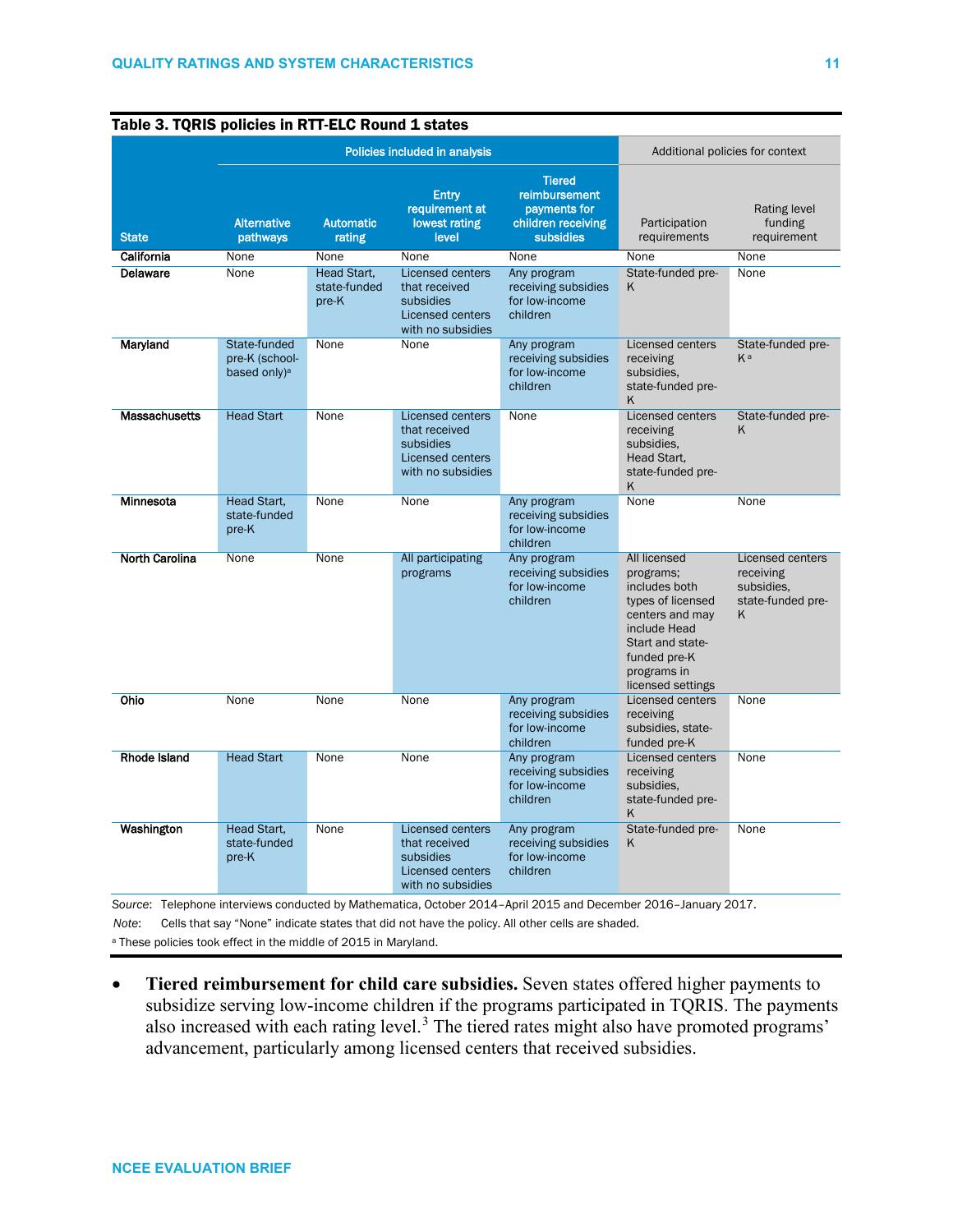To provide additional context for the findings, we discuss two additional policies that could have affected programs' participation and ratings:

- **Participation requirements.** Seven states required certain types of programs (for example, those that received public funding like state-funded pre-K programs, Head Start programs, or licensed centers that received child care subsidies) to participate in the TQRIS. Participation of licensed centers that did not receive public funding was voluntary in every state but North Carolina, which required all licensed programs to participate in the TQRIS.
- **Rating level funding requirement.** In three states, programs had to attain a certain rating level to be eligible for specific types of funding. For example, a program in North Carolina must have attained a level 3 rating to receive child care subsidies from the Child Care and Development Fund or a level 4 rating to receive state pre-K funds. These policies could have also incentivized particular programs to attain certain ratings at TQRIS entry.

In addition to these policies, states could try to promote quality improvement by publicizing TQRIS ratings. This study did not collect systematic data on how states publicized ratings that could be used to interpret the patterns of ratings at entry and attainment of the highest rating levels.

Below we discuss the patterns in TQRIS participation and ratings among programs in the nine Round 1 states during the RTT-ELC grant period. Throughout the findings, it is important to keep the following caveats in mind:

- **Rating levels do not reflect a uniform level of quality.** Because states use different quality components and calculate rating levels differently, programs that receive a particular rating level might vary substantially in quality across states, even among states that use the same number of rating levels. In addition, within states, programs might achieve rating levels in different ways, weakening the link between the levels and certain measures of quality. For example, building block rating structures require programs to meet all standards within a level to receive a rating. In these structures, a program that missed qualifying for the next level based on a single standard might not be that different in quality from programs at the next level. In points and hybrid structures, programs that receive a given rating level could have met different standards, as long as they received enough points.
- **Rating levels might not reflect programs' "true" quality.** States use various data collection and verification processes to help ensure the reliability of the rating levels, but ratings could differ from programs' "true" quality for several reasons. First, some states use alternative pathways or automatic ratings, which exempt programs that meet external quality standards from part or all of the TQRIS rating process. It is not fully known whether these programs would meet the state-defined standards. Second, some states require programs to enter at the lowest level, instead of the level to which they would have qualified. In these states, ratings might initially understate some programs' "true" quality. Overqualified programs could move up without improving quality, resulting in movement that does not reflect increased quality. Finally, programs could make quality improvements without applying for higher ratings; this could cause ratings to understate programs' quality.
- **The findings do not provide evidence that particular policies or program types** *caused* **the observed patterns in participation and ratings.** Throughout the findings, we discuss the TQRIS characteristics and policies that might influence the patterns we present, but this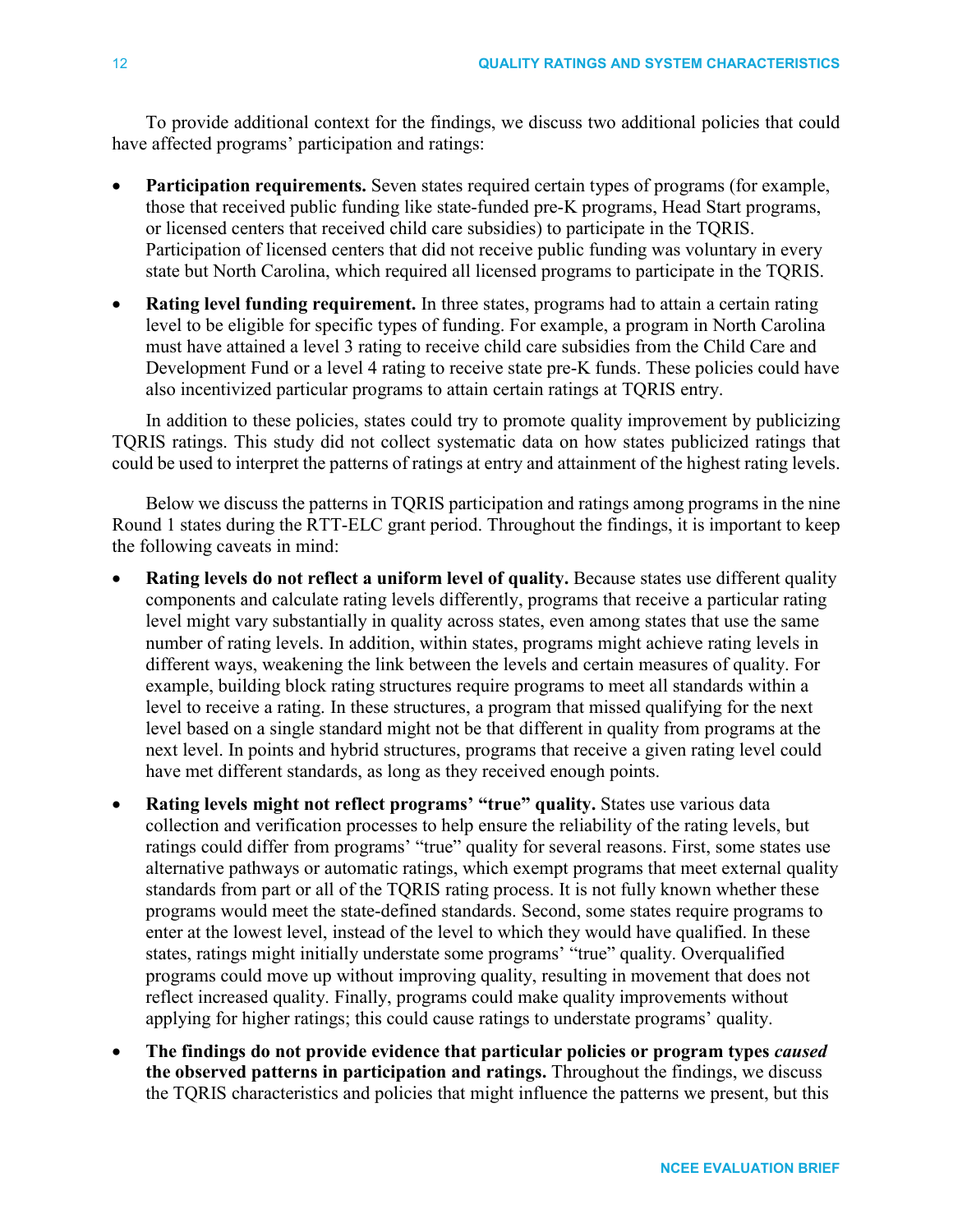study is purely descriptive. The nine Round 1 states differ on many TQRIS characteristics and policies as well as on other dimensions, such as the characteristics of families seeking child care, the way in which TQRIS publicize the ratings to families, the composition of the early learning and development landscape, and the presence of other quality initiatives beyond TQRIS. Therefore, although we discuss several potential explanations for the patterns we present, other potential explanations might exist for these observed patterns. This brief does not describe all of the differences across the states that might have contributed to differences in the patterns of program participation or ratings that we present.

Nonetheless, the findings from this brief could help provide a starting point for further discussion and research related to the TQRIS characteristics and policies that it describes. As the number of all types of programs participating in TQRIS continues to increase, it is of growing importance for states to consider how different TQRIS characteristics and policies may affect programs' ratings, and, importantly, support an accurate rating of quality.

## **Findings**

# A. Research Question 1: What were the patterns in rating levels at TQRIS entry across states with different rating level policies?

States use different policies to try to promote TQRIS entry among particular types of programs or ensure that programs meet initial requirements. However, these policies might channel programs toward ratings at entry that could differ from those they would have received on the TQRIS standards, potentially reducing the accuracy of programs' ratings as measures of program quality. For example, alternative pathways and automatic ratings could fast-track statefunded pre-K and Head Start programs toward higher ratings, whereas entry-level requirements could push licensed centers to enter at the lowest rating level.

These rating level policies might be a potential explanation for why state-funded pre-K and Head Start programs typically entered at one of the top two rating levels in RTT-ELC states, whereas licensed centers that did and did not receive subsides typically entered at one of the bottom two rating levels (Figure 2). Yet, if the patterns of high and low ratings for each program type persist even in states without the rating level policies, then these differences between ratings of each program type might simply reflect differences in whether these types of programs meet states' standards.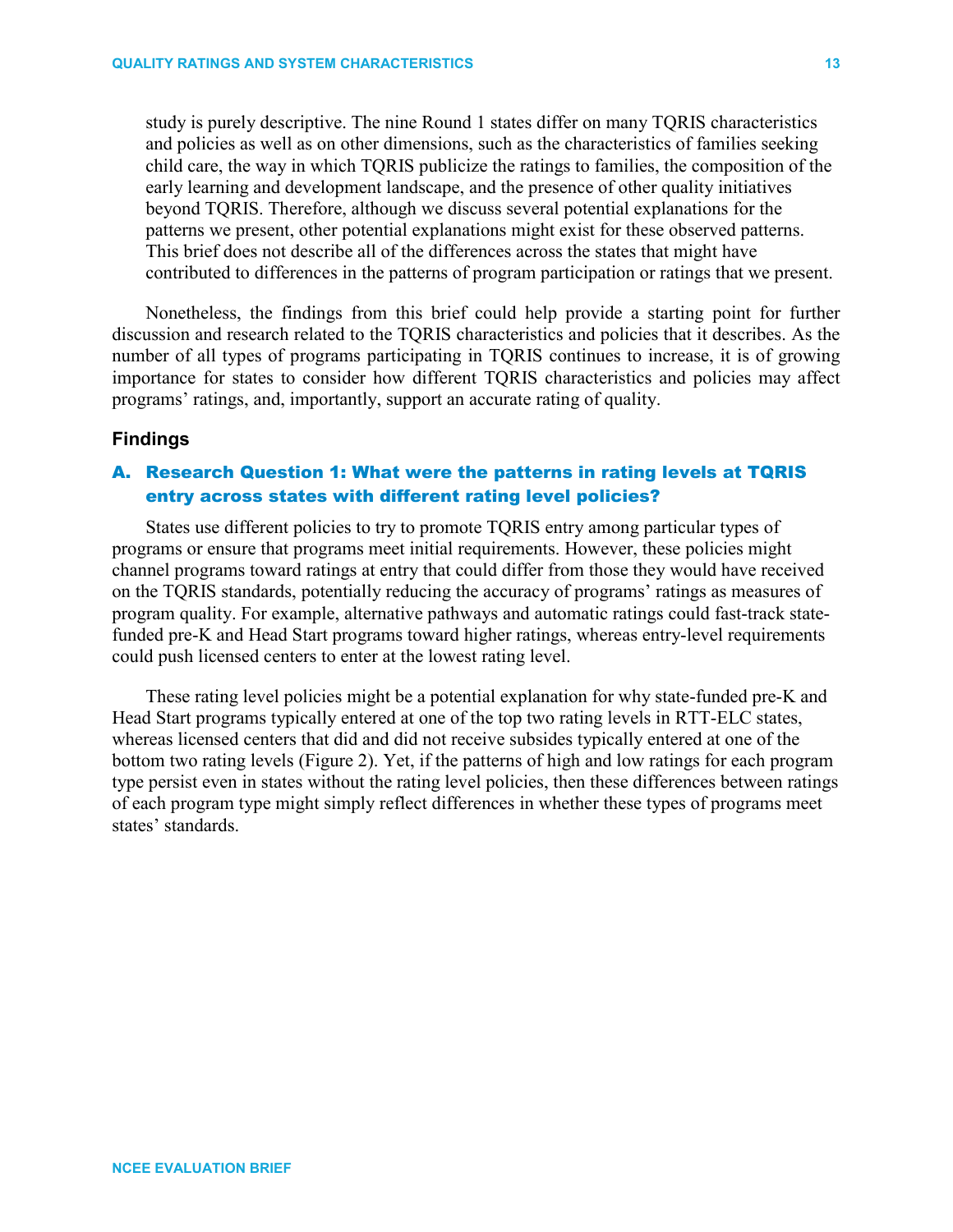

Figure 2. Median TQRIS rating levels at entry, by program type and state, 2012–2016

*Source*: Administrative data collected from Round 1 RTT-ELC states from October 2016 to April 2017.

*Note*: The total number of programs was 9,658. Analysis included only programs that entered from 2012 to 2016. Rating *categories* reflect the order of ratings within states' rating structure, and treat states with four levels (Massachusetts and Minnesota) as having no middle level. California data are from 16 counties that implemented TQRIS beginning in 2012; all other data are statewide. The figure omits data from California and Ohio before 2014: data were not available from California before 2014 and, due to significant system changes in Ohio in late 2013, the analysis included data only from 2014 to 2016. The median across states is calculated at the state level (rather than center level) so that states are weighted equally.

*Figure reads*: In Massachusetts, the median entry rating level for state-funded pre-K programs, licensed centers receiving subsidies, and licensed centers not receiving subsidies was the lowest level. The median entry rating level for Head Start programs was the second lowest level.

pre-K = prekindergarten; RTT-ELC = Race to the Top–Early Learning Challenge; TQRIS = tiered quality rating and improvement systems.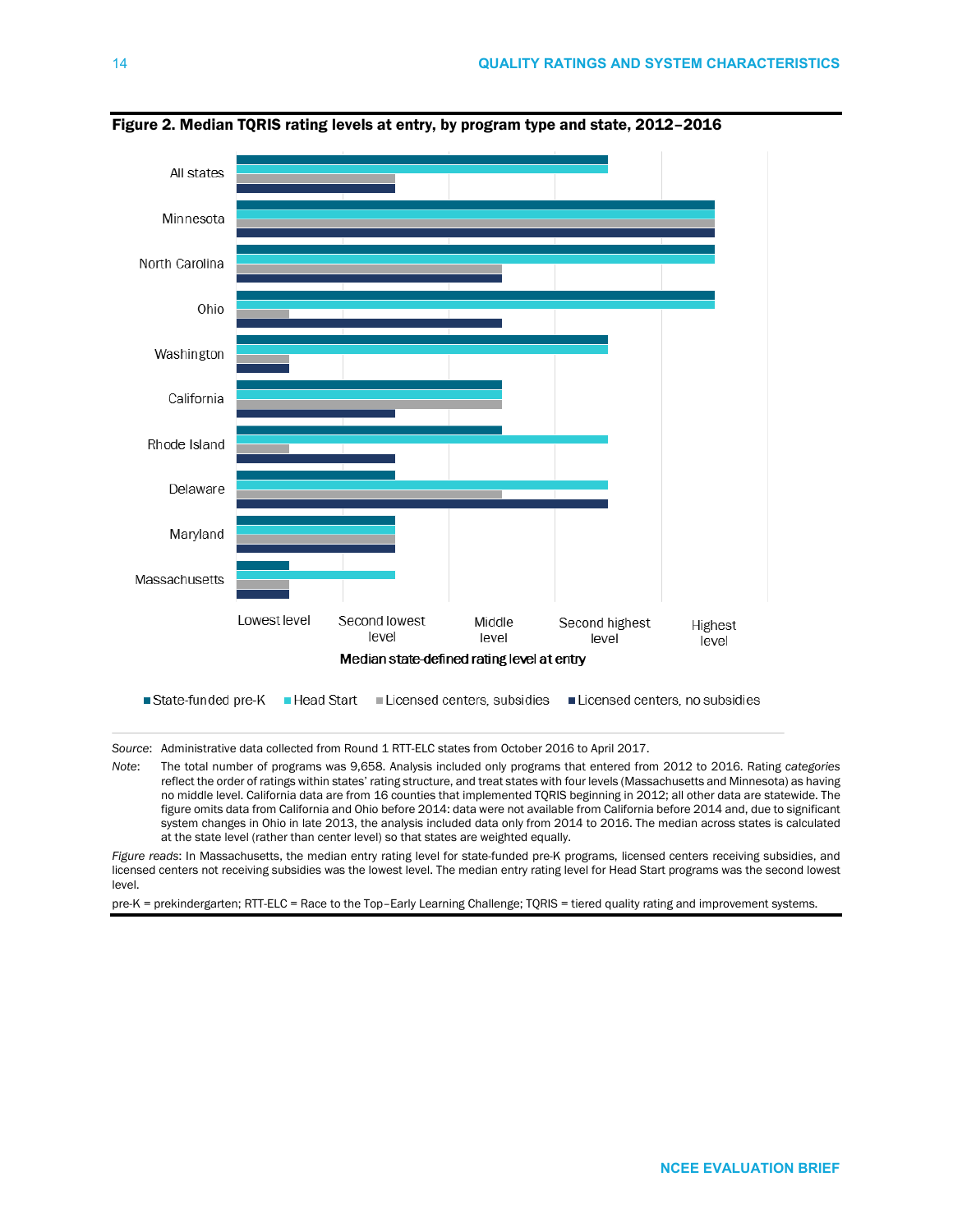# **1. Patterns for state-funded pre-K and Head Start programs, by whether states offered them alternative pathways or automatic ratings**

Alternative pathways and alternative rating policies aim to exempt state-funded pre-K and Head Start programs from the burden of the full rating process, under the theory that they would likely meet state TQRIS standards. Similarly, high ratings for these programs, in both states with and without these policies, could suggest that the external standards for these programs and states' TQRIS standards align well, potentially supporting the use of these policies.

**State-funded pre-K programs did not enter at higher rating levels in states with alternative pathways or automatic ratings than in states without these policies.** About half of state-funded pre-K programs entered at the top two rating levels in both groups of states, though programs had lower ratings in states with alternative pathways or automatic ratings than in states without these policies (47 versus 56 percent; Figure 3, two bars closest to the right). The percentages of state-funded pre-K programs that entered at each rating level varied substantially across individual states, both among those with the rating level policies and those without.

Among the four states that had an alternative pathway or automatic rating, two—Minnesota and Washington—had the majority of their state-funded pre-K programs enter at the highest or second highest rating level. Differences in how alternative pathways or automatic ratings are applied might help to explain why some state-funded programs in states with these policies did not enter the TQRIS in the highest rating levels. In Washington, the alternative pathway applied only to programs that met a threshold in the percentage of children (75 percent) served through state pre-K funds. Some state-funded pre-K programs might not have met this threshold and would not have been eligible for the alternative pathway. In Delaware, the alternative pathway did not apply to certain state-funded pre-K programs (those that operate in public schools), and these school-based programs typically entered the TQRIS at the lowest level. In contrast, in Maryland, the alternative pathway applied only to school-based state-funded pre-K programs, but none of these types of programs entered its TQRIS during the study period.

Among the five states that did not have an alternative pathway or automatic rating, two— North Carolina and Ohio—had nearly all of their state-funded pre-K programs enter in the top two rating levels. This might reflect similarities between TQRIS standards and those of these states' pre-K program in terms of how they define quality. TQRIS standards may not be well-aligned with state pre-K standards in the other three states, which had fewer state-funded pre-K programs entering at the top rating levels.

States can also apply alternative pathways and automatic ratings to Head Start programs, which also tend to enter TQRIS in one of the top rating levels. Minnesota, Washington, and Delaware offered alternative pathways and automatic ratings to both state-funded pre-K and Head Start programs, but Maryland, Rhode Island, and Massachusetts offered them to only one of these program types.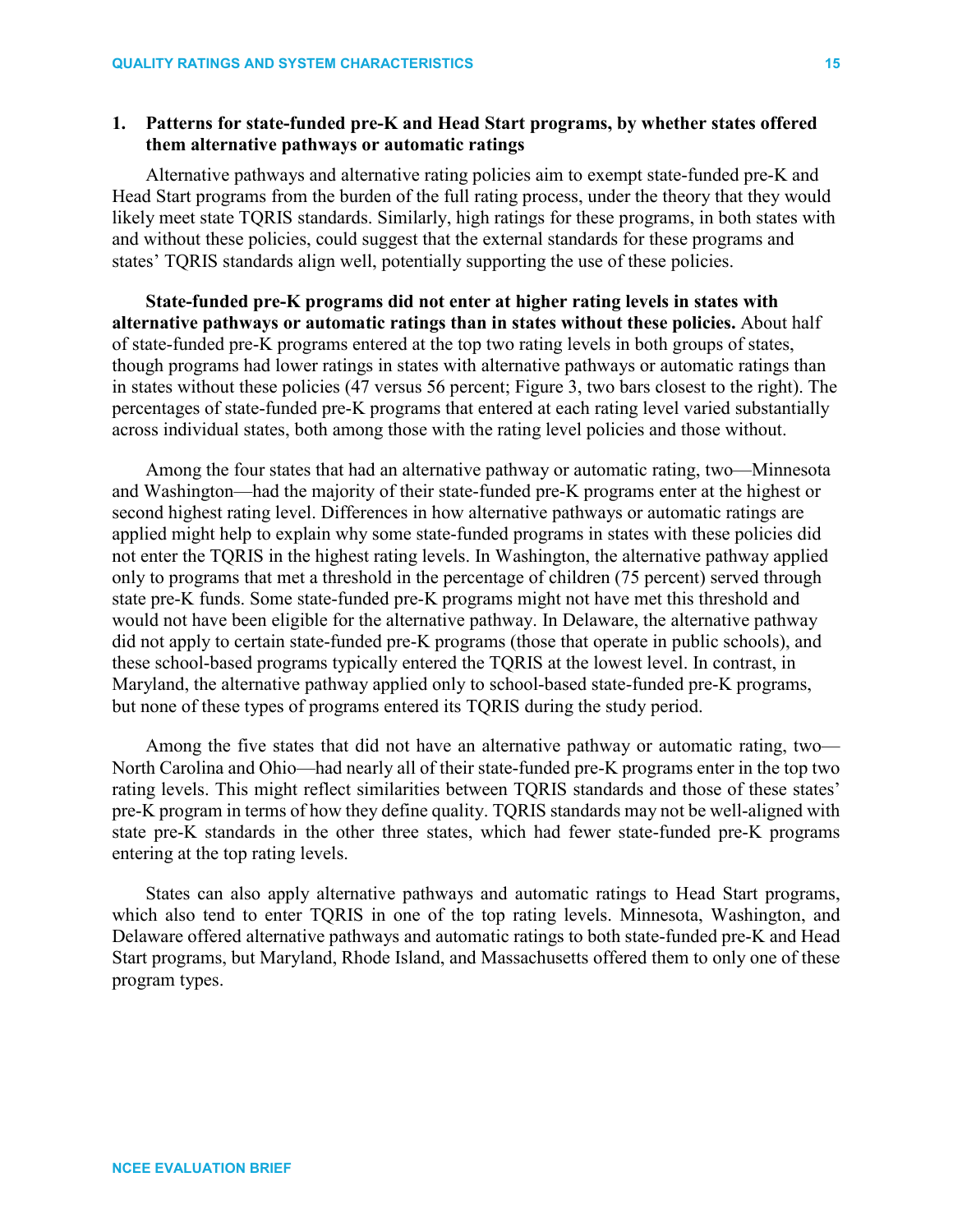### Figure 3. Distribution of state-funded pre-K programs' ratings at entry, by alternative pathways or automatic rating policy, 2012–2016



*Source*: Administrative data collected from Round 1 RTT-ELC states from October 2016 to April 2017.

*Note*: The total number of programs was 2,669. Analysis included only programs that entered from 2012 to 2016. Rating categories reflect the order of ratings within states' rating structure, and treat states with four levels (Massachusetts and Minnesota) as having no middle level. California data are from 16 counties that implemented TQRIS beginning in 2012; all other data are statewide. The figure omits data from California and Ohio before 2014: data were not available from California before 2014 and, due to significant system changes in Ohio in late 2013, the analysis included data only from 2014 to 2016.

*Figure reads*: In Massachusetts, which did not have either an alternative pathway or automatic rating for its state-funded pre-K programs, 57 percent of these programs entered at the lowest level, 25 percent at the second lowest level, 0 percent at the middle level, 18 percent at the second highest level, and 0 percent at the highest level.

RTT-ELC = Race to the Top–Early Learning Challenge; TQRIS = tiered quality rating and improvement systems. Seven of the nine states required at least some types of programs to participate, which might have contributed to increased participation over time. For example, Rhode Island required programs that received Child Care and Development Fund subsidies to participate in TQRIS beginning in 2014. In that year, many licensed centers that received subsidies entered the system, increasing TQRIS participation by over 50 percentage points.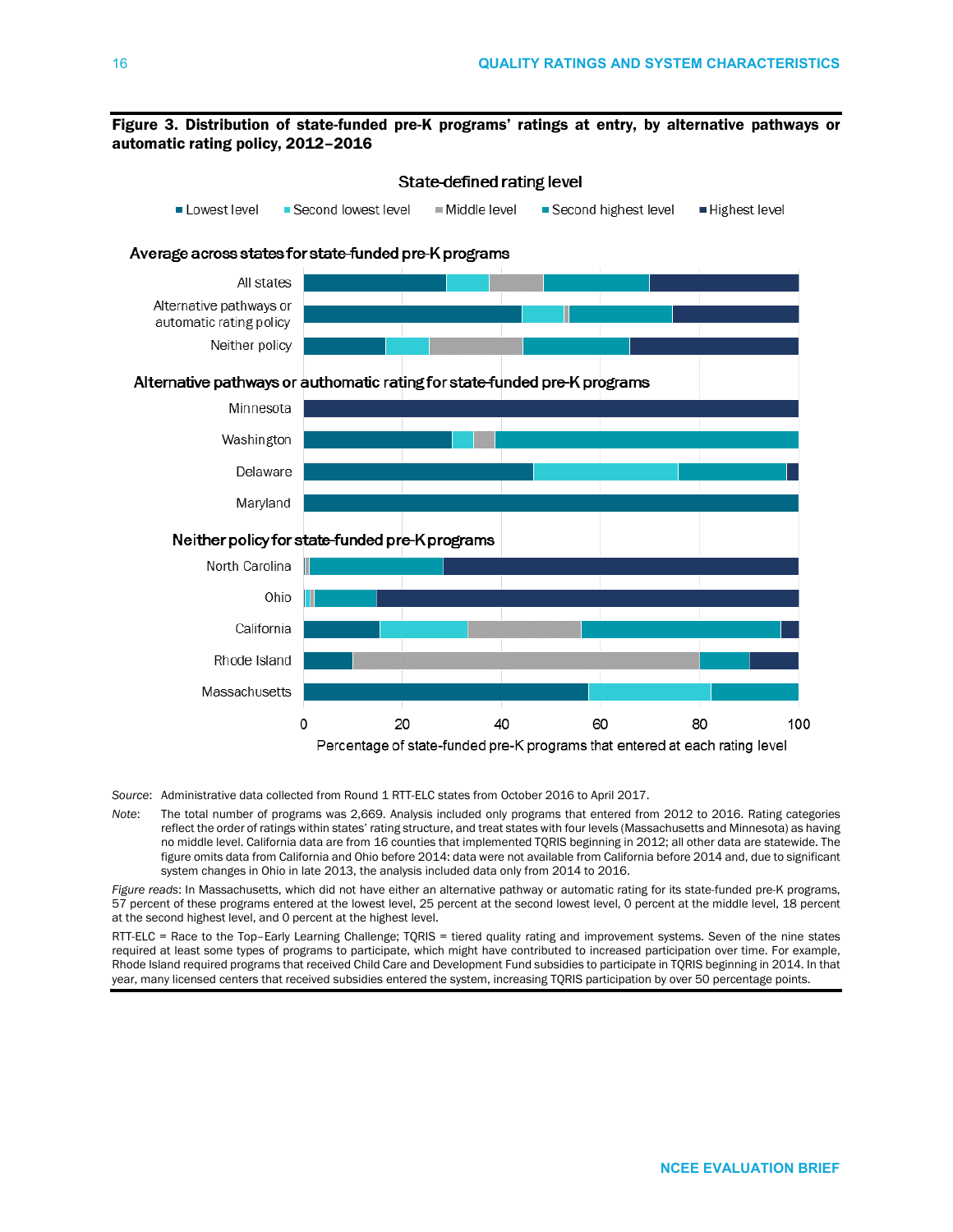**Head Start programs did not consistently enter at higher rating levels in states that offered them alternative pathways or automatic ratings than in states that did not.** More than half of Head Start programs entered at the top two rating levels in both groups of states, with some differences in the average percentages across the two groups (Figure 4). States that had alternative pathways or automatic ratings had higher percentages of Head Start programs entering at the top two rating levels (65 versus 53 percent), but lower percentages entering at the top level (26 versus 34 percent), than states without these policies. The percentages of Head Start programs that attained top rating levels varied substantially across individual states. Most Head Start programs entered in one of the top two rating levels in most states—four of the five states with these rating level policies and two of the four states without the policies.

The different patterns in ratings at entry among states that had alternative pathways or automatic ratings might be related to variation in how Head Start programs could earn credit toward higher ratings. For example, in Minnesota, Head Start programs (similar to state-funded pre-K programs) were fast-tracked into the highest level by meeting a streamlined set of standards rather than going through the full TQRIS rating process. Programs had to demonstrate use of an approved curriculum and child assessment tool and deliver training to lead teachers on how to use them (Kirby et al. 2017). In contrast, Head Start programs in Massachusetts received credit toward several rating criteria but this credit did not meet the full requirements for any level, including the lowest one. Similarly, in Rhode Island, Head Start programs received a top rating on 3 of the 10 standards in curriculum, assessment, and family communication and involvement, but this did not guarantee an overall rating at the highest levels.

States that had automatic ratings or alternative pathways for both state-funded pre-K and Head Start programs also varied in how consistently they applied the policies to the different program types. For example, Delaware applied the automatic rating more uniformly to Head Start programs than state-funded pre-K programs. All of Delaware's Head Start programs were eligible for an automatic rating at the state's second highest level; 86 percent entered at that level and an additional 10 percent entered at the highest level. In contrast, Washington applied the same eligibility threshold (75 percent of children supported by a given type of fund) for an alternative pathway to both Head Start and state-funded pre-K programs.

In states without alternative pathways or automatic ratings, the different patterns in the level of entry among Head Start programs might reflect differences in the alignment of TQRIS and Head Start standards. Similar to their state-funded pre-K programs, North Carolina and Ohio might have a higher degree of alignment between these standards than other states where fewer Head Start programs entered at high rating levels.

Taken together, these findings suggest that alternative pathways or automatic ratings might not play a substantial role in channeling state-funded pre-K or Head Start programs toward high ratings. These policies are not consistently applied to programs within states. In addition, some states without these policies, such as North Carolina and Ohio, had nearly all of their state-funded pre-K and Head Start programs enter in top rating levels, suggesting that, at least in some states, standards for these programs and TQRIS might be relatively well aligned.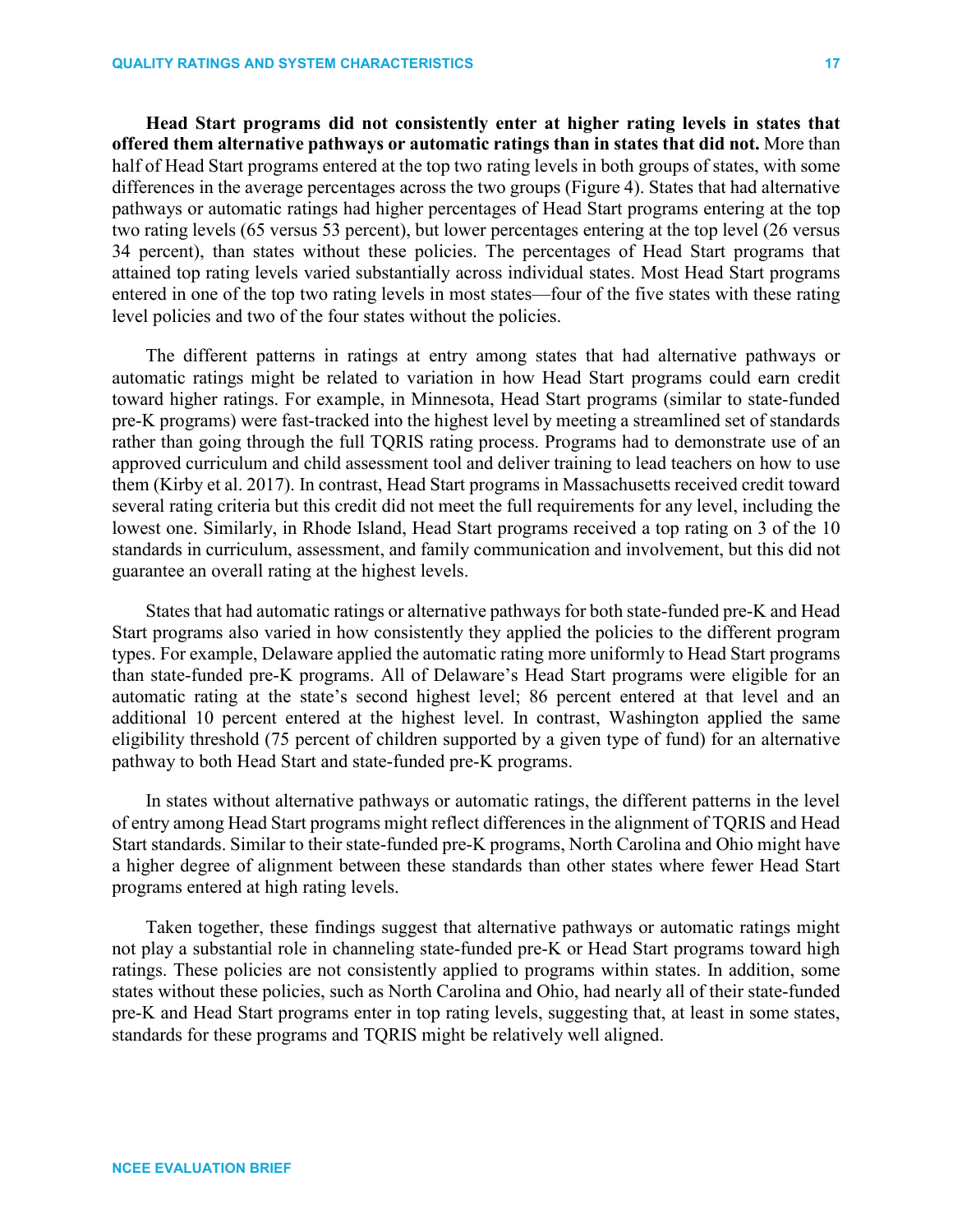### Figure 4. Distribution of Head Start programs' ratings at entry, by alternative pathways or automatic rating policy, 2012–2016



*Source*: Administrative data collected from Round 1 RTT-ELC states from October 2016 to April 2017.

*Note*: The total number of programs was 935. Analysis included only programs that entered from 2012 to 2016. Rating categories reflect the order of ratings within states' rating structure, and treat states with four levels (Massachusetts and Minnesota) as having no middle level. California data are from 16 counties that implemented TQRIS beginning in 2012; all other data are statewide. The figure omits data from California and Ohio before 2014: data were not available from California before 2014 and, due to significant system changes in Ohio in late 2013, the analysis included data only from 2014 to 2016.

*Figure reads*: In Maryland, which did not have either an alternative pathway or automatic rating for its Head Start programs, 84 percent of its programs entered at the lowest level, 11 percent entered at the second lowest level, 4 percent entered at the middle level, 0 percent entered at the second highest rating level, and 1 percent entered at the highest rating level.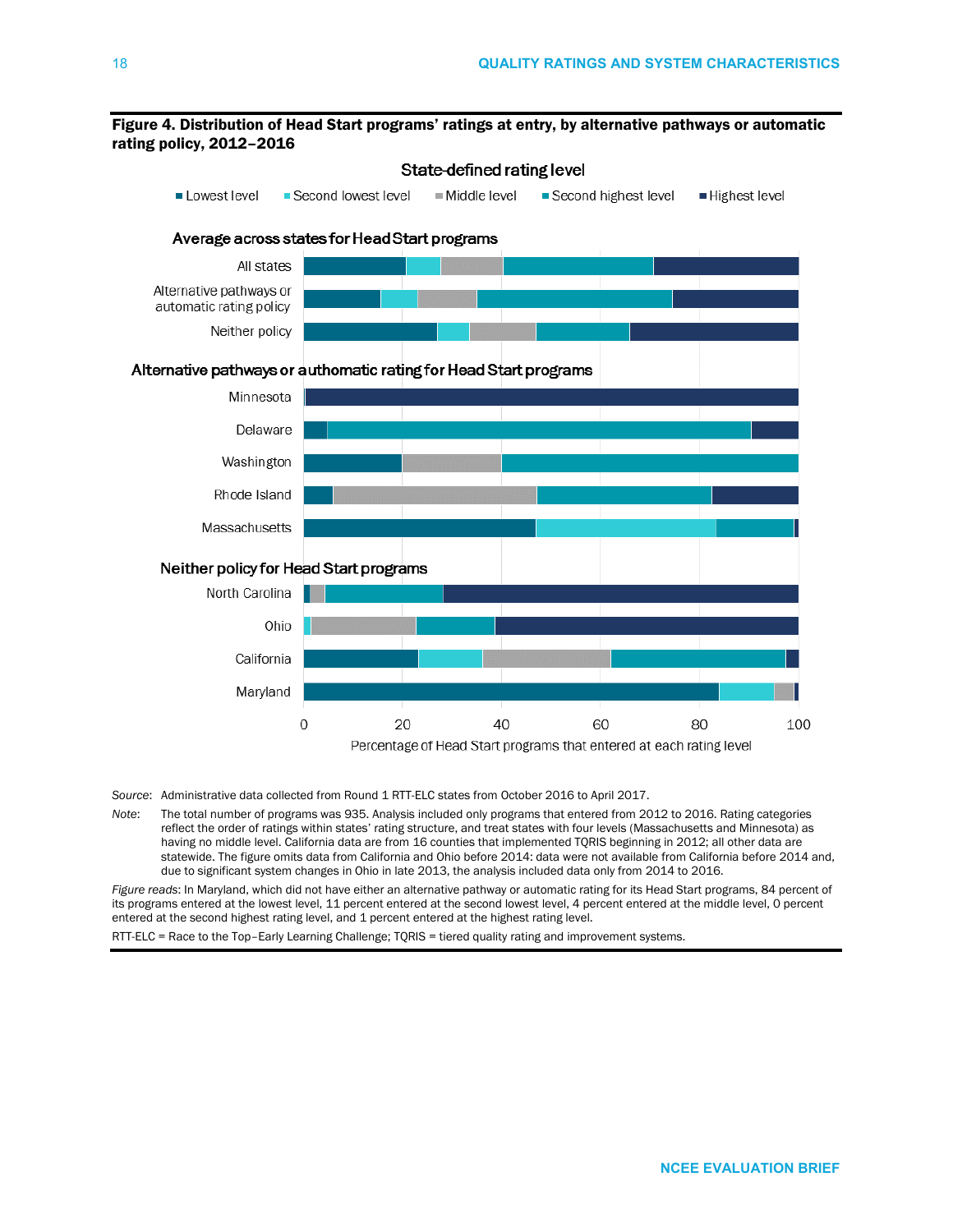# **2. Patterns for licensed centers that did and did not receive subsidies, by whether states required these programs to enter at the lowest rating level**

A separate rating level policy—required entry at the lowest rating level—could push both types of licensed centers toward the lowest rating level at entry. Low ratings for these programs, both in states with and without these requirements, could suggest that these types of licensed centers are not meeting state TQRIS standards and have ample room to improve.

**Similar percentages of licensed centers that received subsidies entered at the lowest rating level in states that required them to do so as in states that did not.** There was little difference between states that had an entry level requirement and those that did not in the percentages of licensed centers that received subsidies entering at the lowest level (50 versus 47 percent, Figure 5, bar furthest to the left).

In two of the four states with the entry level requirements—Washington and Massachusetts a majority of licensed centers that received subsidies entered at the lowest rating level. Differences in implementation could help to explain why some states with this requirement had fewer programs enter at the lowest rating level than might be expected. For example, although Delaware and North Carolina required licensed centers that received subsidies to enter the TQRIS at the lowest level, the first recorded ratings were often not at the lowest level, suggesting that movement out of the lowest level might have happened quickly. These two states did not require programs to move through the rating levels sequentially, so programs could advance to higher ratings quickly. North Carolina also had another policy in place that might have counteracted the entry level requirement for centers that received subsidies; licensed centers that wanted to receive subsidies were required to attain North Carolina's middle-level rating to be eligible for the subsidy. In fact, 50 percent of licensed centers that received subsidies in North Carolina had first recorded ratings at the middle level (and thus appear to enter at that level).

States without these entry level requirements also frequently had high percentages of licensed centers that received subsidies entering at the lowest rating level. For example, in three of the five states that did not require these programs to enter at the lowest level—Maryland, Rhode Island, and Ohio—a majority of them entered there anyway. The low ratings for licensed centers that received subsidies on these states' TQRIS standards suggests that these types of programs might have substantial room for improvement. Minnesota, which did not have this requirement, was the only state in which more than half of licensed centers that received subsidies entered the TQRIS at the two highest levels.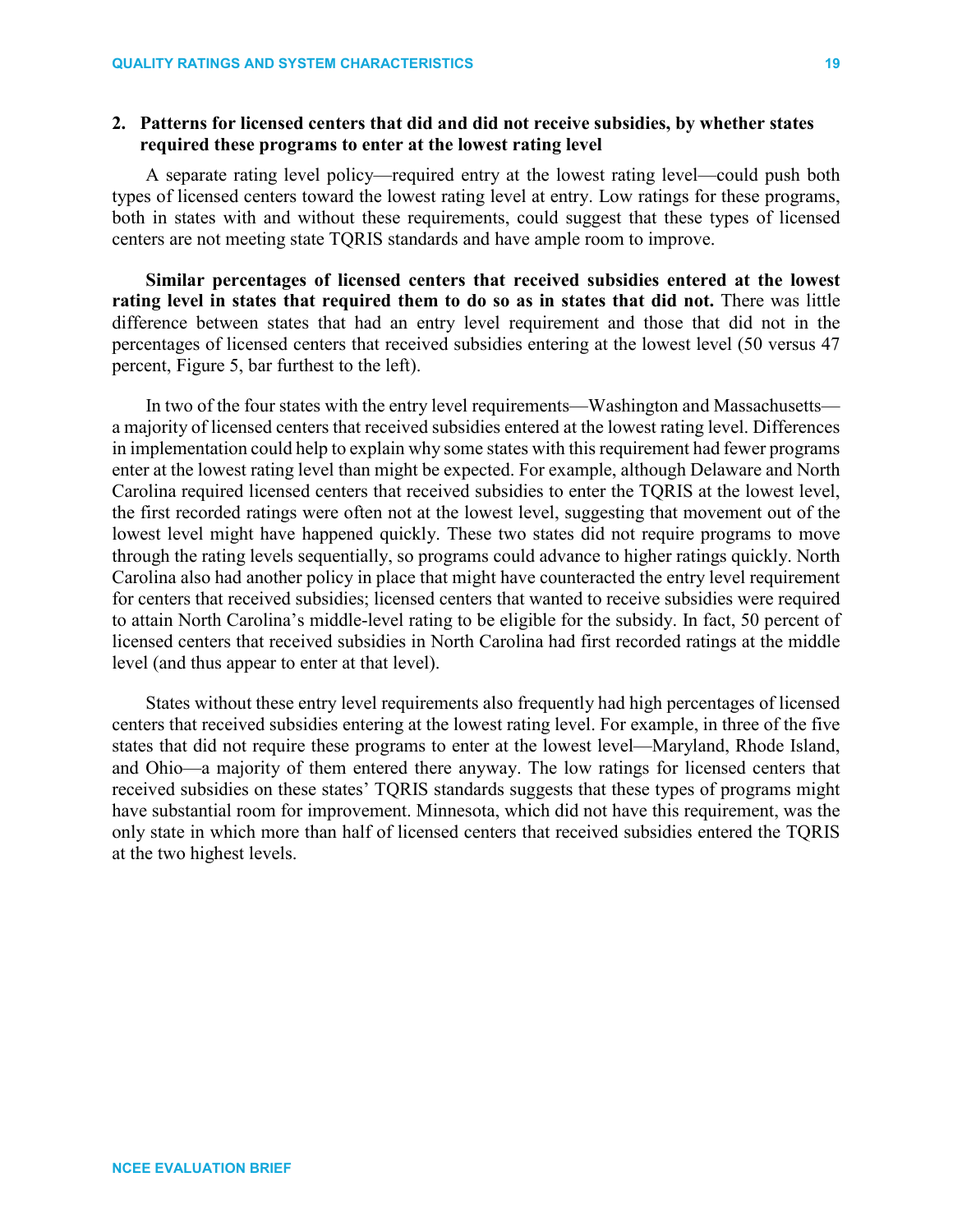

- *Source*: Administrative data collected from Round 1 RTT-ELC states from October 2016 to April 2017.
- *Note*: The total number of programs was 4,421. Analysis included only programs that entered from 2012 to 2016. Rating categories reflect the order of ratings within states' rating structure, and treat states with four levels (Massachusetts and Minnesota) as having no middle level. California data are from 16 counties that implemented TQRIS beginning in 2012; all other data are statewide. The figure omits data from California and Ohio before 2014: data were not available from California before 2014 and, due to significant system changes in Ohio in late 2013, the analysis included data only from 2014 to 2016.

*Figure reads*: In Minnesota, which did not require licensed centers that received subsidies to enter at the lowest rating level, 7 percent of these centers entered at the lowest level, 18 percent at the second lowest level, 0 percent at the middle level, 5 percent at the second highest level, and 70 percent at the highest level.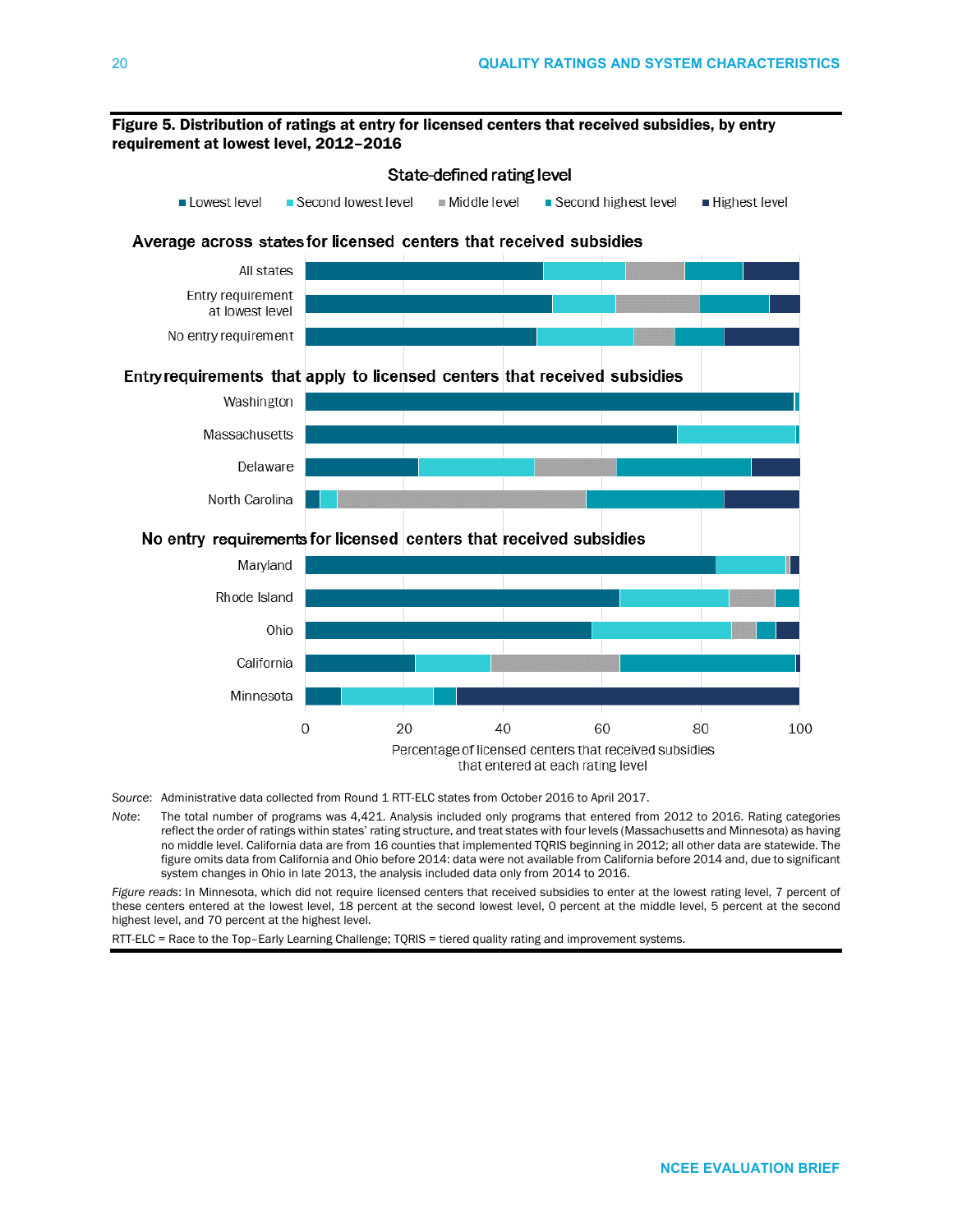**Higher percentages of licensed centers that did not receive subsidies entered at the lowest rating level in states that required them to do so than in states that did not.** States with the entry requirement had higher percentages of licensed centers that did not receive subsidies entering at the lowest rating level than states without this requirement (56 versus 38 percent, Figure 6).

In states with an entry requirement, the percentages of this program type that entered at the lowest rating level ranged from 96 percent in Washington to 4 percent in Delaware. In North Carolina and Delaware, similar to licensed centers that received subsidies, licensed centers that did not receive subsidies might have moved out of the lowest level quickly.

In states that did not have an entry requirement, the percentage of licensed centers that did not receive subsidies that entered at the lowest level ranged from 89 percent in Maryland to zero in Minnesota. In Rhode Island, Ohio, and Minnesota, licensed centers that did not receive subsidies actually entered at higher rating levels than those that received subsidies, which might help drive the differences in findings across the two types of programs.

Thus, requiring entry at the lowest rating level had some association with the entry ratings of licensed centers that did not receive subsidies but no association for licensed centers that received subsidies. This could suggest the need to examine whether entry level requirements hold licensed centers, particularly those that do not receive subsidies, at lower rating levels than they might have received based on the standards.

The differences across rating levels at entry for the four types of programs, combined with differences across states in the composition of programs that participate in TQRIS, might contribute, in part, to differences in patterns of ratings across states. For example, in California and Minnesota, state-funded pre-K programs—which tended to receive high ratings—comprise the majority of programs that participate in TQRIS (Appendix B, Figure B.1). In contrast, in the other seven states, licensed centers that receive subsidies—which tend to receive lower ratings are in the majority. The next section focuses on several other key TQRIS characteristics and policies that could partially influence differences in ratings across states.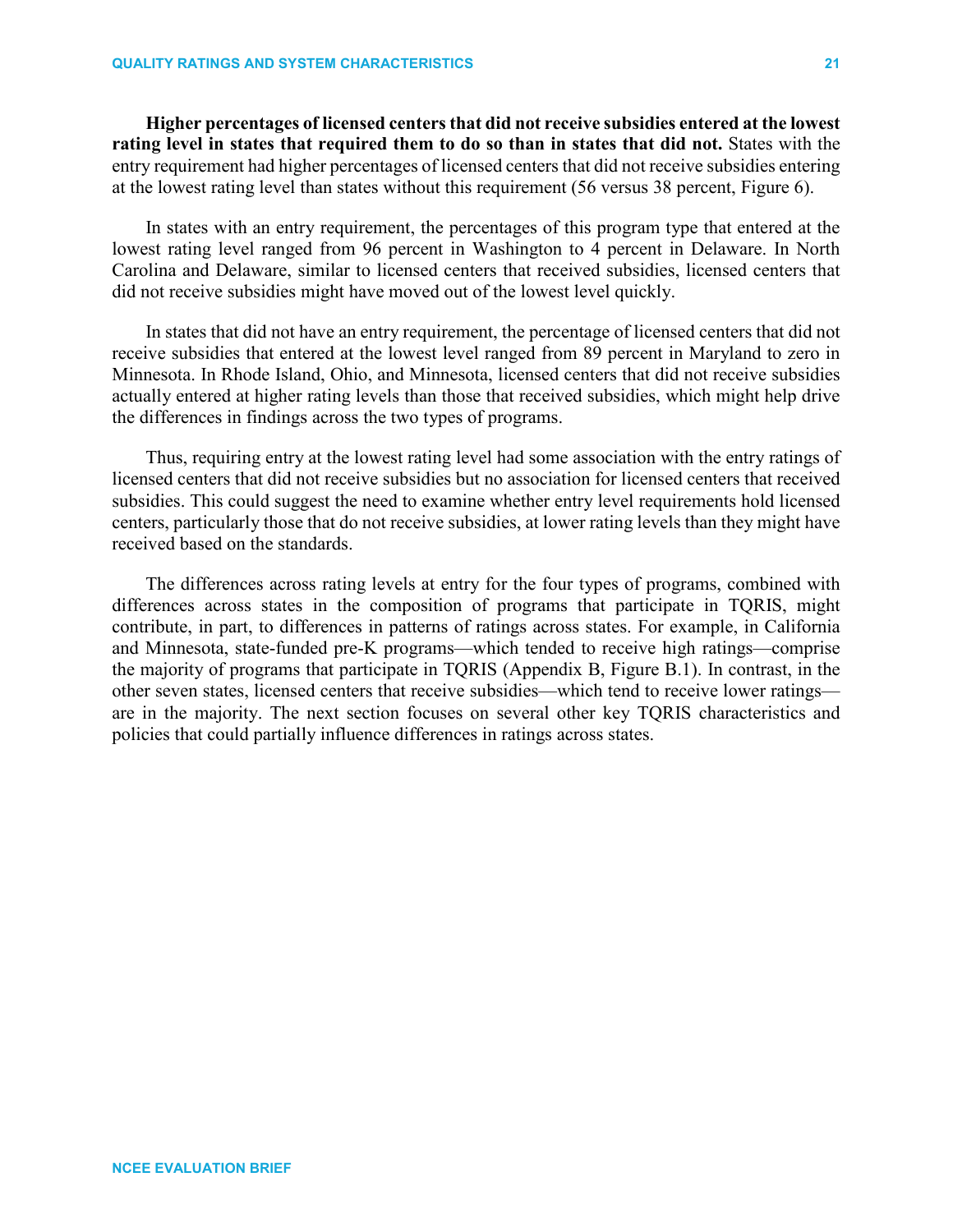### Figure 6. Distribution of ratings at entry for licensed centers that did not receive subsidies, by entry requirement at lowest level, 2012–2016



- *Source*: Administrative data collected from Round 1 RTT-ELC states from October 2016 to April 2017.
- *Note*: The total number of programs was 1,633. Analysis included only programs that entered from 2012 to 2016. Rating categories reflect the order of ratings within states' rating structure, and treat states with four levels (Massachusetts and Minnesota) as having no middle level. California data are from 16 counties that implemented TQRIS beginning in 2012; all other data are statewide. The figure omits data from California and Ohio before 2014: data were not available from California before 2014 and, due to significant system changes in Ohio in late 2013, the analysis included data only from 2014 to 2016.

*Figure reads*: In Minnesota, which did not have an entry level requirement for licensed centers that did not receive subsidies, 25 percent of programs entered at the second lowest level, compared with 75 percent for the highest rating level.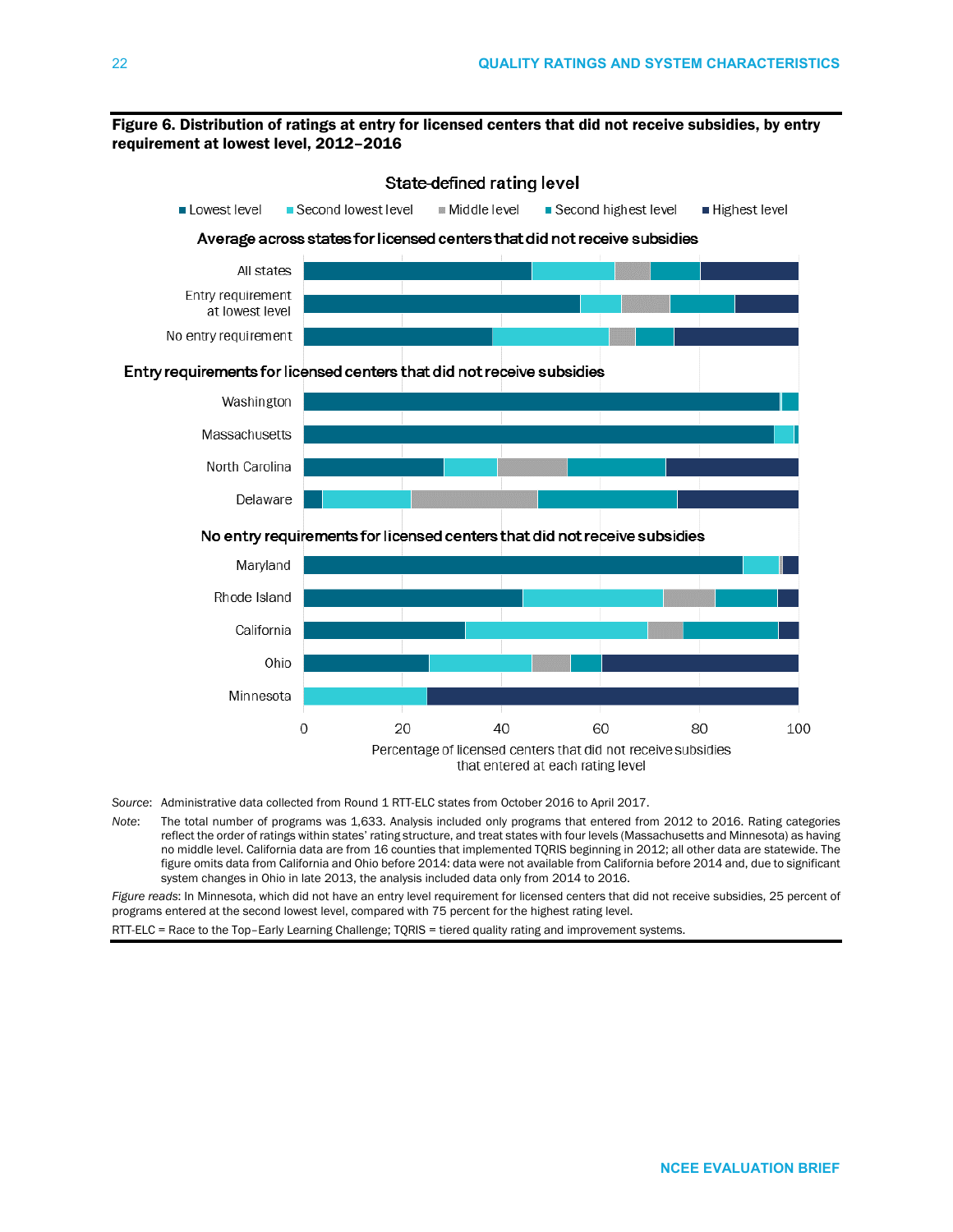# B. Research Question 2: What were the patterns in programs' attainment of the top two rating levels by 2016 across states with different TQRIS characteristics and policies?

The percentages of programs that attained the top two rating levels by 2016 varied dramatically across states (Figure 7). Two states—Minnesota and North Carolina—had more than 75 percent of programs at the top rating levels. Minnesota had the majority of its programs receiving these ratings at entry through alternative pathways, and North Carolina, which had the longest-running TQRIS, had most of its programs achieving these rating levels before the beginning of the study period. In contrast, the four states with less than 25 percent of programs achieving the top rating levels—Rhode Island, Massachusetts, Washington, and Maryland—had either newer TQRIS or block rating structures.

Thus, states differed on multiple TQRIS characteristics and policies, as well as other dimensions that could be associated with these differences in programs' ratings. Key differences include the length of TQRIS implementation, rating structure, and offer of tiered subsidy reimbursement rates. Differences in ratings between states that have each of these characteristics or policies and those that do not could provide evidence about the potential relationships between these characteristics or policies and programs' ratings.

To examine differences in ratings, we focus on programs attaining the top two rating levels by 2016, the end of the RTT-ELC grant period. However, findings are similar for the full distribution of ratings by that year. (See Appendix B, Figures B.2 to B.4, for the ratings distributions for the two characteristics and one policy examined.)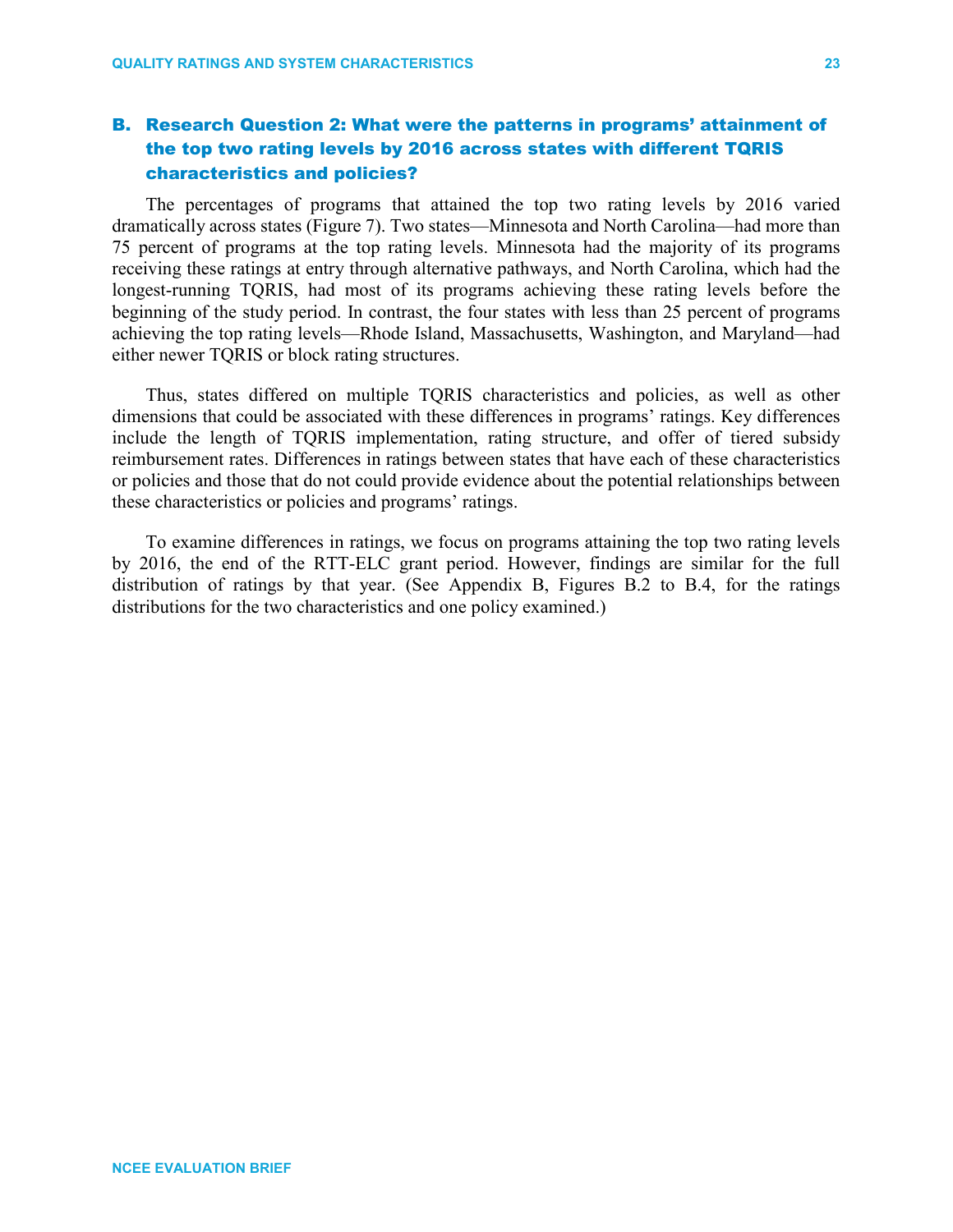

Figure 7. Percentages of programs that achieved the highest or second highest state-defined TQRIS rating level in 2016 and how they got there, by state

*Source*: Administrative data collected from Round 1 RTT-ELC states from October 2016 to April 2017.

*Note*: The total number of programs was 13,357. Analysis was based on all programs that achieved the highest or second highest rating level in each state in 2016. "Achieved by start of analysis period" includes programs that were at the highest or second highest rating at the beginning of the study period (in 2014 for California and Ohio and in 2012 for the other seven states) and for which we cannot determine whether they had achieved those levels at entry. California data are from 16 counties that implemented TQRIS beginning in 2012; all other data are statewide.

*Figure reads*: Twenty-two percent of all programs that participated in TQRIS in 2016 in Rhode Island were at the highest or second-highest rating level; 3 percent of programs received the highest or second highest rating by the start of the analysis period, 7 percent of programs were not eligible for an automatic or alternate pathway and received the highest or second highest rating level at entry, 5 percent were eligible for one of these policies and received the highest or second highest rating level at entry, and an additional 7 percent achieved the highest level through upward movement.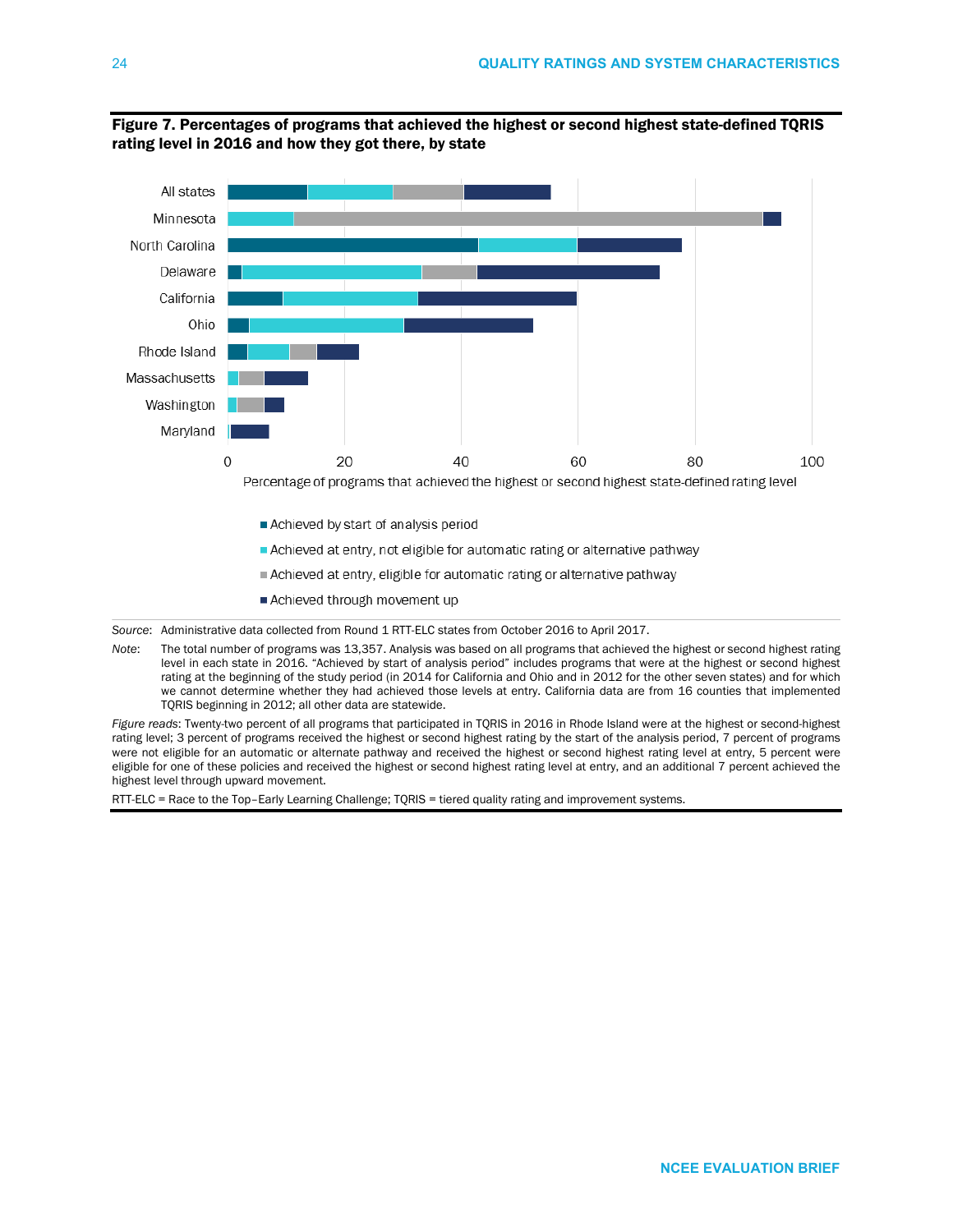# **1. Patterns for all programs, by length of implementation**

At the start of the RTT-ELC grants, some states—California, Maryland, Minnesota,<sup>[4](#page-35-3)</sup> and Washington—were just launching their TQRIS, but other states had implemented their TQRIS for longer. For example, North Carolina had the longest running TQRIS, which had been in place since 1999, followed by Ohio, which implemented its TQRIS in 2006.

In states that had implemented TQRIS for longer, programs might have had more time to improve, and states might have had more time to develop and implement other policies that aim to support program improvement. As a result, programs in states with more established TQRIS might have had higher ratings by the end of the grant period.

**States that had implemented statewide TQRIS for 10 or more years by 2016 had a higher percentage of programs in the top two rating levels than other states.** In the two states with long-established statewide TQRIS of 10 or more years by 2016—North Carolina and Ohio—more than 50 percent of programs achieved one of the top two rating levels (Figure 8). States with TQRIS that had operated statewide for fewer than 10 years by 2016 had lower percentages of programs reaching the top levels, but these percentages varied substantially across states.

Three states that had implemented TQRIS for fewer than 10 years by 2016—Minnesota, California, and Delaware—had similar or higher percentages of top rated programs as North Carolina and Ohio. This could be due, in part, to the percentages of programs in these states that attained these ratings at entry. In Minnesota, 80 percent of programs that were at the highest statedefined levels in 2016 achieved those levels at entry and were eligible for an alternative pathway. In California and Delaware, a majority of programs had achieved one of the top rating levels by 2016 through a combination of high ratings at entry or ratings improvement that was not related to an alternative pathway or automatic rating. Minnesota and Delaware had also begun their TQRIS pilots as early as 2007, so programs from the pilot counties might have had nearly 10 years to improve their ratings. However, of these two states, only Delaware had a substantial percentage of its programs at the top rating levels that had achieved these ratings at the start of the study period or through movement up.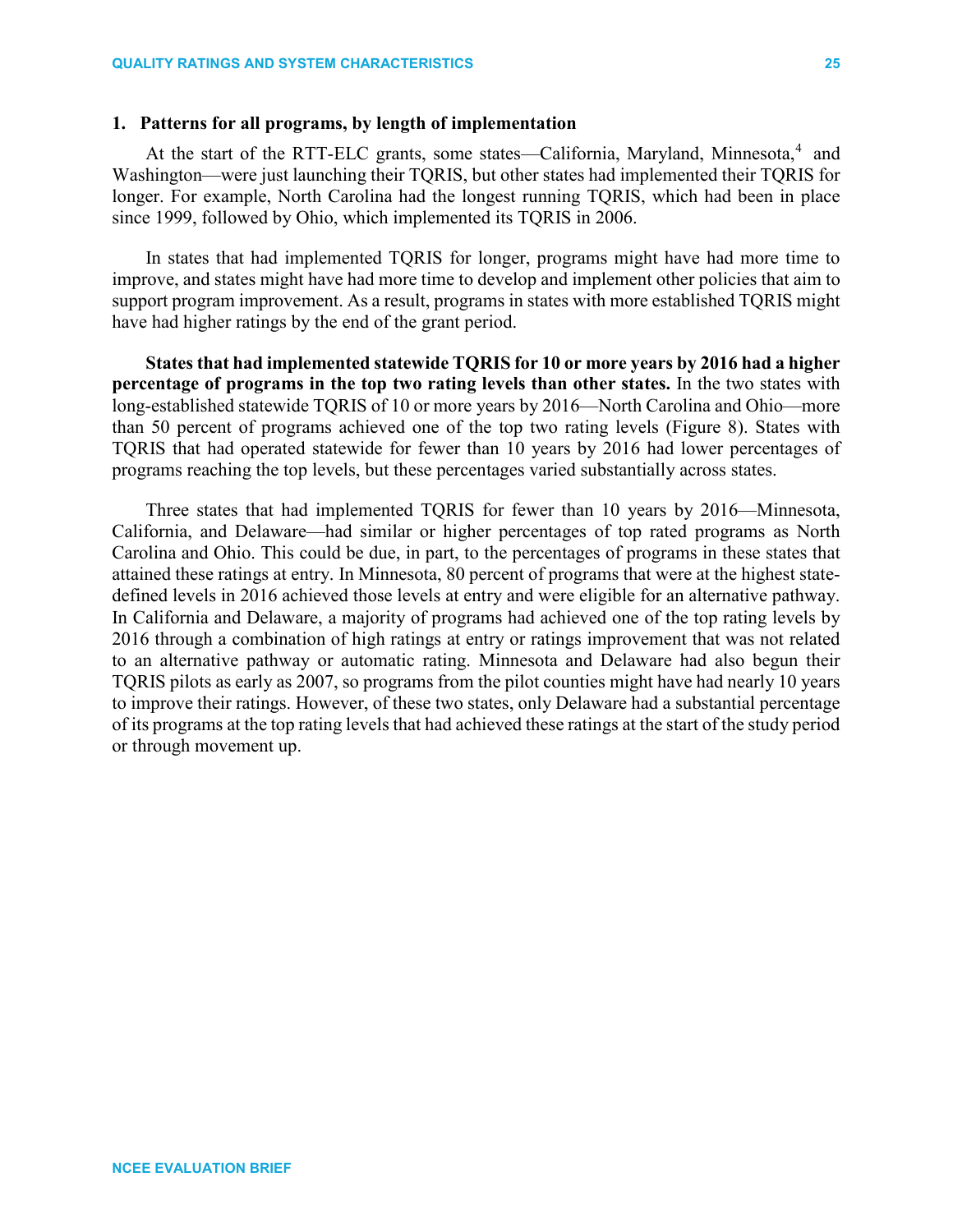

Figure 8. Percentages of programs that achieved the highest or second highest state-defined TQRIS rating level in 2016 and how they got there, by length of TQRIS implementation

rating level in each state in 2016. "Achieved by start of analysis period" includes programs that we first observed at the highest or second highest rating (in 2014 for California and Ohio and in 2012 for the other seven states) and for which we cannot determine whether they had achieved those levels at entry. California data are from 16 counties that implemented TQRIS beginning in 2012; all other data are statewide. The averages across states in the first three bars are calculated at the state level (rather than center level) so that states are weighted equally for each average.

*Figure reads*: In North Carolina, which implemented TQRIS 10 or more years ago, 43 percent of programs achieved one of the top two rating levels by start of analysis period, 17 percent achieved one of the top two ratings at entry and were not eligible for automatic rating or alternative pathway, 0 percent achieved one of the top two ratings at entry and were eligible for automatic rating or alternative pathway, and 18 percent achieved one of the top two ratings through movement up.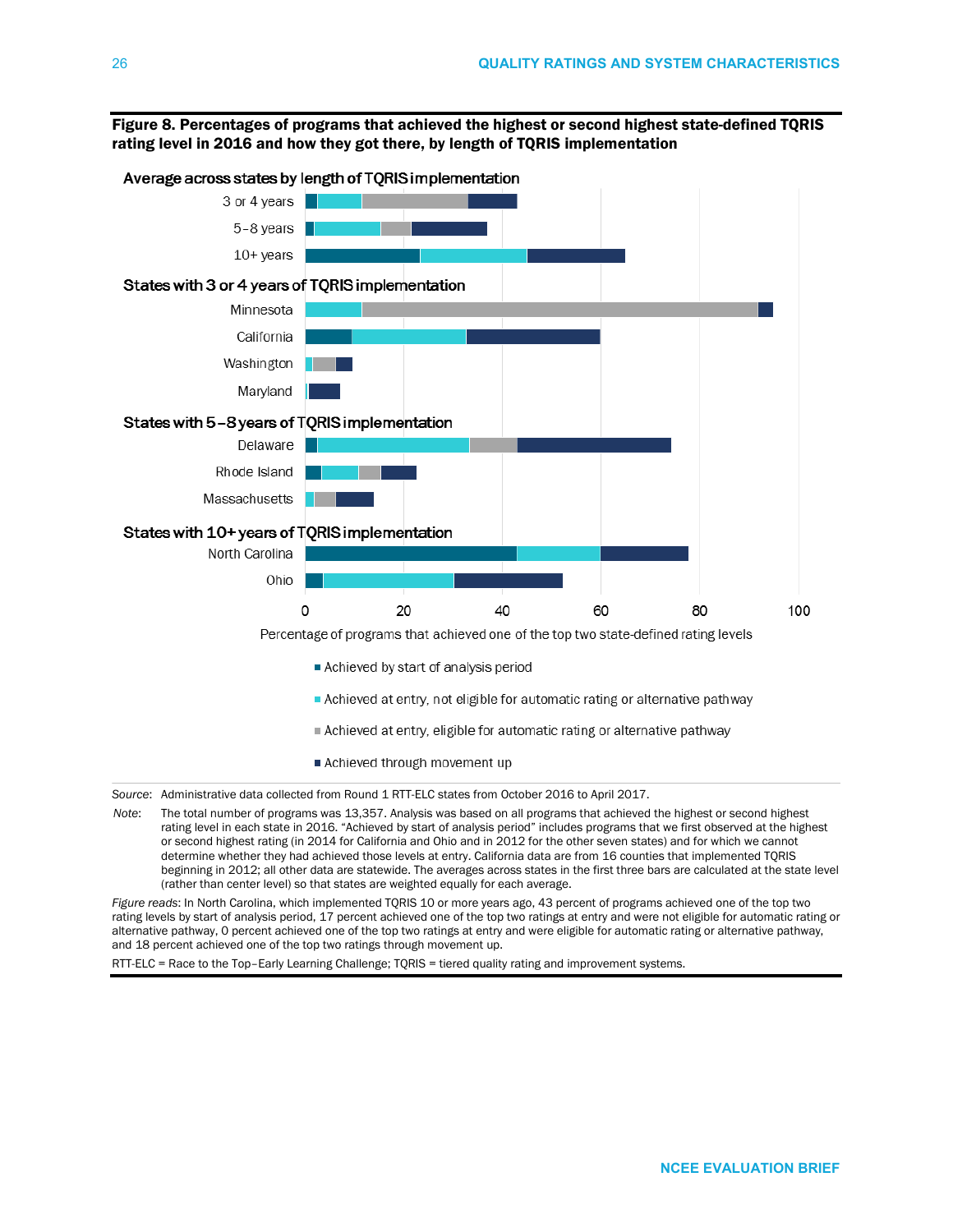## **2. Patterns for all programs, by rating structure**

States use one of three rating structures to determine programs' ratings: building block, points, or hybrid. Points and hybrid rating structures might promote more movement than building block structures because they provide programs different avenues to meet the standards for each rating level. For example, they might allow a program to earn enough total points for a high rating by earning many points on one standard and few on another (such as earning more points toward curriculum and assessment standards and fewer toward staff qualifications standards). In contrast, building block structures require programs to meet minimums for each standard. A program rated using a building block structure might not receive a top rating level because it fails to meet just one standard, even if it meets or exceeds the minimums for all of the other standards. Simulation studies have found that building block rating structures can hold programs at lower rating levels, whereas the same programs could qualify for higher levels under a points or hybrid structure (Isner et al. 2012; Tout et al. 2014).

**Substantially lower percentages of programs achieved top rating levels in states with building block rating structures than in states with hybrid or points rating structures.** On average, less than 20 percent of programs attained top rating levels by 2016 in states with a building block rating structure, compared with more than 50 percent for points or hybrid rating structures (Figure 9).

In all three states that had a building block rating structure—Maryland, Massachusetts, and Rhode Island—fewer than one-quarter of programs had achieved one of the top two rating levels by 2016. About 7 percent of programs in each of the three states achieved these levels through movement up.

The four states with hybrid rating structures varied widely in the percentage of programs that achieved one of the top two state-defined rating levels in 2016—from 10 percent in Washington to 95 percent in Minnesota. The ways in which programs achieved the top levels in each of these four states also varied. Both Delaware and Ohio had more than 20 percent of programs that achieved one of the two highest rating levels by 2016 through ratings improvement. The vast majority of programs in Minnesota achieved these rating levels at entry through alternative pathways.

Both states with points rating structures—California and North Carolina—had a high percentage of top-rated programs in 2016 (60 and 78 percent, respectively). Both states had substantial percentages of programs that achieved top rating levels through movement up the ratings.

These findings are consistent with the hypothesis that points and hybrid rating structures could promote more movement than building block rating structures. However, there are other potential explanations for these findings, including the fact that the three states with building block rating structures were relatively early in their implementation of TQRIS. Massachusetts, which began its TQRIS in 2011, did not begin granting the second highest and highest rating levels until 2014.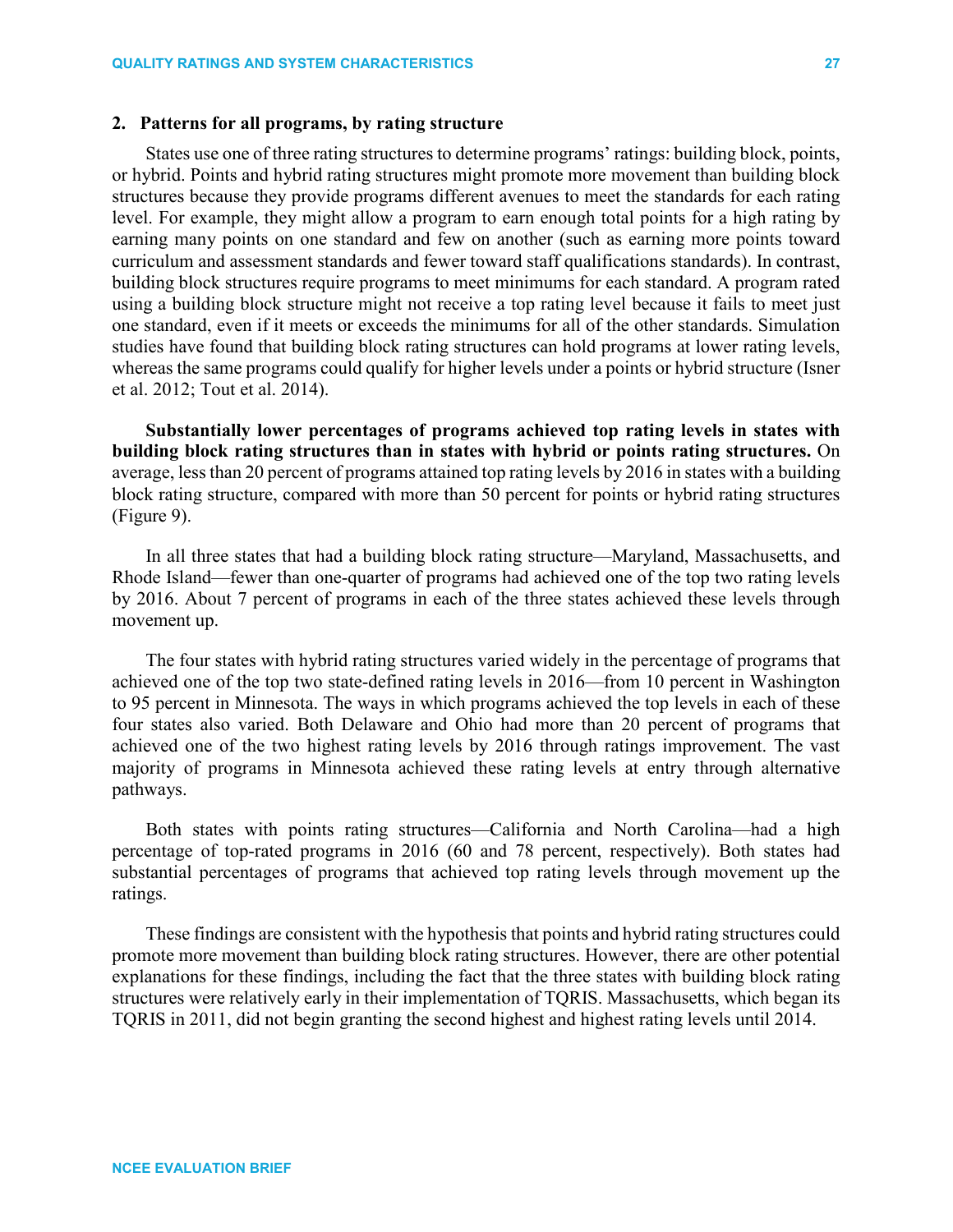## Figure 9. Percentages of programs that achieved the highest or second highest state-defined TQRIS rating level in 2016 and how they got there, by rating structure



*Source*: Administrative data collected from Round 1 RTT-ELC states from October 2016 to April 2017.

*Note*: The total number of programs was 13,357. Analysis was based on all programs that achieved the highest or second highest rating level in each state in 2016. "Achieved by start of analysis period" includes programs that we first observed at the highest or second highest rating (in 2014 for California and Ohio and in 2012 for the other seven states) and for which we cannot determine whether they had achieved those levels at entry. California data are from 16 counties that implemented TQRIS beginning in 2012; all other data are statewide. The averages across states in the first three bars are calculated at the state level (rather than center level) so that states are weighted equally for each average.

*Figure reads*: In North Carolina, which uses a points rating structure, 43 percent of programs achieved one of the top two rating levels by start of analysis period, 17 percent achieved one of the top two ratings at entry and were not eligible for automatic rating or alternative pathway, 0 percent achieved one of the top two ratings at entry and were eligible for automatic rating or alternative pathway, and 18 percent achieved one of the top two ratings through movement up.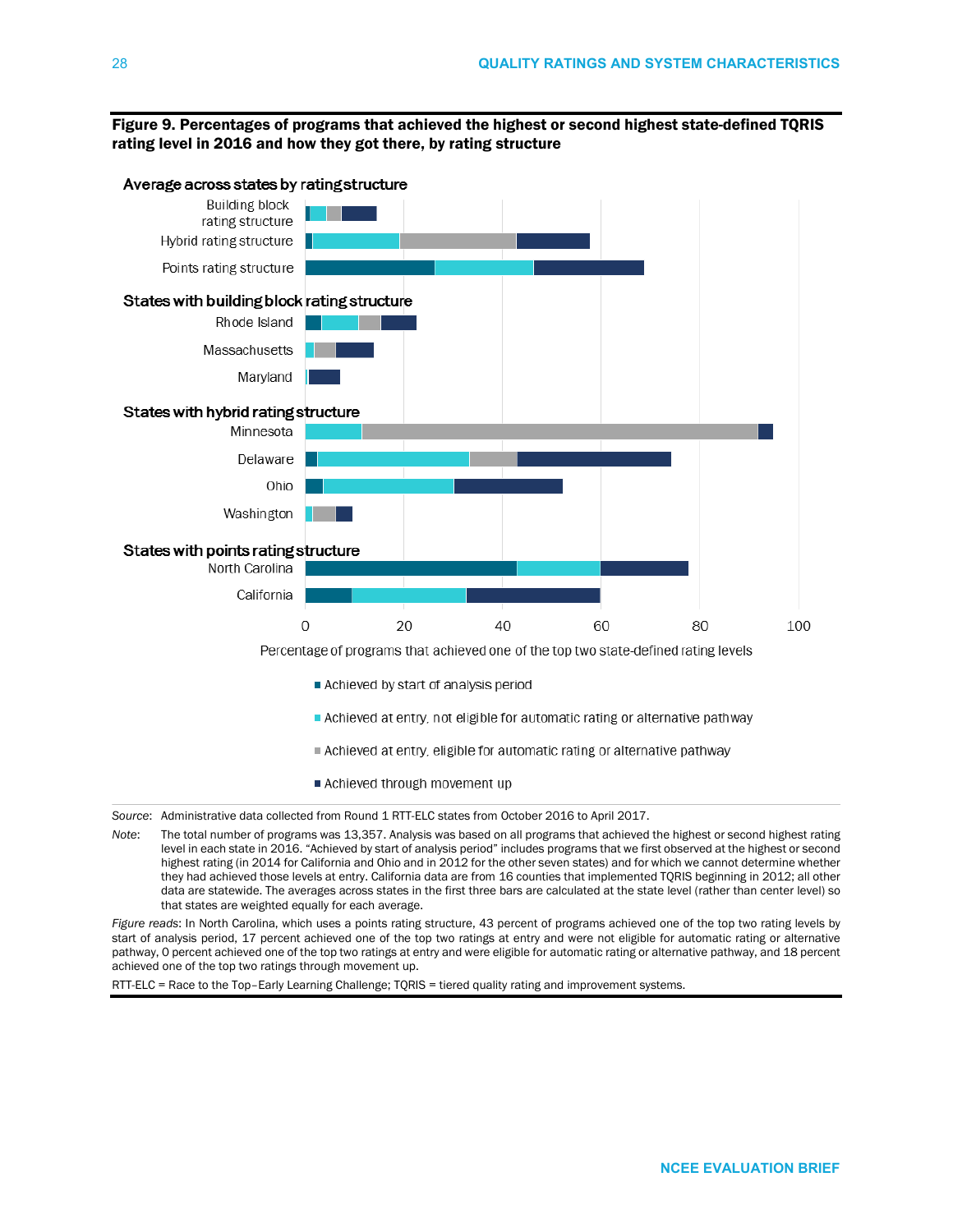# **3. Patterns for licensed centers that received subsidies, by whether states offered tiered reimbursement rates**

Seven of the nine RTT-ELC Round 1 states offer a tiered reimbursement rate to supplement the rate at which public funding covered the costs of providing care to children from low-income households. These states offer a higher subsidy rate for programs that achieve a minimum TQRIS rating, or require a minimum rating, typically the middle level, to qualify for the subsidy at all. The states then offer an increasingly higher subsidy rate—or tiered rate—as centers move up to higher state-defined TQRIS levels above the minimum required. States can structure their tiered reimbursement rates differently to encourage a variety of outcomes, such as encouraging programs to participate in a TQRIS, serve children from low-income households, or improve quality. These tiered rates could potentially motivate movement up the TQRIS rating levels among licensed centers that receive these subsidies.

**Tiered reimbursement rates were associated with higher percentages of licensed centers that received subsidies achieving top rating levels by 2016, but states with tiered reimbursement rates had higher ratings for all types of programs, even those that did not receive this financial incentive.** On average, 39 percent of licensed centers that received subsidies achieved top two rating levels in states that offered a tiered reimbursement rate, compared with 20 percent for other states (Figure 10).

Patterns of achieving the top two rating levels varied widely in states that offered tiered reimbursement rates and those that did not. Among states that offered tiered reimbursement rates, the percentage ranged from 4 percent in Washington to 84 percent in Minnesota. The two states that did not offer tiered reimbursement rates—California and Massachusetts—had 35 and 5 percent of licensed centers that received subsidies achieving top rating levels by 2016.

However, states that offered tiered reimbursement rates had higher ratings for all types of programs, even those that did not receive this financial incentive. For example, licensed centers that did not receive subsidies also had higher median ratings in states with tiered reimbursement rates than in other states (Figure 11). Thus, variations in states' many other different TQRIS characteristics and policies might mask associations between this financial incentive and ratings.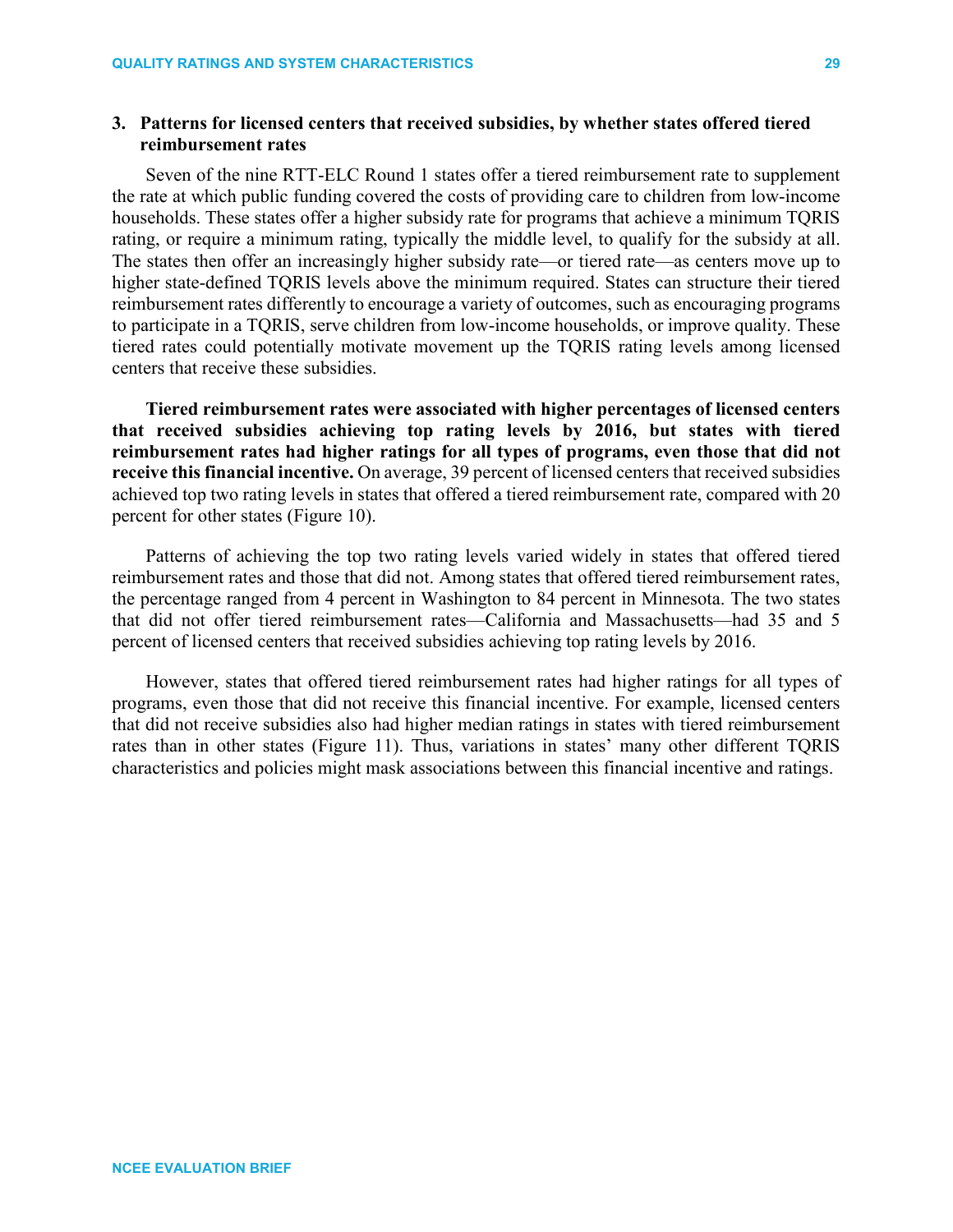Figure 10. Percentages of licensed centers receiving subsidies that achieved the highest or secondhighest state-defined TQRIS rating level in 2016 and how they got there, by offer of tiered reimbursement rates



### Achieved through movement up

*Source*: Administrative data collected from Round 1 RTT-ELC states from October 2016 to April 2017.

*Note*: The total number of programs was 6,037. Analysis was based on all programs that achieved the highest or second highest rating level in each state in 2016. "Achieved by start of analysis period" includes programs that we first observed at the highest or second highest rating (in 2014 for California and Ohio and in 2012 for the other seven states) and for which we cannot determine whether they had achieved those levels at entry. California data are from 16 counties that implemented TQRIS beginning in 2012; all other data are statewide. The averages across states in the first two bars are calculated at the state level (rather than center level) so that states are weighted equally for each average. Because licensed centers that receive subsidies are almost always ineligible for alternative pathways or automatic ratings, this figure does not include a category for "achieved at entry, eligible for automatic rating or alternative pathway.'

*Figure reads*: In California, which did not offer tiered reimbursement rates to licensed centers that received subsidies, 5 percent of licensed centers that received subsidies achieved one of the top two rating levels by start of analysis period, 14 percent achieved one of the top two ratings at entry and were not eligible for automatic rating or alternative pathway and 17 percent achieved one of the top two ratings through movement up.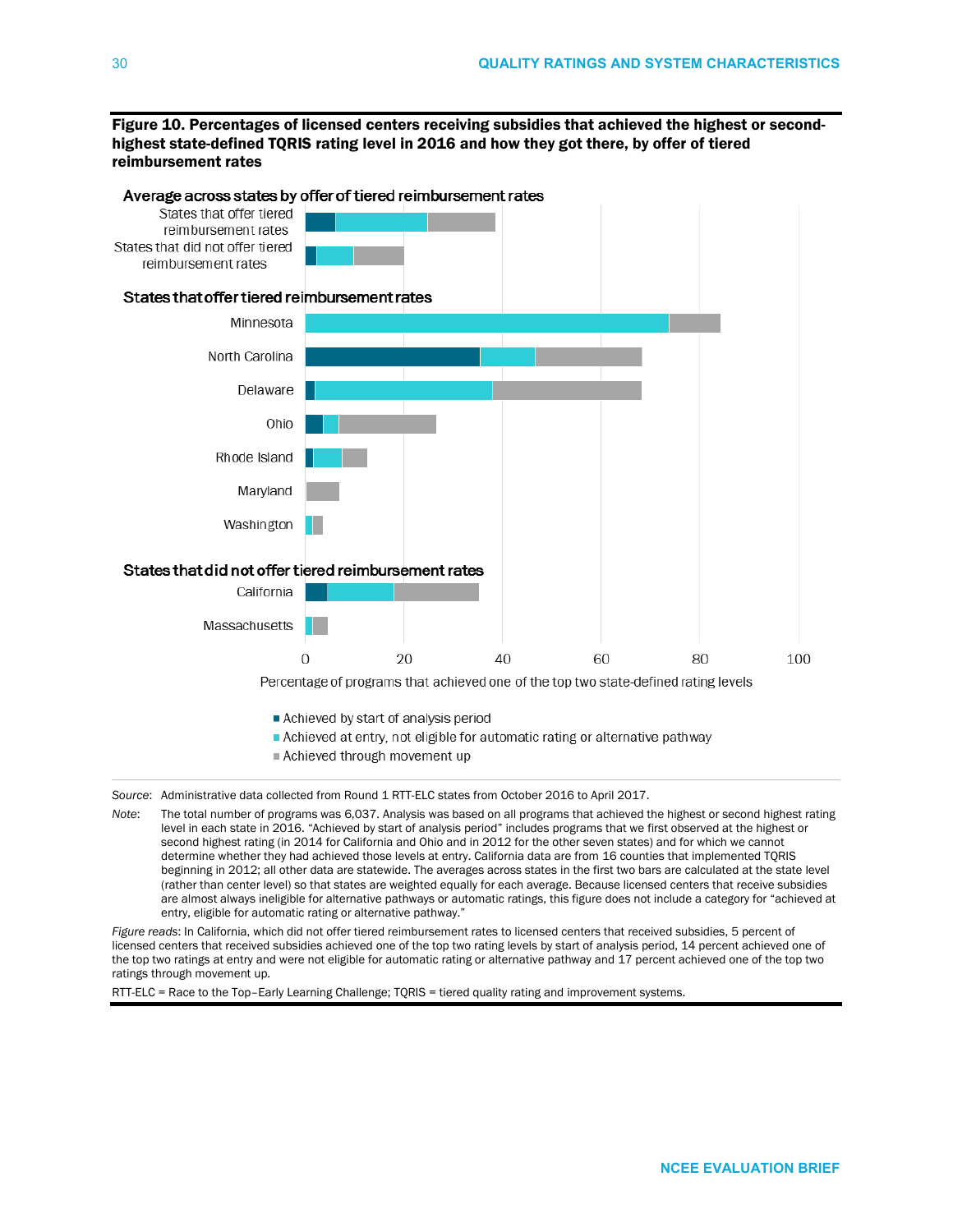### Figure 11. Median TQRIS rating levels for each program type, by offer of tiered reimbursement rates, 2016



Median state-defined rating level at entry

- Licensed centers, subsidies Licensed centers, no subsidies Plead Start State-funded pre-K
- *Source*: Administrative data collected from Round 1 RTT-ELC states from October 2016 to April 2017.
- *Note*: The total number of programs was 13,357. Analysis included only programs that were rated. Rating categories reflect the order of ratings within states' rating structure, and treat states with four levels (Massachusetts and Minnesota) as having no middle level. Massachusetts started granting the second highest and highest rating levels in January and November 2014, respectively. California data are from 16 counties that implemented TQRIS beginning in 2012; all other data are statewide. The median across states is calculated at the state level (rather than center level) so that states are weighted equally.

*Figure reads*: The median rating level for programs rated by TQRIS in 2016 in Massachusetts was the lowest level for licensed center receiving subsidies and licensed center not receiving subsidies and the second lowest level from Head Start programs and state-funded pre-K programs.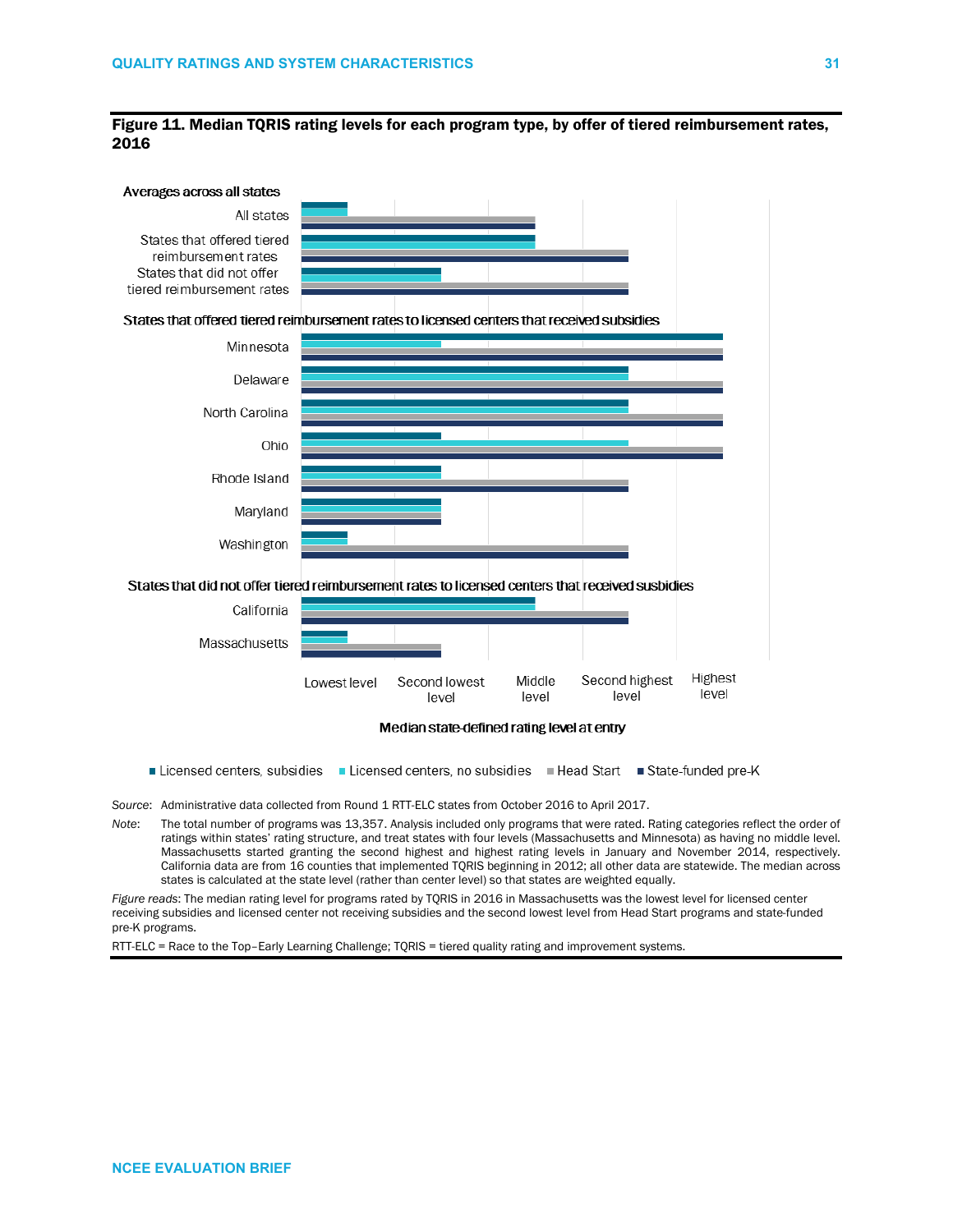# **Conclusion**

RTT-ELC tasked states with developing TQRIS that promote participation among a range of early learning and development programs. It also encouraged states to increase the number of programs that attain the highest rating levels, particularly to increase access to high quality programs for high-needs children. TQRIS have developed in different ways, with each state selecting a set of TQRIS characteristics that are unique and largely untested. The relative newness of many TQRIS presents challenges to administrators and policymakers interested in making informed decisions about how to structure or refine their systems to achieve their goals. This analysis takes a step toward understanding programs' ratings at TQRIS entry and achievement of the highest rating levels by describing patterns in states that have made different decisions about how to structure the TQRIS or make use of certain policies.

Cross-state analyses of these systems can provide important information about trends that are worth exploring further. The descriptive patterns presented in this brief reinforce the disparities acrossstates in how TQRIS are structured and the policies used within them. However, the findings do not provide evidence that particular policies *caused* the observed patterns in programs' ratings. Each TQRIS is a unique constellation of characteristics (such as rating structure) and policy decisions (such as alternative pathways) that combine with the composition of the standards that comprise the ratings themselves and the longevity of implementation to make a complex system. Disentangling the pieces to identify what works and for which programs is challenging, yet states desire information to structure and refine TQRIS in ways that will meet the goals of quality improvement for programs and good outcomes for children.

The patterns identified by this descriptive work suggest several issues that future research could investigate. First, in the nine Round 1 RTT-ELC states, alternative pathways and automatic ratings were generally not related to higher ratings at entry for state-funded pre-K or Head Start programs. This appeared to be due, in part, to inconsistencies in how states applied alternative pathway and automatic ratings policies, as well as high ratings among states without these policies. The latter could suggest that, at least in some states, external standards for these types of programs could align well with states' TQRIS standards. Thus, it might be useful for research to explicitly test the alignment across sets of standards. For example, future studies could try to create a crosswalk between the sets of standards or conduct the full rating process on a sample of the programs that would receive alternative pathways or automatic ratings to verify the accuracy of their ratings.

Second, requiring programs to enter at the lowest rating level was associated with lower ratings at entry for licensed centers that did not receive subsidies but not for those that received subsidies. Entry level requirements, along with other factors, might play some role in whether these programs enter at lower levels. However, it is also possible that licensed centers realistically have substantial room to improve their ratings. Future research might further examine how entry requirements affect the accuracy of programs' rating at entry.

Third, states that had implemented TQRIS for more than 10 years by 2016 had higher percentages of programs at top rating levels. This could reflect differences in the TQRIS characteristics and policies implemented by states that had implemented TQRIS the longest, programs in these states having more time to reach the top rating levels, or other differences between these states and states that adopted TQRIS more recently. As TQRIS continue to evolve,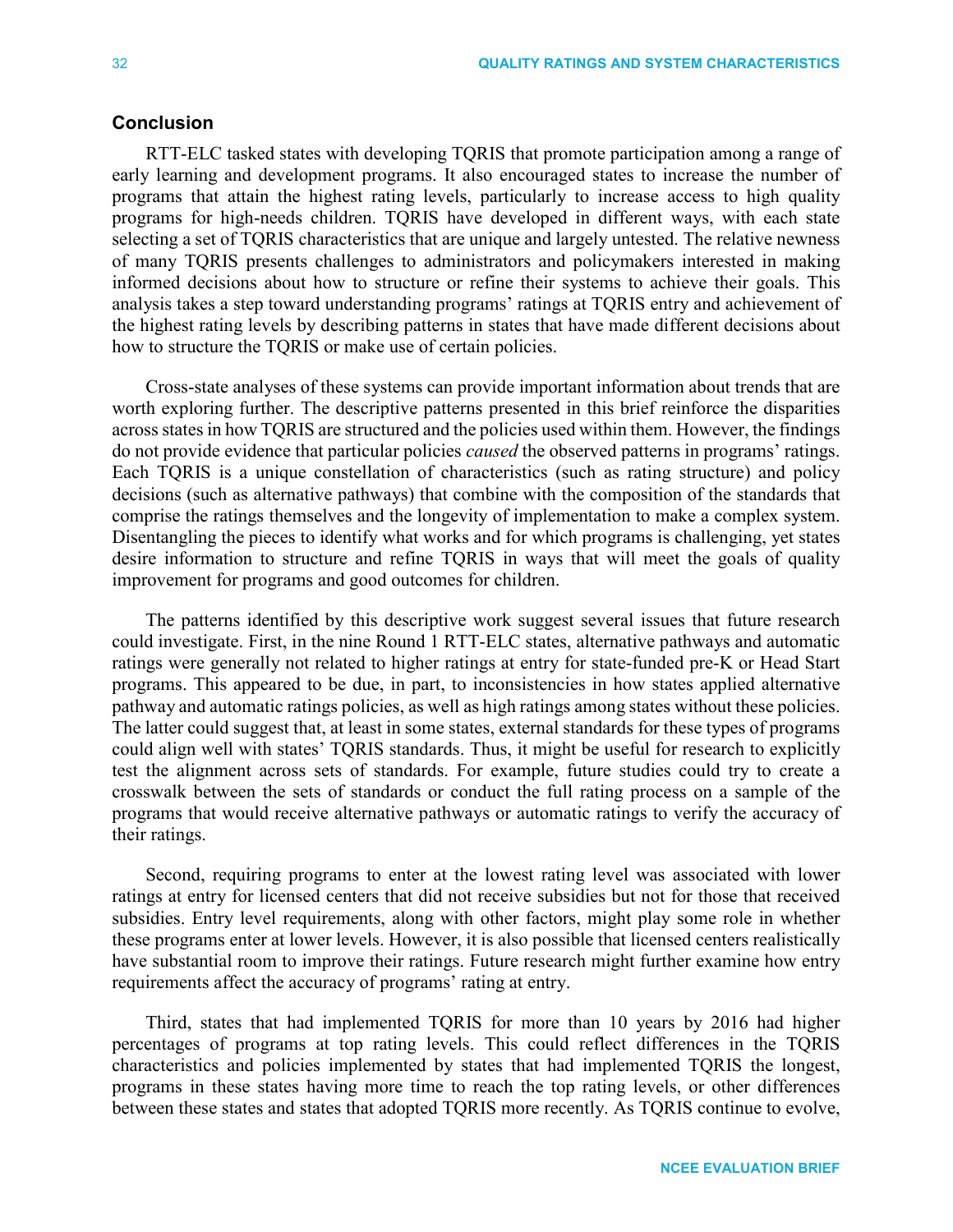it will be important to understand how long it takes for states to fully implement systems and policies that might promote programs' improvement and attainment of the top rating levels.

Fourth, states with building block rating structures had lower percentages of programs that attained top rating levels than states with points or hybrid rating structures. This finding does not necessarily imply that particular rating structures cause higher ratings. For example, states that had building block rating structures also differed in other ways from states that had points or hybrid rating structures, such as in their length of TQRIS implementation. Nevertheless, the patterns of ratings for states with different rating structures are in line with prior research that found that building block rating structures might hold programs at lower rating levels by requiring them to meet all of the standards, in contrast to point or hybrid rating structures, which could offer programs some flexibility to choose which standards they meet. Yet, these differences in how the rating structures treat standards might result in very different definitions of quality for a given rating. This suggests the need for additional research on how quality varies across programs that attain the same rating within each rating structure. In addition, little is known about which rating structures (and definitions of quality) lead to better outcomes for children. Across various states (and rating structures), previous research has found little consistent evidence of an association between programs' TQRIS ratings and children's outcomes (Sabol et al. 2013; Tout et al. 2017).

Fifth, patterns of ratings for licensed centers that received subsidies provided limited information about the relationship between their ratings and states' offer of tiered subsidy reimbursement rates. Additional research is needed to test the effectiveness of financial incentives and other supports that could help these programs improve.

Finally, this brief does not examine how states' TQRIS characteristics or policies relate to programs' participation in TQRIS, and it focuses on only nine states, each of which measure quality differently. Additional research that examines how TQRIS characteristics and policies affect programs' participation and quality, using consistent measures of the child care environment or children's development across states and program types could be useful. Such research could further inform states' decisions about TQRIS and help facilitate increased access to high quality early care and education experiences for children.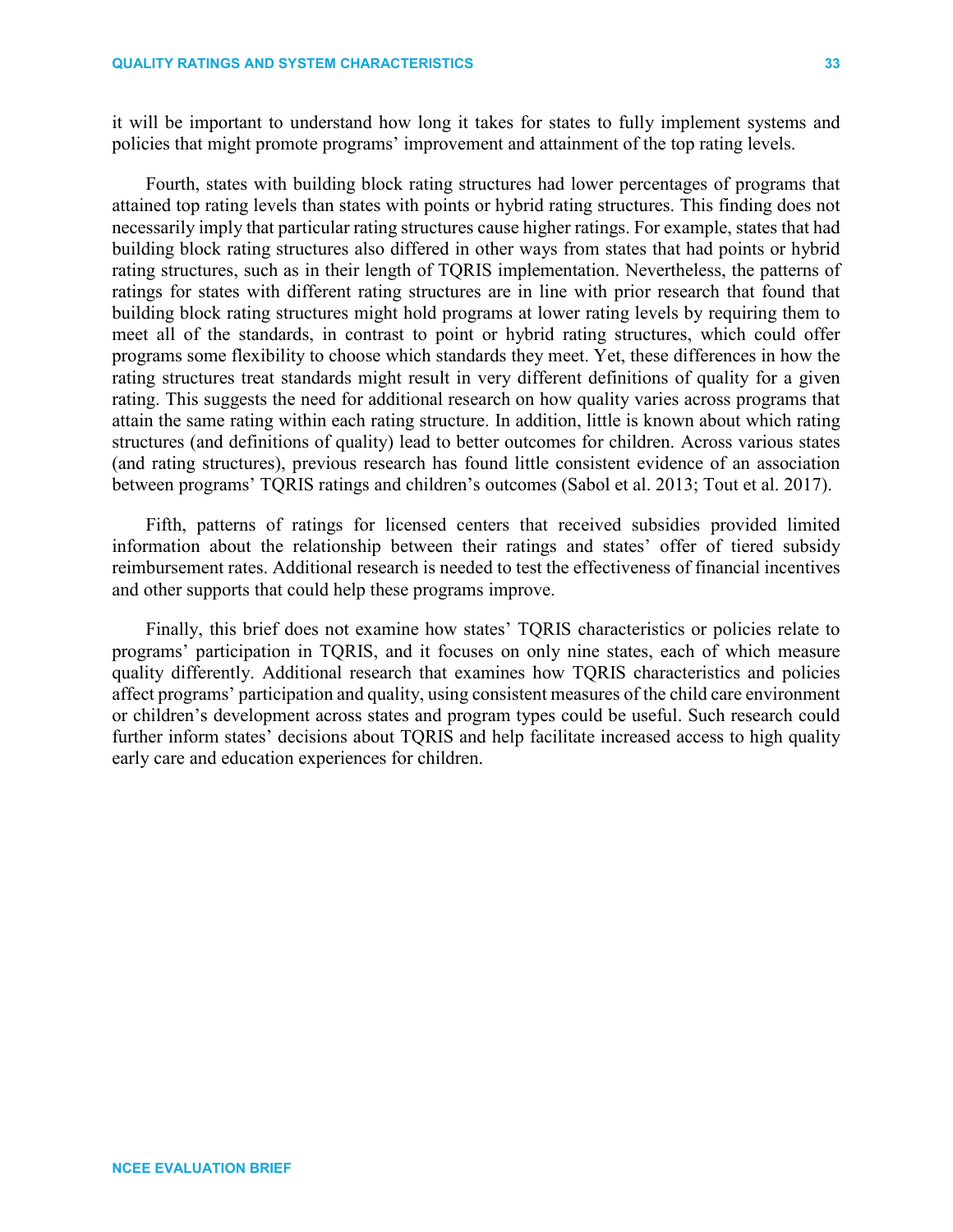# **References**

- Barnett, W.S., A.H. Friedman-Krauss, G.G. Weisenfeld, M. Horowitz, R. Kasmin, and J.H. Squires. *The State of Preschool 2016. State Preschool Yearbook*. New Brunswick, NJ: National Institute for Early Education Research, 2017.
- BUILD Initiative. "A Catalog and Comparison of Quality Rating and Improvement Systems (QRIS)." Updated on November 30, 2017. Boston, MA: Build Initiative, 2017. Available at [http://qriscompendium.org.](http://qriscompendium.org/) Accessed May 30, 2018.
- Campbell, F.A., C.T. Ramey, E. Pungello, J. Sparling, and S. Miller-Johnson. "Early Childhood Education: Young Adult Outcomes from the Abecedarian Project." *Applied Developmental Science,* vol. 6, no. 1, 2002, pp. 42–57.
- Dearing, E., K. McCartney, and B.A. Taylor. "Does Higher Quality Early Child Care Promote Low-Income Children's Math and Reading Achievement in Middle Childhood?" *Child Development,* vol. 80, 2009, pp. 1329–1349. [doi:10.1111/j.1467-8624.2009.01336.x.](doi:10.1111/j.1467-8624.2009.01336.x)
- Duncan, G.J., and K. Magnuson. "Investing in Preschool Programs." *Journal of Economic Perspectives,* vol. 27, 2013, pp. 109–132. doi[:10.1257/jep.27.2.109.](http://dx.doi.org/10.1257/jep.27.2.109)
- Faria, A.-M., L.E. Hawkinson, A.C. Greenberg, E.C. Howard, and L. Brown. "Examining Changes to Michigan's Early Childhood Quality Rating and Improvement System (QRIS)." REL 2015–029. Washington, DC: U.S. Department of Education, Institute of Education Sciences, National Center for Education Evaluation and Regional Assistance, Regional Educational Laboratory Midwest, 2015. Available at [http://ies.ed.gov/ncee/edlabs.](http://ies.ed.gov/ncee/edlabs) Accessed May 30, 2018.
- Heckman, J.J. "The Economics of Inequality: The Value of Early Childhood Education." *American Educator,* vol. 35, no. 1, 2011, pp. 31–35, 47.
- Isner, T., M. Soli, L. Rothenberg, S. Moodie, and T. Tout. "Alternative Rating Structures for Kentucky STARS for KIDS NOW." Evaluation Brief #6. Washington, DC: Child Trends, 2012.
- Kirby, G., P. Caronongan, A. Mraz Esposito, L. Murphy, M. Shoji, P. Del Grosso, W. Kiambuthi, M. Clark, and L. Dragoset. "Progress and Challenges in Developing Tiered Quality Rating and Improvement Systems (TQRIS) in the Round 1 Race to the Top–Early Learning Challenge (RTT-ELC) States." NCEE 2018-4003. Washington, DC: U.S. Department of Education, Institute of Education Sciences, National Center for Education Evaluation and Regional Assistance, 2017.
- Metz, A., and L. Bartley. "Active Implementation Frameworks for Program Success: How to Use Implementation Science to Improve Outcomes for Children." Washington, DC: Zero to Three, 2012.
- Sabol, T.J., S.L. Soliday Hong, R.C. Pianta, and M.R. Burchinal. "Can Rating Pre-K Programs Predict Children's Learning?" *Science,* vol. 341, 2013, pp. 845–846.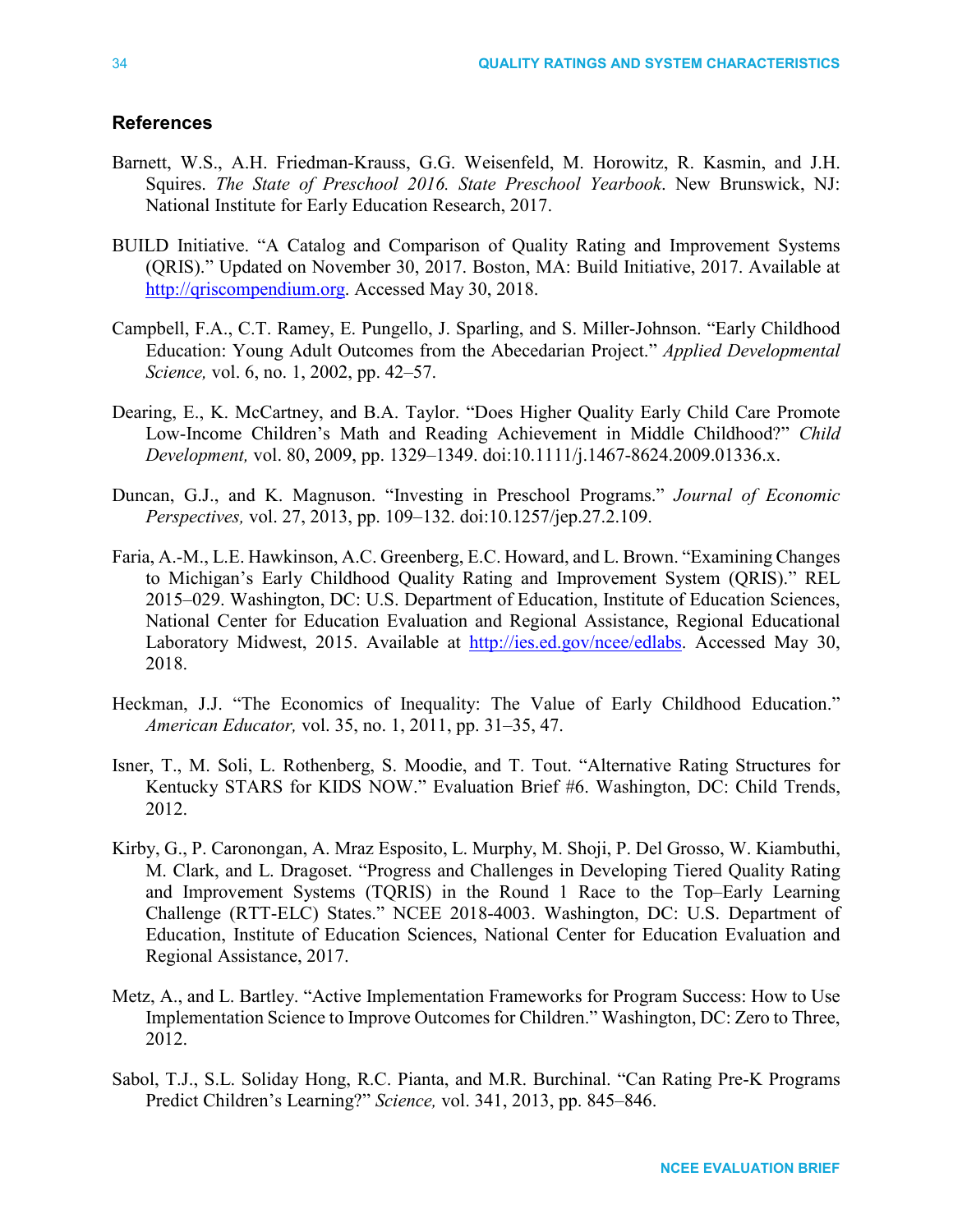- Tout, K., N. Chien, L. Rothenberg, and W. Li. "Implications of QRIS Design for the Distribution of Program Ratings and Linkages Between Ratings and Observed Quality." OPRE Research Brief #2014-33. Washington, DC: U.S. Department of Health and Human Services, Administration for Children and Families, Office of Planning, Research and Evaluation, 2014.
- Tout, K., K. Magnuson, S. Lipscomb, L. Karoly, R. Starr, H. Quick, D. Early, D. Epstein, G. Joseph, K. Maxwell, J. Roberts, C. Swanson, and J. Wenner. "Validation of the Quality Ratings Used in Quality Rating and Improvement Systems (QRIS): A Synthesis of State Studies." OPRE Report #2017-92. Washington, DC: U.S. Department of Health and Human Services, Administration for Children and Families, Office of Planning, Research and Evaluation, 2017.
- U.S. Government Printing Office. "Applications for New Awards; Race to the Top–Early Learning Challenge, 2011." *Federal Register,* vol. 76, no. 166, August 26, 2011. Available at [http://www.gpo.gov/fdsys/pkg/FR-2011-08-26/pdf/2011-21756.pdf.](http://www.gpo.gov/fdsys/pkg/FR-2011-08-26/pdf/2011-21756.pdf) Accessed April 9, 2015.
- Weiland, C., and H. Yoshikawa. "Impacts of a Prekindergarten Program on Children's Mathematics, Language, Literacy, Executive Function, and Emotional Skills." *Child Development,* vol. 84, 2013, pp. 2112–2130. doi[:10.1111/cdev.12099.](http://dx.doi.org/10.1111/cdev.12099)
- Zellman, G.L., R.N. Brandon, K. Boller, and J.L. Kreader. "Effective Evaluation of Quality Rating and Improvement Systems for Early Care and Education and School-Age Care. Research-to-Policy, Research-to-Practice Brief." OPRE 2011-11a. Washington, DC: U.S. Department of Health and Human Services, Administration for Children and Families, Office of Planning, Research and Evaluation, 2011.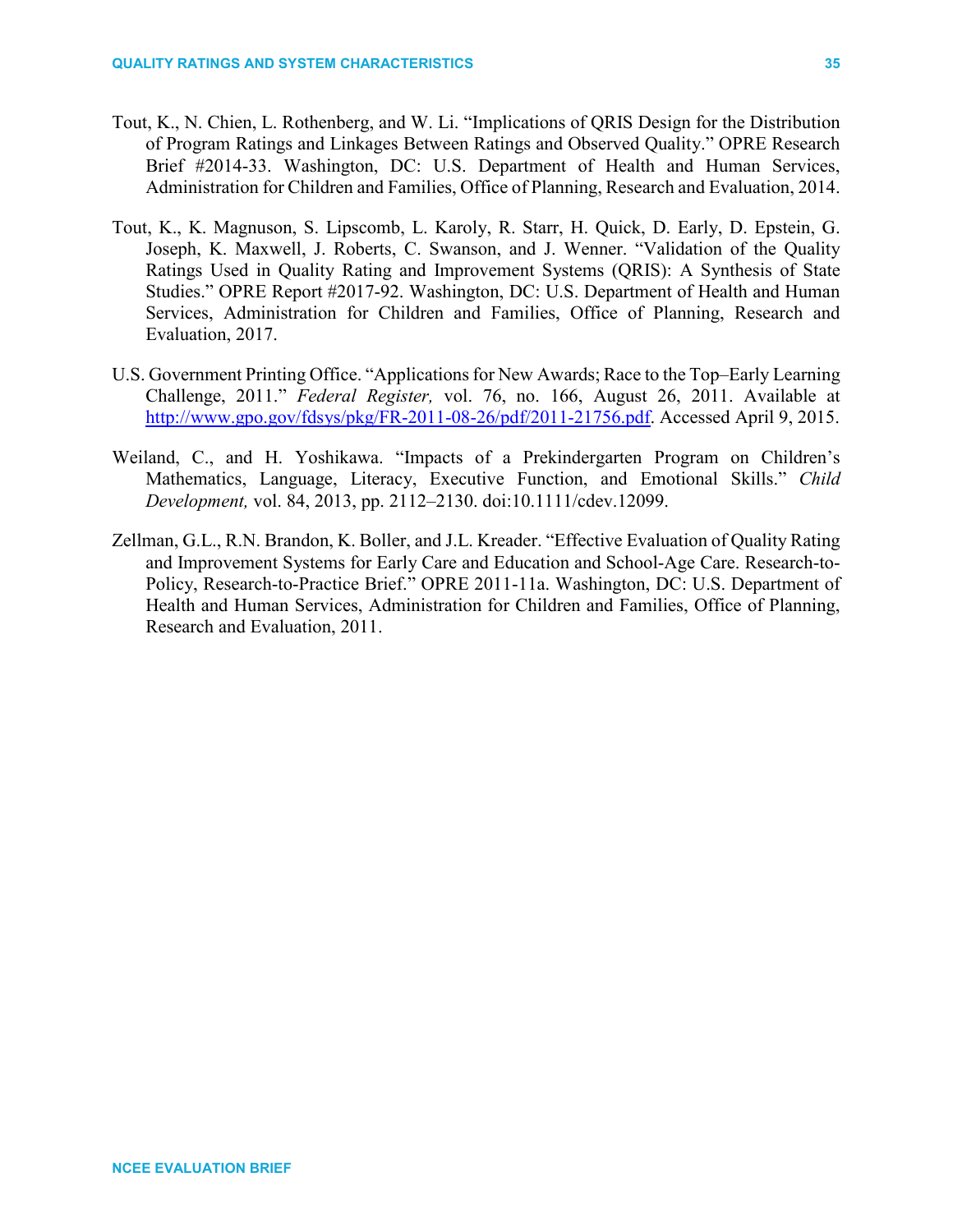# **Endnotes**

<span id="page-35-0"></span> $<sup>1</sup>$  For more information on the history and implementation of TQRIS, see the first report from</sup> this study, Kirby et al. (2017).

<span id="page-35-1"></span> $2$  Information from BUILD Initiative (2017) on the current 44 TQRIS indicates a wide range in characteristics such as rating structure and validity period. For example, 18 TQRIS use a hybrid rating structure, 19 a building block structure, and 7 a points structure. The validity period is three years in 17 TQRIS, two years in 9, one year in 8, and a period that falls outside these categories in 10 TQRIS.

<span id="page-35-2"></span><sup>3</sup> Rhode Island did not call its incentives tiered reimbursement but they functioned in the same way and we classified the policy as such for cross-state aggregation.

<span id="page-35-3"></span><sup>4</sup> We considered Minnesota as implementing its TQRIS statewide in 2012, the year that programs in 22 of the state's 87 counties were eligible to participate in the full-rating process; eligibility gradually expanded to all counties by 2015.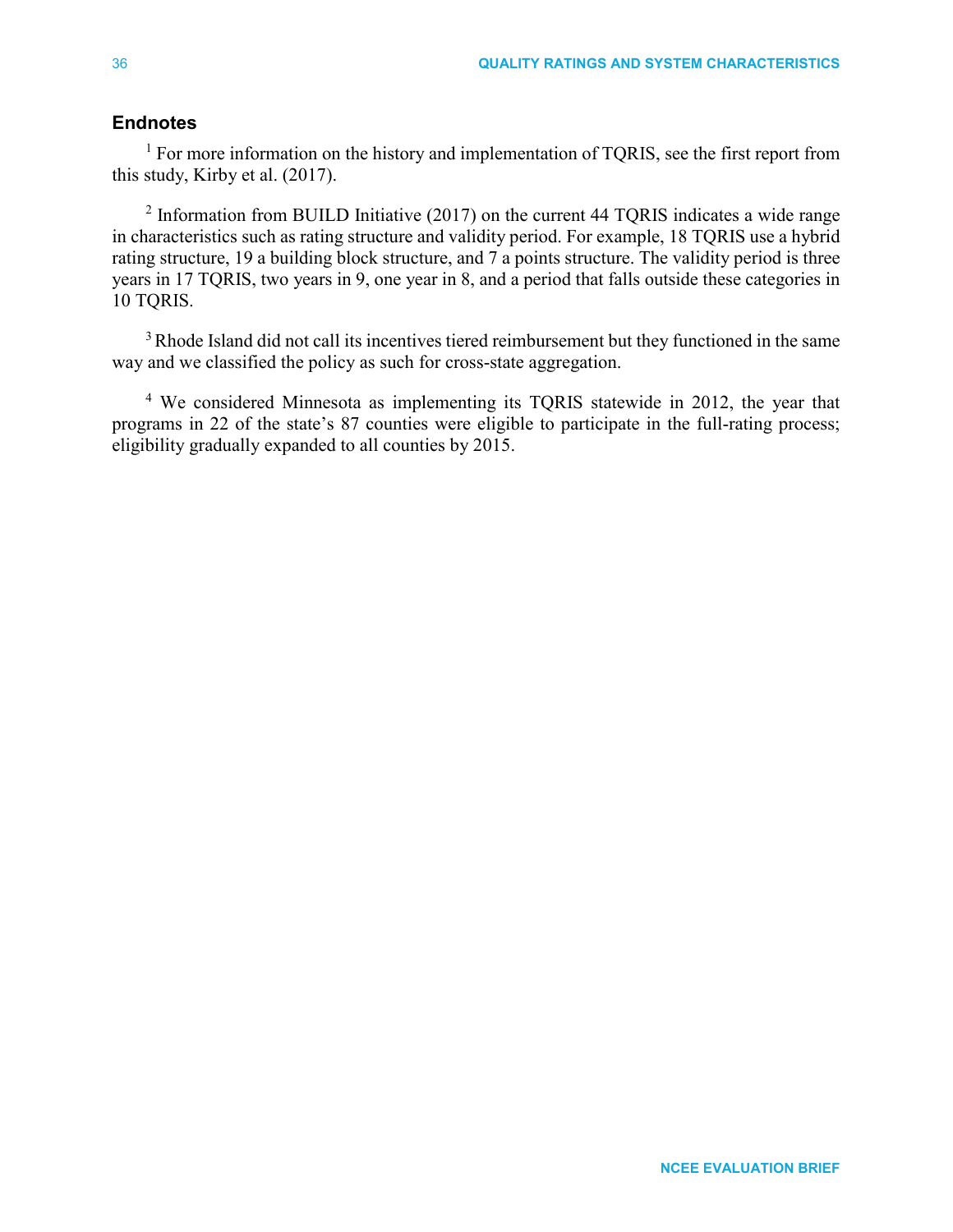# **APPENDIX A. METHODS AND SAMPLE SIZES**

This appendix provides additional details on data sources, standardizing variables across states, sample sizes, and defining program types. To support cross-state aggregation, we used information from administrative data sources from multiple states to classify programs into types.

**State administrative data sources.** The administrative data we collected came from multiple sources within each state. The landscape of center-based early learning and development programs that serve young children is quite diverse, and states have typically decentralized program oversight. For example, often distinct offices with separate data systems administer licensing and child care subsidies but both are generally under the auspices of a state's human or social services agency; state-funded pre-K programs are generally under the state's department of education; and Head Start is a federally administered program. The RTT-ELC grants aimed, in part, to support the integration of state early care and education systems, but the data still reside in many different agencies and entities. As a result, the data we requested came from multiple sources within each state. In five states (Maryland, Massachusetts, Minnesota, North Carolina, and Washington), we worked with a main contact in one department who coordinated with others in the state to gather and submit the data. In the four other states (California, Delaware, Ohio, and Rhode Island), we obtained data from a variety of sources.

**Standardizing variables across states.** We used information from multiple sources to maximize our ability to determine licensing status, funding sources, and program closings and to build a longitudinal analysis file for each state. To analyze results across states, we used a consistent method to construct variables from the raw data each state provided. Our definitions of program types or other program elements may not exactly match each state's definition. As a result, the numbers in this brief may differ from those in the annual progress reports that states submitted to ED for RTT-ELC. The data from the state RTT-ELC yearly reports are difficult to assess across states, given the differences in data coverage of children and programs, the methods of classifying programs by type, and the methods of counting programs in rating levels. In addition, because those data represent a single point in time (that is, they are not longitudinal), discerning patterns of TQRIS entry and movement up the rating levels by specific program types over time is challenging.

**Sample sizes.** We collected information about all early learning and development programs in the state—both those that participated in the TQRIS and those that did not—to provide a complete picture of how availability to high quality programs may have changed under RTT-ELC. The number of early learning and development programs varies across the states and, therefore, influences the number of programs that can participate in the TQRIS. Some states count programs as participating in TQRIS before they officially receive a rating. For analyses on ratings in this brief, we included only programs that had received a TQRIS rating. Table A.1 presents the numbers of all early learning and development programs, the number of TQRIS participating programs, and the number of TQRIS-rated programs for each year in the analysis period by state.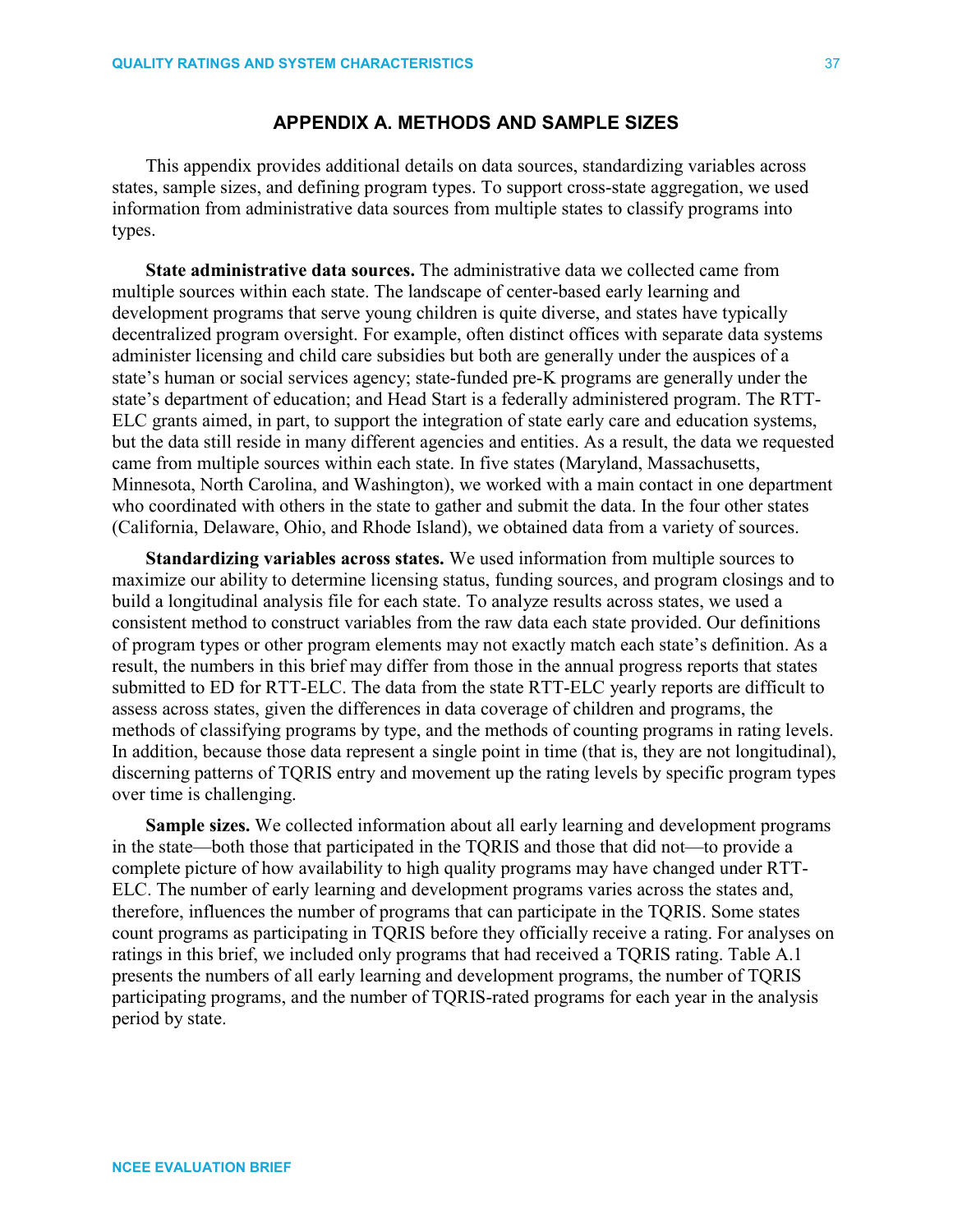| State and number of programs             | 2012           | 2013   | 2014   | 2015   | 2016   |
|------------------------------------------|----------------|--------|--------|--------|--------|
| California                               |                |        |        |        |        |
| Total                                    | n.a.           | n.a.   | 7,616  | 8,406  | 8,442  |
| Participating                            | n.a.           | n.a.   | 1.214  | 2.009  | 2,226  |
| Rated                                    | n.a.           | n.a.   | 949    | 1,913  | 2,153  |
| <b>Delaware</b>                          |                |        |        |        |        |
| Total                                    | 373            | 426    | 452    | 455    | 451    |
| Participating                            | 123            | 253    | 362    | 378    | 382    |
| Rated                                    | 123            | 253    | 362    | 377    | 379    |
| Maryland                                 |                |        |        |        |        |
| Total                                    | 1,947          | 1,934  | 1,922  | 1,920  | 1,919  |
| Participating                            | 0              | 102    | 447    | 1.011  | 1,266  |
| Rated                                    | $\overline{0}$ | 102    | 447    | 1.002  | 1,257  |
| <b>Massachusetts</b>                     |                |        |        |        |        |
| Total                                    | 2,384          | 2,713  | 2,679  | 2,795  | 2,597  |
| Participating                            | 814            | 1,019  | 1,103  | 1,215  | 1,175  |
| Rated                                    | 795            | 986    | 1,072  | 1,166  | 1,125  |
| <b>Minnesota</b>                         |                |        |        |        |        |
| Total                                    | 2,851          | 2,851  | 2,851  | 2,851  | 2,851  |
| Participating                            | 485            | 1.312  | 1,586  | 1,836  | 1,844  |
| Rated                                    | 485            | 1,312  | 1,584  | 1,827  | 1,831  |
| <b>North Carolina</b>                    |                |        |        |        |        |
| Total                                    | 4,351          | 4,401  | 4,355  | 4,300  | 4,116  |
| Participating                            | 3,713          | 3,756  | 3,699  | 3,738  | 3,629  |
| Rated                                    | 3,651          | 3,699  | 3,652  | 3,696  | 3,594  |
| Ohio                                     |                |        |        |        |        |
| Total                                    | n.a.           | n.a.   | 6,085  | 6,024  | 5,813  |
| Participating                            | n.a.           | n.a.   | 1,141  | 1,561  | 1,739  |
| Rated                                    | n.a.           | n.a.   | 1.128  | 1,534  | 1,722  |
| <b>Rhode Island</b>                      |                |        |        |        |        |
| Total                                    | 326            | 332    | 334    | 335    | 330    |
| Participating                            | 40             | 55     | 237    | 265    | 264    |
| Rated                                    | 40             | 55     | 237    | 265    | 261    |
| Washington                               |                |        |        |        |        |
| Total                                    | 2,055          | 1,994  | 1,932  | 1,957  | 1,836  |
| Participating                            | 356            | 815    | 967    | 1.035  | 1.089  |
| Rated                                    | 320            | 773    | 924    | 987    | 1,035  |
| All states except California and Ohio    |                |        |        |        |        |
| Total                                    | 14,287         | 14,651 | 14,525 | 14,613 | 14,100 |
| Participating                            | 5,531          | 7,312  | 8.401  | 9.478  | 9.649  |
| Rated                                    | 5,414          | 7,180  | 8,278  | 9,320  | 9,482  |
| All states including California and Ohio |                |        |        |        |        |
| Total                                    | n.a.           | n.a.   | 28,226 | 29,043 | 28,355 |
| Participating                            | n.a.           | n.a.   | 10,756 | 13,048 | 13,614 |
| Rated                                    | n.a.           | n.a.   | 10,355 | 12,767 | 13,357 |

Table A.1. Total number of early learning and development programs in the nine Round 1 RTT-ELC states and number of TQRIS participating and rated programs, 2012 to 2016

*Source*: Administrative data collected from Round 1 RTT-ELC states from October 2016 to April 2017.

*Note*: Analysis counted all licensed centers, Head Start, and state-funded pre-K programs in each state. A program was considered participating if it was in the TQRIS at any point during the year. Rated programs were analyzed as of June of each year; therefore, numbers of rated programs may differ slightly than number of participating programs even for states that do not generally have unrated programs. California data are from 16 counties that implemented TQRIS beginning in 2012; all other data are statewide.

The table omits California and Ohio before 2014. Data were not available from California before 2014. Due to significant system changes in Ohio in late 2013, the analysis included only data from 2014 to 2016. Data for 2016 are from January to June.

n.a. = not applicable; RTT-ELC = Race to the Top–Early Learning Challenge; TQRIS = tiered quality rating and improvement system.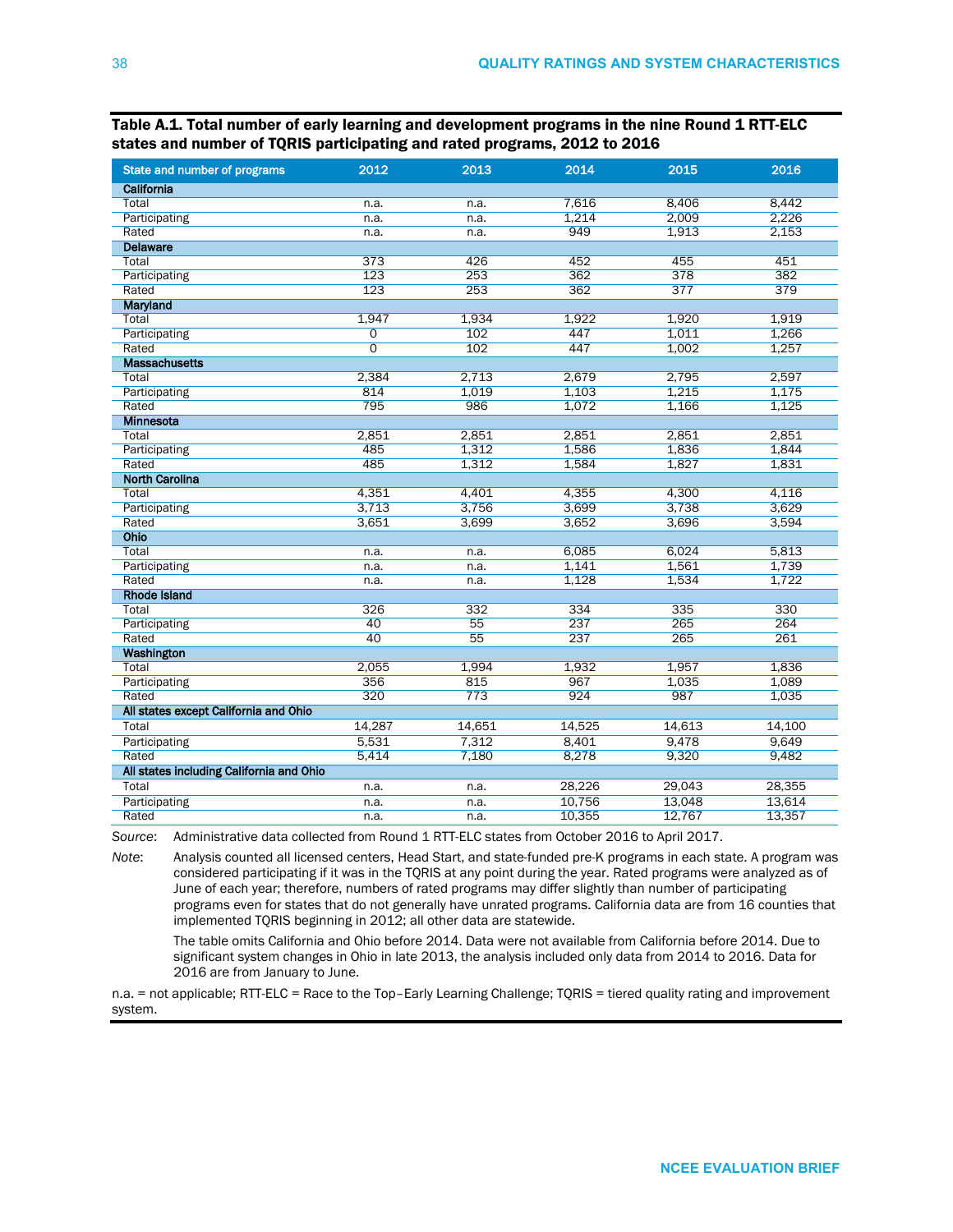**Defining program types.** We developed mutually exclusive program types to mirror those typically found in the state RTT-ELC yearly reports as follows:

- **St[a](#page-38-0)te-funded pre-K.**<sup>a</sup> Includes (1) programs in a school-based setting that received state pre-K funds; (2) programs that received only state pre-K funds, or a combination of state pre-K and Child Care and Development Fund or other child care subsidy funds, but not Head Start; and (3) a small percentage of licensed centers that received both Head Start and state pre-K funds but did not have Head Start in the program name.
- **Head Start**. Includes (1) programs that had Head Start in their name, but also might have received Child Care and Development Fund or other child care subsidy funds, or state pre-K funding; and (2) programs that did not have Head Start in their name, but received only Head Start funding, or that received Head Start and Child Care and Development Fund or other child care subsidy funds.
- **Licensed centers, received subsidies***.* Includes licensed centers that received Child Care and Development Fund or similar subsidies to support low-income children in the program but did not receive Head Start or state pre-K funding.
- **Licensed centers, no subsidies***.* Includes licensed centers that did not receive Child Care and Development Fund or other child care subsidy, Head Start, or state pre-K funding.

Table A.2 presents the percentage of programs within each program type as well as the percentages, by program type, that were licensed, and that received the various sources of public funding.

All analyses exclude license-exempt programs that were not either state-funded pre-K or Head Start programs (which are often considered license-exempt when operated in public schools). Most states did not provide data on these types of license-exempt programs. Only three states allowed license-exempt programs that were not receiving state pre-K or Head Start funds to participate in TQRIS. Such programs could include those administered on Tribal lands or on military bases, or those affiliated with a religious program. These programs comprised less than 1 percent of TQRIS participating programs in 2016 in two of the three states and less than 5 percent in the third state.

<span id="page-38-0"></span>a We classified state-funded Head Start in Delaware as state-funded pre-K to ensure program types across the nine states were comparable and to distinguish the federal Head Start program from state-funded programs.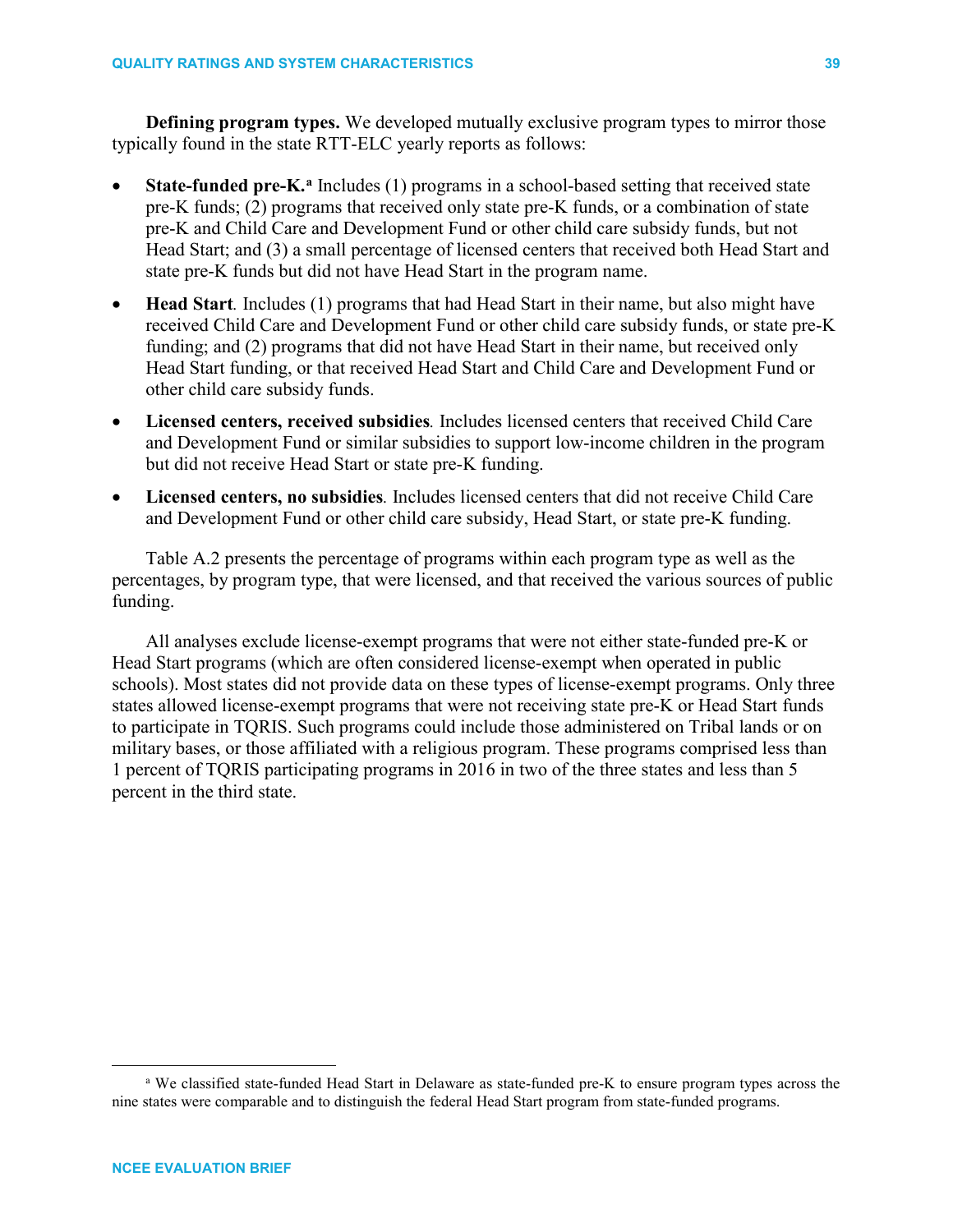|                                     |                       |                           |                        | Percentage of programs receiving each<br>type of funding |             |                                        |                                                      |
|-------------------------------------|-----------------------|---------------------------|------------------------|----------------------------------------------------------|-------------|----------------------------------------|------------------------------------------------------|
| Program type                        | Number of<br>programs | Percentage of<br>programs | Percentage<br>licensed | <b>Child care</b><br>subsidies                           | funds       | <b>Head Start State pre-K</b><br>funds | <b>Funding</b><br>from<br>multiple<br><b>sources</b> |
| All programs participating in TQRIS | 13.614                | 100                       | 87                     | 57                                                       | 13          | 31                                     | 13                                                   |
| State-funded pre-K                  | 3,920                 | 29                        | 60                     | 28                                                       | 6           | 100                                    | 31                                                   |
| School-based<br>pre-K               | 2,174                 | 16                        | 28                     | 5                                                        | 2           | 100                                    | 6                                                    |
| Licensed pre-K                      | 1,746                 | 13                        | 100                    | 55                                                       | 12          | 100                                    | 61                                                   |
| <b>Head Start</b>                   | 1,468                 | 11                        | 90                     | 26                                                       | 100         | 19                                     | 40                                                   |
| Licensed, received subsidies        | 6,325                 | 46                        | 100                    | 100                                                      | O           | O                                      | $\Omega$                                             |
| Licensed, no subsidies              | 1,901                 | 14                        | 100                    | 0                                                        | $\mathbf 0$ | O                                      | $\mathbf 0$                                          |

### Table A.2. Licensing status and funding of TQRIS participating programs in 2016, by program type

*Source*: Administrative data collected from Round 1 RTT-ELC states from October 2016 to April 2017.

*Note*: This analysis included all state-funded pre-K, Head Start, and licensed centers that each state considered participating in 2016, including those that had not yet received a rating. School-based pre-K includes a small number of license-exempt programs receiving state pre-K funding. The analysis excluded all other license-exempt programs. California data are from 16 counties that implemented TQRIS beginning in 2012; all other data are statewide.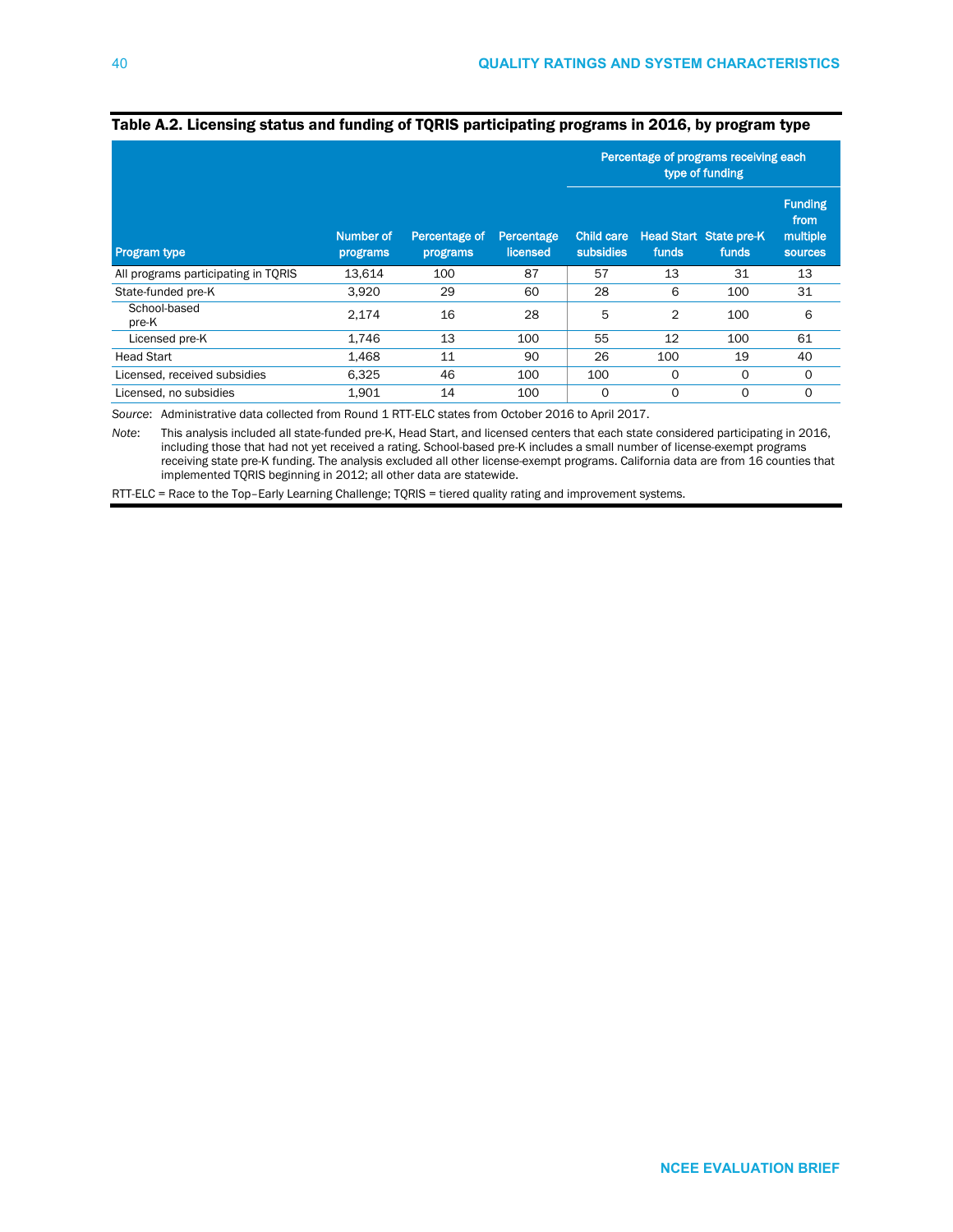# **APPENDIX B. ADDITIONAL FINDINGS**

This appendix presents additional findings. Figure B.1 presents the composition of TQRIS participating programs by state. Figures B.2 through B.4 present the distribution of ratings in each state, by length of TQRIS implementation, rating structure, and offer of tiered reimbursement rates.



Figure B.1. Composition of TQRIS participating programs, by state, 2016

*Source*: Administrative data collected from Round 1 RTT-ELC states from October 2016 to April 2017.

*Note*: The total number of TQRIS-rated programs was 13,357 in 2016. Analysis included licensed centers, Head Start programs, and state-funded pre-K programs that were considered participating by each state, including those that had not yet received a rating. California data are from 16 counties that implemented TQRIS beginning in 2012; all other data are statewide.

*Figure reads*: Of the programs that were rated by TQRIS in 2016 in California, 8 percent were licensed centers that received subsidies, 19 percent were licensed centers that did not receive subsidies, 21 percent were Head Start programs, and 52 percent were state-funded pre-K programs.

pre-K = prekindergarten; RTT-ELC = Race to the Top–Early Learning Challenge; TQRIS = tiered quality rating and improvement systems.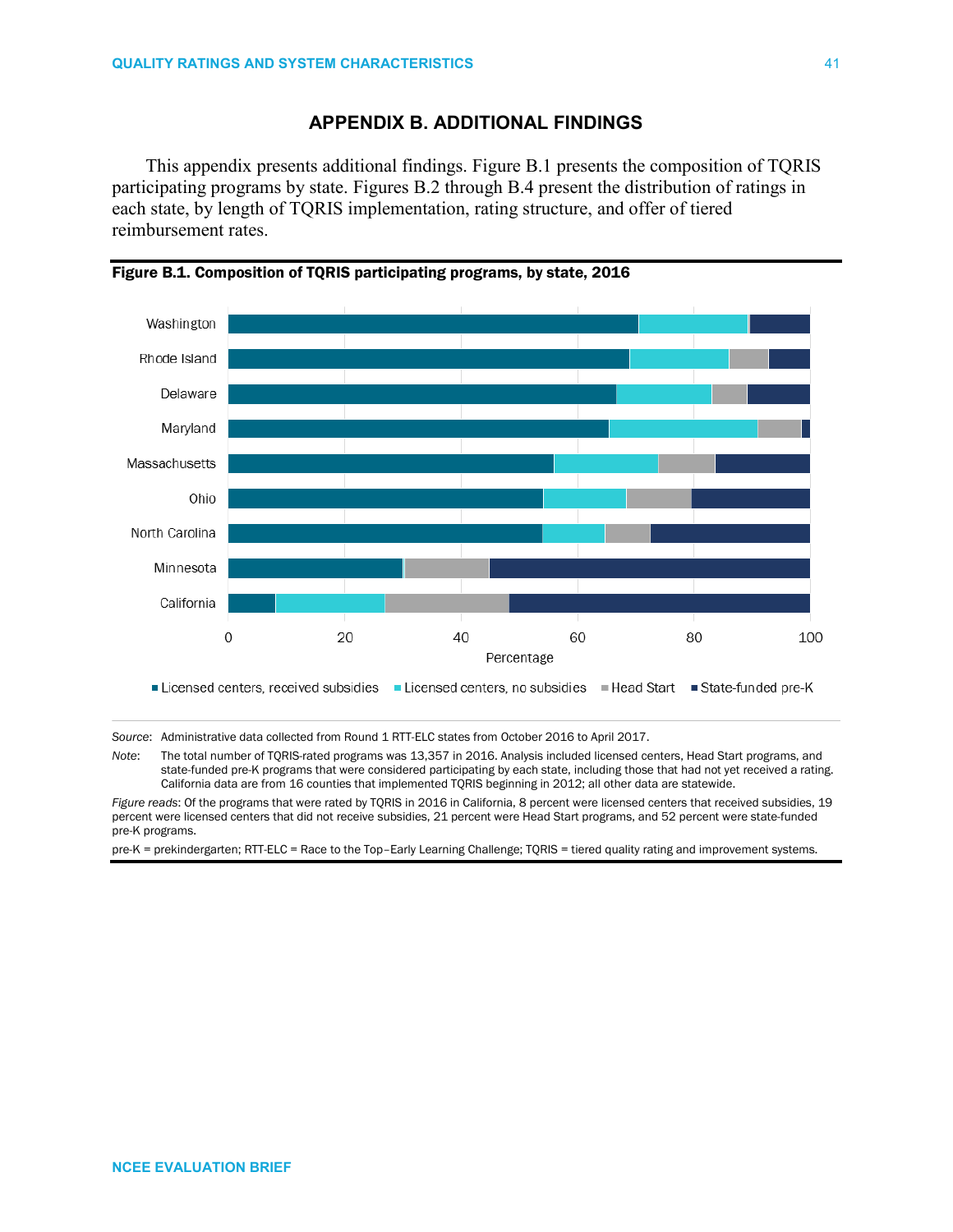### Figure B.2. Percentages of programs in each state-defined TQRIS rating level in 2016, by length of TQRIS implementation



*Source*: Administrative data collected from Round 1 RTT-ELC states from October 2016 to April 2017.

*Note*: The total number of programs was 13,357. Analysis included only rated programs. Rating categories reflect the order of ratings within states' rating structure, and treat states with four levels (Massachusetts and Minnesota) as having no middle level. Massachusetts started granting the second highest and highest rating levels in January and November 2014, respectively. California data are from 16 counties that implemented TQRIS beginning in 2012; all other data are statewide. The average across states is calculated at the state level (rather than center level) so that states are weighted equally.

*Figure reads*: In North Carolina, which implemented TQRIS 10 or more years ago, 2 percent of programs were rated at the lowest level, 1 percent were rated at the second lowest level, 20 percent were rated at the middle level, 26 percent were rated at the second highest level, and 52 percent were rated at the highest level.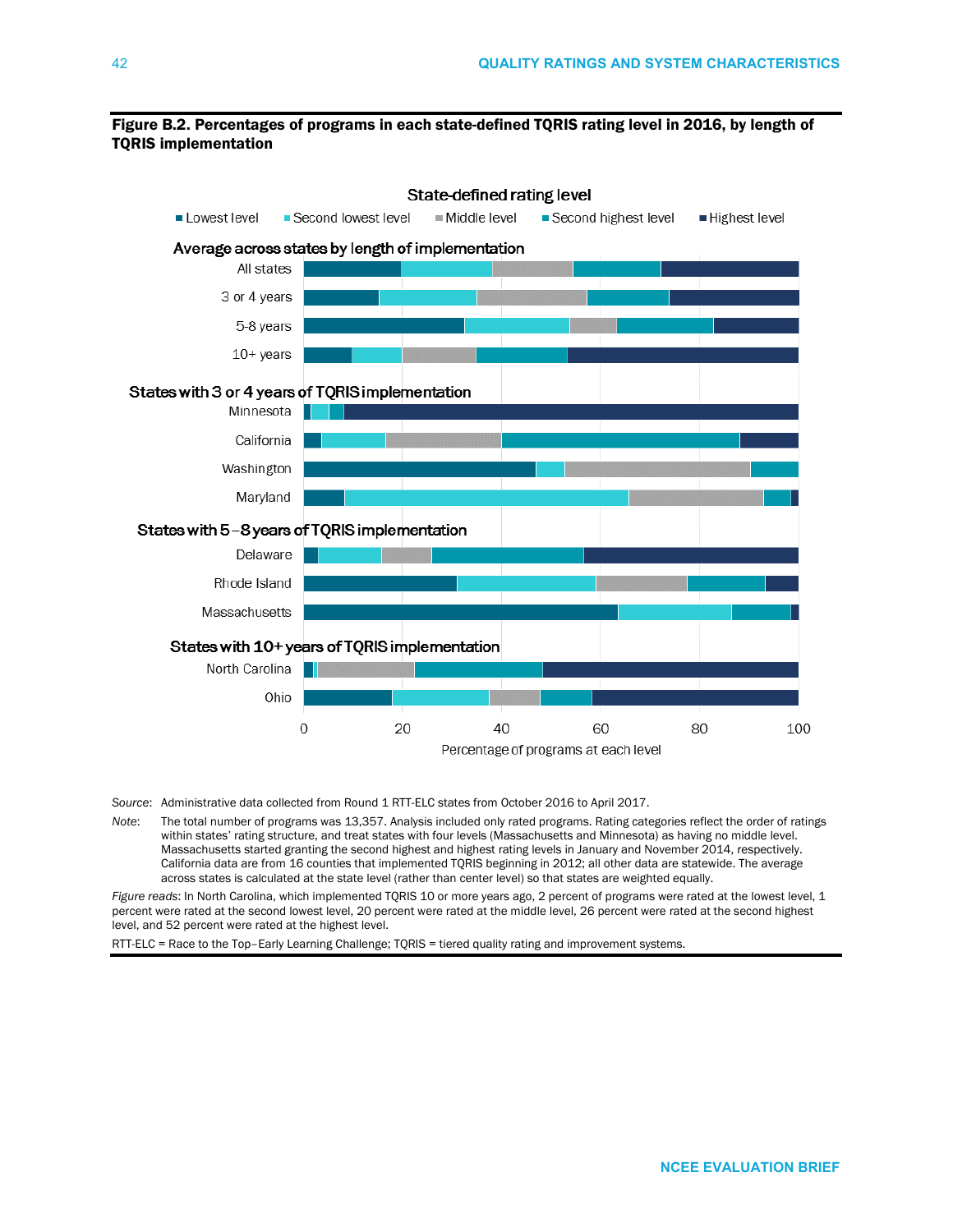



*Source*: Administrative data collected from Round 1 RTT-ELC states from October 2016 to April 2017.

*Note*: The total number of programs was 13,357. Analysis included only rated programs. Rating categories reflect the order of ratings within states' rating structure, and treat states with four levels (Massachusetts and Minnesota) as having no middle level. Massachusetts started granting the second highest and highest rating levels in January and November 2014, respectively. California data are from 16 counties that implemented TQRIS beginning in 2012; all other data are statewide. The average across states is calculated at the state level (rather than center level) so that states are weighted equally.

*Figure reads*: In North Carolina, which used a points rating structure, 2 percent of programs were rated at the lowest level, 1 percent were rated at the second lowest level, 20 percent were rated at the middle level, 26 percent were rated at the second highest level, and 52 percent were rated at the highest level.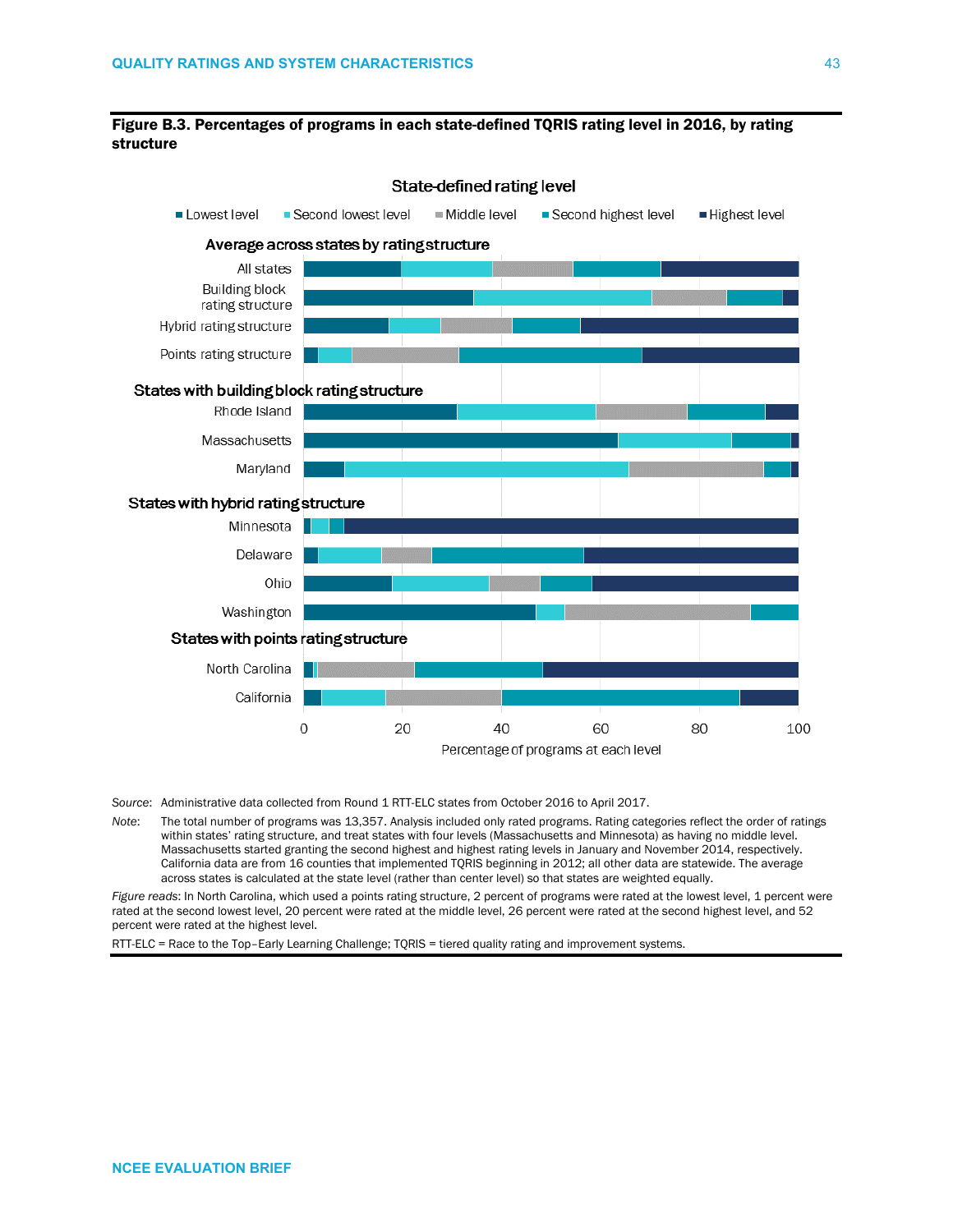### Figure B.4. Percentages of licensed programs receiving subsides in each state-defined TQRIS rating level in 2016, by offer of tiered reimbursement rates



*Source*: Administrative data collected from Round 1 RTT-ELC states from October 2016 to April 2017.

*Note*: The total number of programs was 13,357. Analysis included only programs that were rated. Rating categories reflect the order of ratings within states' rating structure, and treat states with four levels (Massachusetts and Minnesota) as having no middle level. Massachusetts started granting the second highest and highest rating levels in January and November 2014, respectively. California data are from 16 counties that implemented TQRIS beginning in 2012; all other data are statewide.

*Figure reads*: In California, which did not offer tiered reimbursement rates to licensed centers that received subsides, 11 percent of programs were rated at the lowest level, 25 percent were rated at the second lowest level, 29 percent were rated at the middle level, 33 percent were rated at the second highest level, and 3 percent were rated at the highest level.